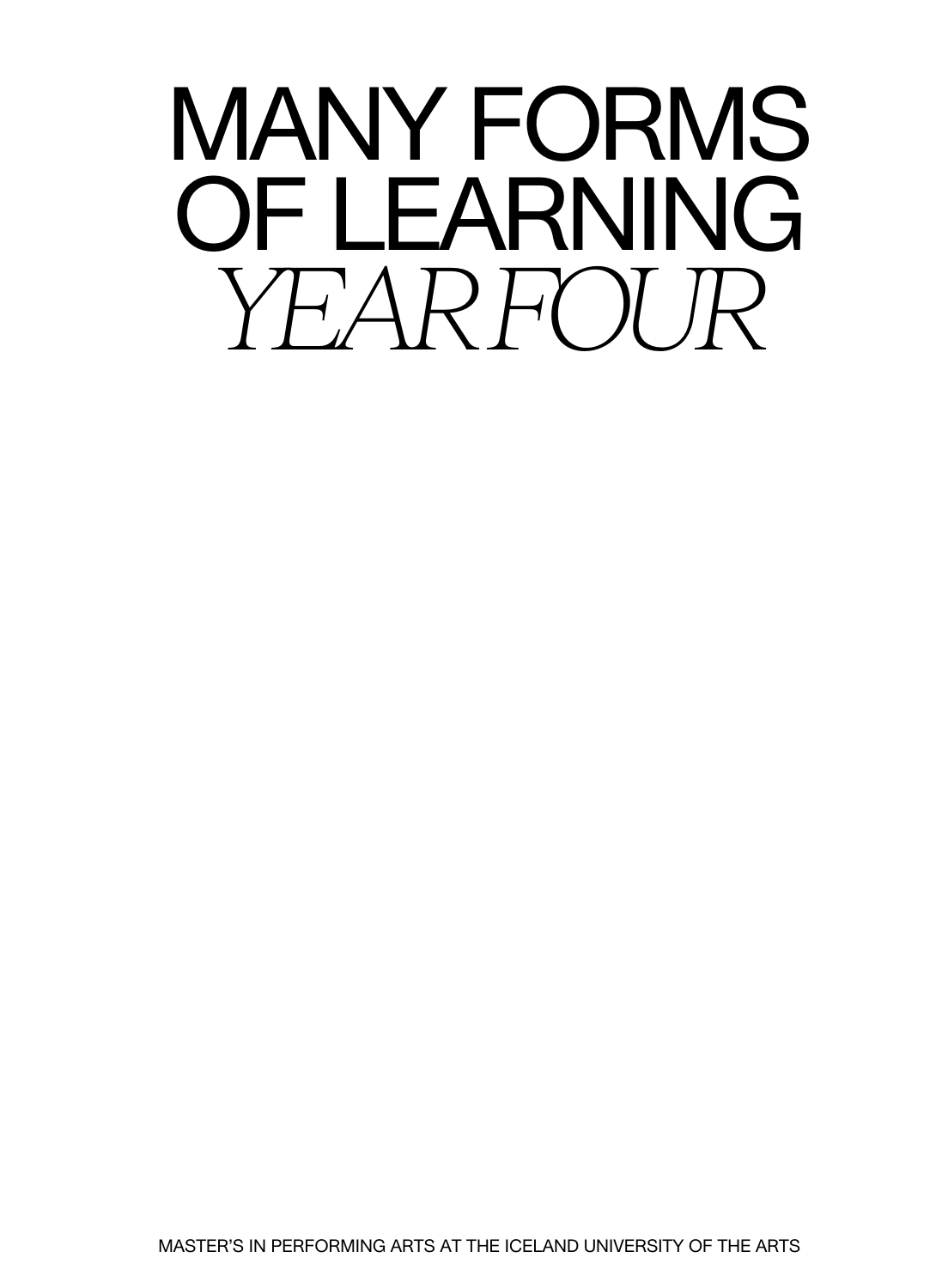

| <b>INTRODUCTION</b>              |    |
|----------------------------------|----|
| <b>THEIR WORK</b>                |    |
| ALICIA LUZRODRÍGUEZ DÍAS         | 06 |
| BRETTSMITH                       | 12 |
| <b>I OVÍSA ÓSK GUNNARSDÓTTIR</b> | 22 |
| MICHELLE SAENZ BURROLA           | 34 |
| SARA MIKOLAI                     | 44 |
| SVANHVÍTJÚLÍUSDÓITIR             | 58 |
| VAI A HÖSKI II DSDÓTTIR          |    |

**LISTAHÁSKÓLI ÍSLANDS**<br>Iceland University of the Arts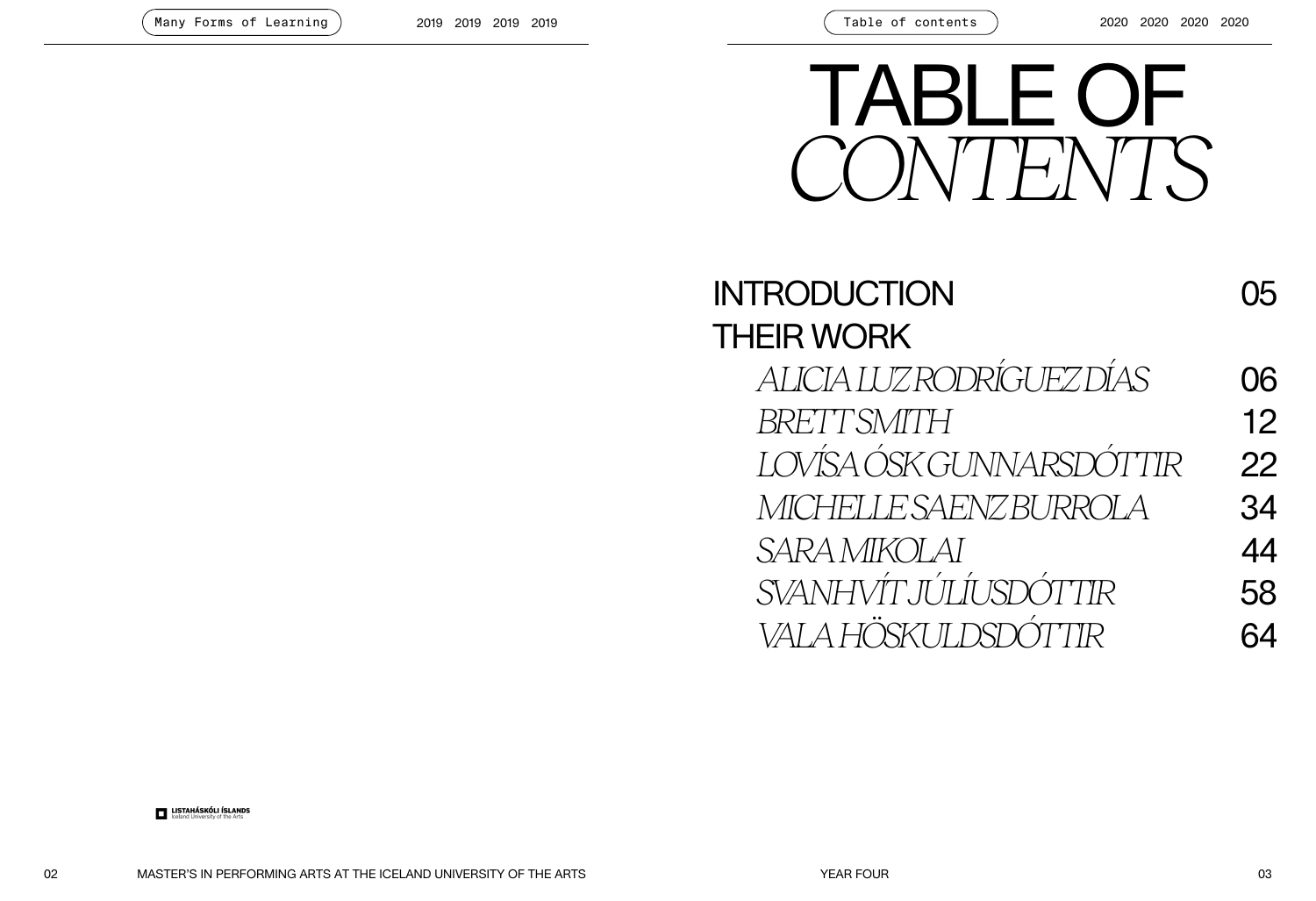# MANY FORMS OF LEARNING *ALEXANDER ROBERTS*

Introduction

For the 2019/20 cycle of the Master in Performing Arts' pro gramme, there are seven artists graduating. Each of these artists has developed work over the last twelve months according to their own questions and distinct artistic practices. Works devel oped in conversation with a vast range of artists, thinkers and curators from across the disciplines, within and beyond the arts, from both here in Iceland and from around the world. With sup port in the form of residencies, mentoring, peer-to-peer feed back, workshops, labs and seminars. They now graduate together at the end of August 2020.

It has been a testing and troubling time – COVID-19 stopped life and work as we know it and this group of studying artists have been grappling with how – and what it means – to carry on as artist in this context. In implicit and explicit ways this question appears in their writing and in their work. And undoubtedly as the works are shared and the University begins a new academic year this question of how – and what it means – to continue is no less with us.

Together they have composed a programme of perfor mances, events and situations that invite us with them into their practises. It is a week for sharing their work, but also a week for more learning. We are invited over these days to think, experi ence and learn together with them and their work – through

the art they share, through the talks, discussions they host, as well as through this book.

This publication acts as a satellite to their works. Not so much designed to defend or explain their choices, but to bring added insight into certain aspects of it. We invite you to take time to be with it – and roll softly and tenderly in their ideas with them.

Thank you for being with us, Alexander Roberts

Programme Director Master in Performing Arts Associate Professor at Iceland University of the Arts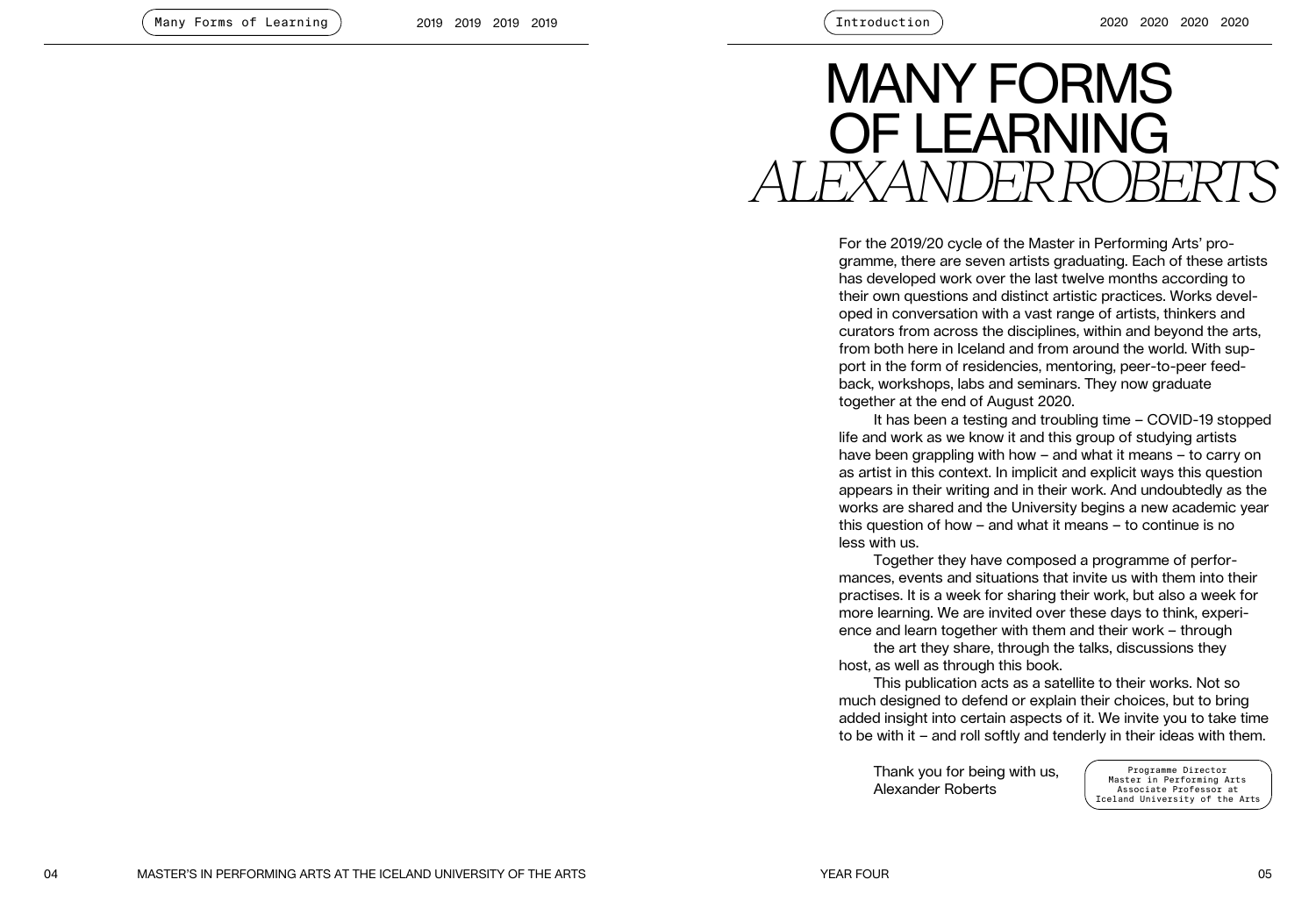# BIOGRAPHY

Alicia Luz Rodríguez Díaz was born to become a retired Chilean actress, which she achieved at the young age of 26, leaving behind her past and baggage to pursue new challenges. She's fit a lot of things into her life, career and suitcase. From publishing a zine about abandoned Christmas trees to committing to a year of pink, Alicia does not allow the bounds of genre to restrict her. Now at 28, this Gemini free spirit is approaching the next interdisciplinary phase of her life: graduating from the Master's in Performing Arts programme at the Iceland University of the Arts, where everything is coming together as a practitioner of her creative world.

# EXPOSURE AN AUTOBIOGRAPHICAL DEVICE *ALICIA LUZ RODRÍGUEZ DÍAZ*  "USUALLY, IF A PART OF MY LIFE IS CONSIDERED 'TOO PERSONAL' TO SHARE, PART OF MY LIFE IS CONSIDERED 'TOO PERSONAL' TO SHARE,<br>K ABOUT WHY THAT SPECIFIC PART HAS TO BE KEPT SECRET<br>JT SECRECY IS PROTECTING". — AUDREY WOLLEN' I TRY TO THINK ABOUT WHY THAT SPECIFIC PART HAS TO BE KEPT SECRET AND WHO THAT SECRECY IS PROTECTING". — AUDREY WOLLEN1

In September 1925, the first Photomaton Studio was opened in New York City by Anatol Josepho, a young enthusiast from Omsk, Siberia who dedicated his life to invent this special machine that would bring photography closer to the people. And it certainly did, it brought crowds everyday, people with different purposes would go there to have their picture taken for twenty-five cents. After just a few years, the Photomaton patent was sold in the United States, and later on to Europe, it started to become more widely available.

People would do all sorts of stuff inside the booth, such as squeezing in with friends, kissing, pulling faces, as well as stripping off their clothes and getting 'adventurous' behind the curtain. The stripping was mostly women and after a few complaints, the curtains were removed to discourage such behaviors.

In the year 2018 I had an encounter with a vintage photo booth machine; this cabin was calling me in somehow. I paid for the photo and there was no time to think how I wanted this picture to be. I flashed. I wanted to and felt free to do so and repeated this as a task at different places and times. I thought of it as a small performance, mostly for myself, but also for anyone who would stumble upon this machine at the time I was inside. It became a space for exploring my body and

also produced a very beautiful collection of photos. As journalist Näkki Goranin puts it: "there just seemed to be something about the booths that brought out the exhibitionist in people, a phenomenon that continues to hold true."2 It certainly holds true for me at least. This short story became the beginning of a research I've been involved in for the last year in Iceland.

There have been months of experimenting and seeking for the feeling I had two years ago in that booth. And since there is not a vintage photo booth in Iceland, I had the challenge and opportunity to abstract the experience and search for other formats and situations which could bring me close to that photobooth reality. After some time I realized this research is not only a body exploration, but also about finding a voice and a practice as an artist and practitioner.

At first, I thought of an archive of photo strips from other women who could have access to photo booths. I was interested in the possibility of gathering a collection of their experiences exploring their bodies inside the booths. They would find booths near where they live and mail the images to my home in Iceland. My personal collection would then become a part of this archive. I learnt, sadly, that one of the women collaborating with me on this action had been harassed by a man that was close to the booth. She felt so empowered having the agency to be

1. Ava Tunnicliffe, "Audrey Wollen On The Power of Sadness," Nylon (Nylon, July 20, 2015), https://www. nylon.com/articles/ audrey-wollen-sadgirl-theory.

2. Näkki Goranin, "The History of the Photobooth," The Telegraph (Telegraph Media Group, March 7, 2008), https:// www.telegraph. co.uk/culture/ donotmigrate/3671736/ The-history-of-thephotobooth.html.

"USUALLY, IF A PAI<br>I TRY TO THINK A<br>AND WHO THAT S

06 MASTER'S IN PERFORMING ARTS AT THE ICELAND UNIVERSITY OF THE ARTS WAS CONSUMING AND A LOCAL THE ARTS OF THE ARTS OF THE ARTS OF THE ARTS OF THE ARTS OF THE ARTS OF THE ARTS OF THE ARTS OF THE ARTS OF THE ARTS OF THE ART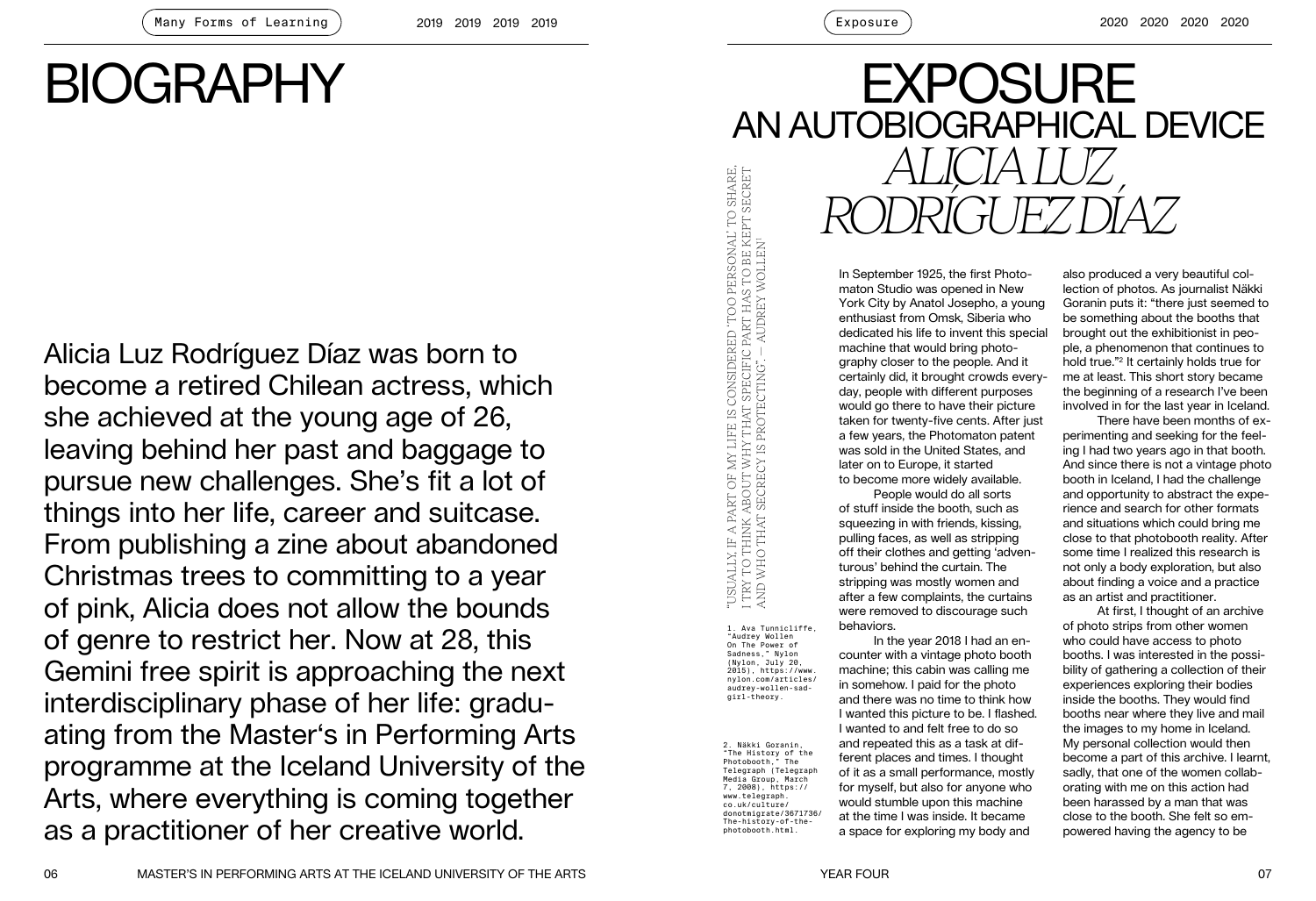3. Spencer Cox, "What Is Exposure? (A Beginner's Guide)," Photography Life, July 19, 2019, https:// photographylife.com/ what-is-exposure.

4."Exposure," exposure noun - Definition, pictures, pronunciation and usage notes | Oxford Advanced Learner Dictionary at OxfordLearners Dictionaries.com, accessed June 16, 2020, https://www. oxfordlearnersdict ionaries.com/ definition/english/ exposure?q=exposure.

5. Huey Copeland, "Photography, the Archive, and the Question of Feminist Form: A Conversation with Zoe Leonard," Camera Obscura: Feminism, Culture, and Media Studies 28, no. 2 (2013): pp. 177-189, https://doi.org/10.1215 /02705346-2209952, 178,

179.

doing what she wanted to do that she cut him off. But after this incident, I didn't want to take any other risks exposing more women into this experiment and took the decision to pause this activity. At the same time it was clear for me that I wanted to continue this research into acts of exposure, and the potential power in it for women to decide when and what they want to show of themselves.

"In photography, exposure is the amount of light which reaches your camera sensor or film. It is a crucial part of how bright or dark your pictures appear".3 On the other hand, exposure is "the act of showing something that is usually hidden."4 It is this latter understanding of exposure that this research is concerned with.

As my background is acting in films and all that that entails, I know *Exposure* from that point of view, but never really analyzed the impact that this was having on me. Although I always thought of myself as a shy person, I learnt how to deal with being surrounded by people and had to interact with them in a professional context from the age of fifteen. Sometimes thrilled by all the hustle, and some other times really freaked out by having to expose myself. Being this young, and my work coming from such an inexperienced yet intuitive place, I would question the value of my own voice or creativity. I experienced some kind of impostor's syndrome, because I wasn't professionally trained. This messed up my confidence as an artist, and it has taken me some time to realize that and heal.

In the last two years, I´ve been trying to shift my relationship with the camera from being a subject with no agency to take control over what is portrayed, that's why this research has predominantly involved photography and in the last year it has also involved video. As the artist Zoë Leonard says in conversation with art history professor Huey Copeland ...

... photography is such an immediate way of showing you my point of view: this is how I saw it, I took this picture and what I'm showing you is literally my perspective on something. For me, these questions— 'Where do you look from? What's your process of looking?' — are inherently political. They are feminist questions because they are about power and agency, about where you stand in the world and what you can see from where you stand. I think this is a contemporary concern. Although I understand the relevance of the critique of the male gaze, I'm more interested in my own gaze, in considering the potential of the feminist gaze, the individual gaze, the queer gaze.<sup>5</sup>

I take this approach with *Exposure*. I am exploring my relationship to the gaze of the camera and the relationship of my gaze to the camera. How it looks at me. How I look at it. And further to that, I am expanding this enquiry – and thinking about the stage space and the gaze of the audience on me in that environment. Experimenting with the different ways that I can expose myself, different ways I can allow myself to be seen and heard.On a content level, the work has become quite specific in terms of what I am sharing through the acts of exposure. I am interested in sharing very vulnerable, lonely and solitary images of myself. Daily situations of what it entails to be a woman in society such as shaving in the bathroom alone,

6. Ava Tunnicliffe, "Audrey Wollen On The Power of Sadness," Nylon (Nylon, July 20, 2015), https://www. nylon.com/articles/ audrey-wollen-sadgirl-theory.

7. Ava Tunnicliffe, "Audrey Wollen On The Power of Sadness," Nylon (Nylon, July 20, 2015), https://www. nylon.com/articles/ audrey-wollen-sadgirl-theory.

8. Melissa Broder, "'I Took the Internet Addiction Quiz and I Won,'" in *So Sad*<br>*Today* (Melbourne: Scribe, 2018).

9. Trisha Tongco, "Huffpost", Huffpost.Com, 2015, https://www.huffpost.com/entry/ audrey-wollen-the- -feminist-art-starstaging-a-revo-lution-on-instagram\_n\_5660 dddde4b079b2818e 0993?guccounter=1.

excerpts from my diary, description of my bedroom and so on. I have interest in sharing the aspect of myself that sits on the border of vulnerable and banal. A lot of my thinking in this area has been informed by the sad girl theory of artist and writer Audrey Wollen.

 Wollen promotes the idea of women allowing themselves to be vulnerable and use vulnerability as a strength. I am experimenting with this and exploring how this can be staged and shared with an audience. The work is developing into a live stage performance, but the use of Instagram as a platform has been playing a big role in my research. Analysis of social media culture, and Instagram in particular, has also been a central concern of Wollen. Wollen's theory posits that "female sadness and self-loathing is not a singular experience to be ashamed of, but actually a form of empowerment that can ultimately unite women."6 This is something I aim for in the work. I want to create work that positions my sadness and vulnerability as relatable to the audience and holds a space for this unity that Wollen speaks of. As Wollen puts it ...

... Instagram gave a lot of young girls a way to control how they represented themselves, to play with their own performance, to construct an identity, alternate identities, and then tear down everything they had just built with a click. I like the little territories of female image-making that popped up. Sometimes they honestly feel like actual neighborhoods or campgrounds, a corner of digital space that girls

managed to claim as their own. Plus, I kinda like that Instagram has boundaries that we can push up against. It's not a utopia it has obvious censorship problems, it has corporate bias, it profits off of people's personal work and information. We can critique those issues from within the medium itself, and that's exciting for me.<sup>7</sup>

The internet is a limitless space that can be extremely overwhelming exactly for that reason, but at the same time can act like a shield for many people that are more comfortable in a virtual space. Melissa Broder puts it perfectly in her book So Sad Today:

The internet has given me the dopamine, attention, amplification, connection and escape I seek. It has also distracted me, disappointed me, paralysed me, and catalysed a false sense of self. The internet has enhanced my taste for isolation.8

There is a lot to be learnt from these image-making communities. And Instagram has been providing my research with a space for experimenting with different modes of image-making – as well as a specific aesthetic.

Central to this aesthetic is the acceptance that there is no identity online that can be interpreted as authentic, this places everything shared online in a state of performativity. As Wollen writes: "Everyone that exists online is part of a performance or is being performative. I don't think [a strict version of] authenticity

08 MASTER'S IN PERFORMING ARTS AT THE ICELAND UNIVERSITY OF THE ARTS WEAR TOUR THE ARTS OP THE ARTS OP THE ARTS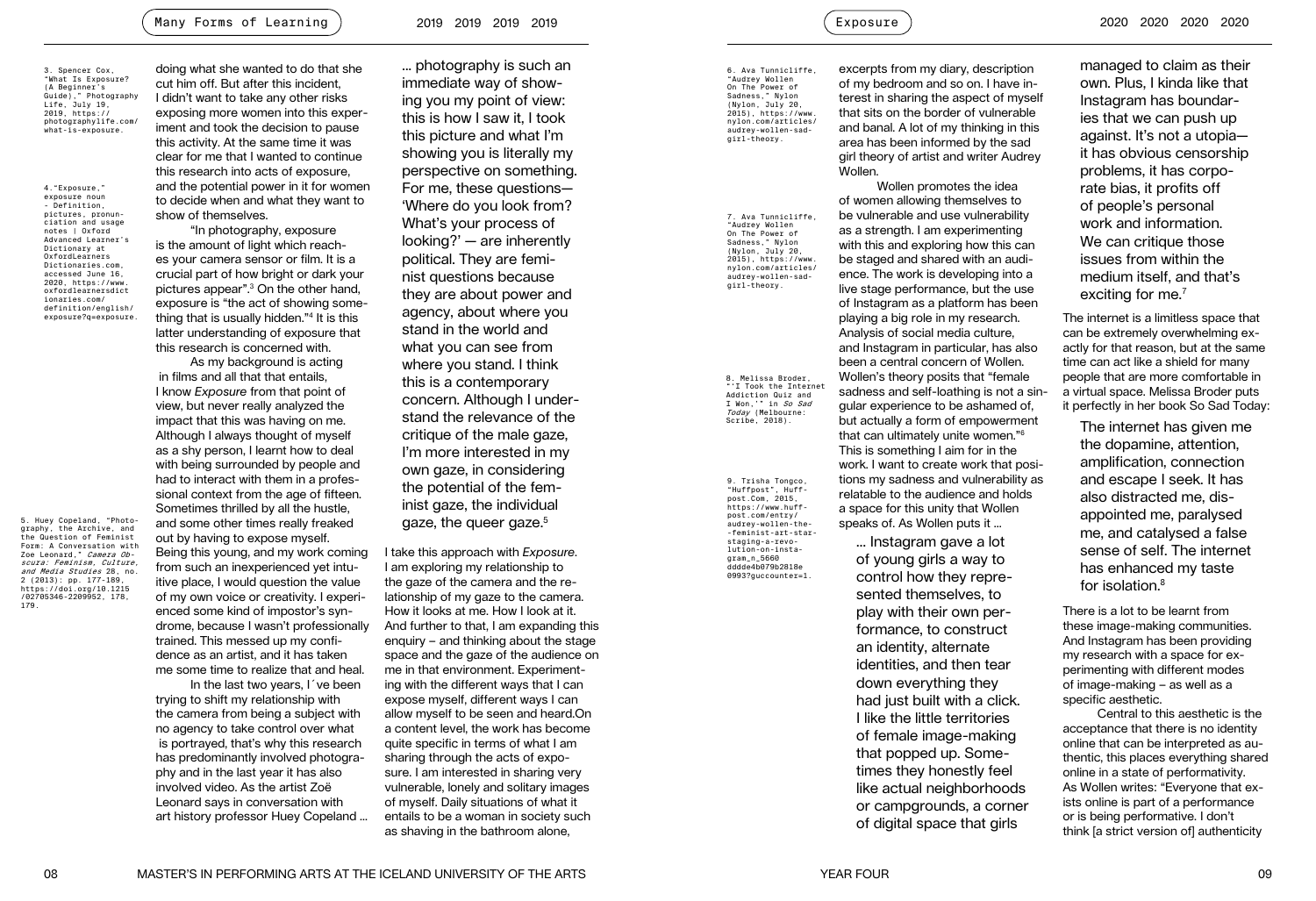10. Hannah Williams, "The Reign Of The Internet Sad Girl Is Over- And That's A Good Thing," Medium (The Establishment, August 24, 2017), https://medium.com/ the-establishment/ the-reign-of-theinternet-sad-girlis-over-and-thats-

a-good-thing-eb6316f590d9.

exists–we are mediated by technology and language."9 This glaze of inauthenticity, where everything is assumed to never be quite what it seems, opens up different modes of sharing sadness, vulnerability and solitude, which have been very influential to my work. Another example of an online platform I have been experimenting with is Cam4, which is usually used for cyber sex. For this work I take it out of that context to explore reactions with a virtual audience. I have then been transferring these spaces of experimentation in different ways into live performance.

While the ideas of Wollen and Broder have been influential in my work, it is important to note that the Sad Girl movement doesn't sit entirely easily with my work. Author Hannah Williams insightfully questions the validity of the Sad Girl Theory saying that ...

... the movement fetishizes bad relationships, in there being something glamorous or romantic about being treated shittily by men, and to keep wanting them all the same. Of course, this is reality: People can and will lust after those who have treated them badly. There is a certain luxury in longing for something you cannot fully have. But it's that this, again, is championed as something that is a core tenet of being a girl, that womanhood is defined by sitting and waiting and yearning. That this is normally expressed as waiting for guys to text you back, or give you the time of day at all, not only seems to

reinforce sexist ways of thinking about how men and women should communicate, but also emphasizes the heteronormativity behind the movement. Just as Lana Del Rey's songs and videos pine over daddy figures and emotionally-unavailable badboys, the Sad Girl movement seems to define the female experience as something that hinges on male interaction, a subtle exclusion of girls who don't date men.10

As an artist that identifies as queer woman, I relate to Williams. I find power and potential for solidarity in sharing negative effects, like sadness, depression, anxiety, and loneliness, without pairing that with a narrative that I long for a guy to hold my hand. This sadness is many things, but central to it as a unifier is a longing to feel comforted in a world that is made mostly for men, and where women are in a lower level of importance. Consequently, it is of the utmost importance that the work doesn't uncritically repeat those patriarchal tropes.

It is a very personal work, with a very personal urgency. Directly put, I'm interested in modes of representation that allow me to share aspects of myself that can enable me to feel less alone. And hold a space for others to feel less alone too. The world I am building should be a space for a fictional me that is still very much me. A space to be with others - both present and virtual audience - in which filtered images of an exposed me that I control provide a ground for us to be together and feel connected. It will be me, it's just I won't settle on one single version of myself.

# BIBLIOGRAPHY

Broder, Melissa. "'I Took the Internet Addiction Quiz and I Won.'" Essay. In So Sad Today. Melbourne: Scribe, 2018.

- Copeland, Huey. "Photography, the Archive, and the Question of Feminist Form: A Conversation with Zoe Leonard." Camera Obscura: Feminism, Culture, and Media Studies 28, no. 2 (2013): 177–89. https://doi.org/10.1215/02705346- 2209952.
- Cox, Spencer. "What Is Exposure? (A Beginner's Guide)." Photography Life, July 19, 2019. https://photographylife. com/what-is-exposure.
- "Exposure." exposure noun Definition, pictures, pronunciation and usage notes | Oxford Advanced Learner's Dictionary at OxfordLearnersDictionaries.com. Accessed June 16, 2020. https://www.oxfordlearnersdictionaries. com/definition/english/exposure?q=exposure.
- Goranin, Näkki. "The History of the Photobooth." The Telegraph. Telegraph Media Group, March 7, 2008. https:// www.telegraph.co.uk/culture/donotmigrate/3671736/Thehistory-of-the-photobooth.html.
- Tongco, Tricia. "Meet The Feminist Art Star Staging A Revolution On Instagram." HuffPost. HuffPost,December 4, 2015. https://www.huffpost.com/entry/audrey-wollen -the-feminist-art-star-staging-a-revolution-on-instagram\_ n\_5660dddde4b079b2818e0993.
- Tunnicliffe, Ava. "Audrey Wollen On The Power of Sadness." Nylon. Nylon, July 20, 2015. https://www.nylon.com/ articles/audrey-wollen-sad-girl-theory.
- Williams, Hannah. "The Reign Of The Internet Sad Girl Is Over- And That's A Good Thing." Medium. The Establishment, August 24, 2017. https://medium.com/theestablishment/the-reign-of-the-internet-sad-girl-isover-and-thats-a-good-thing-eb6316f590d9.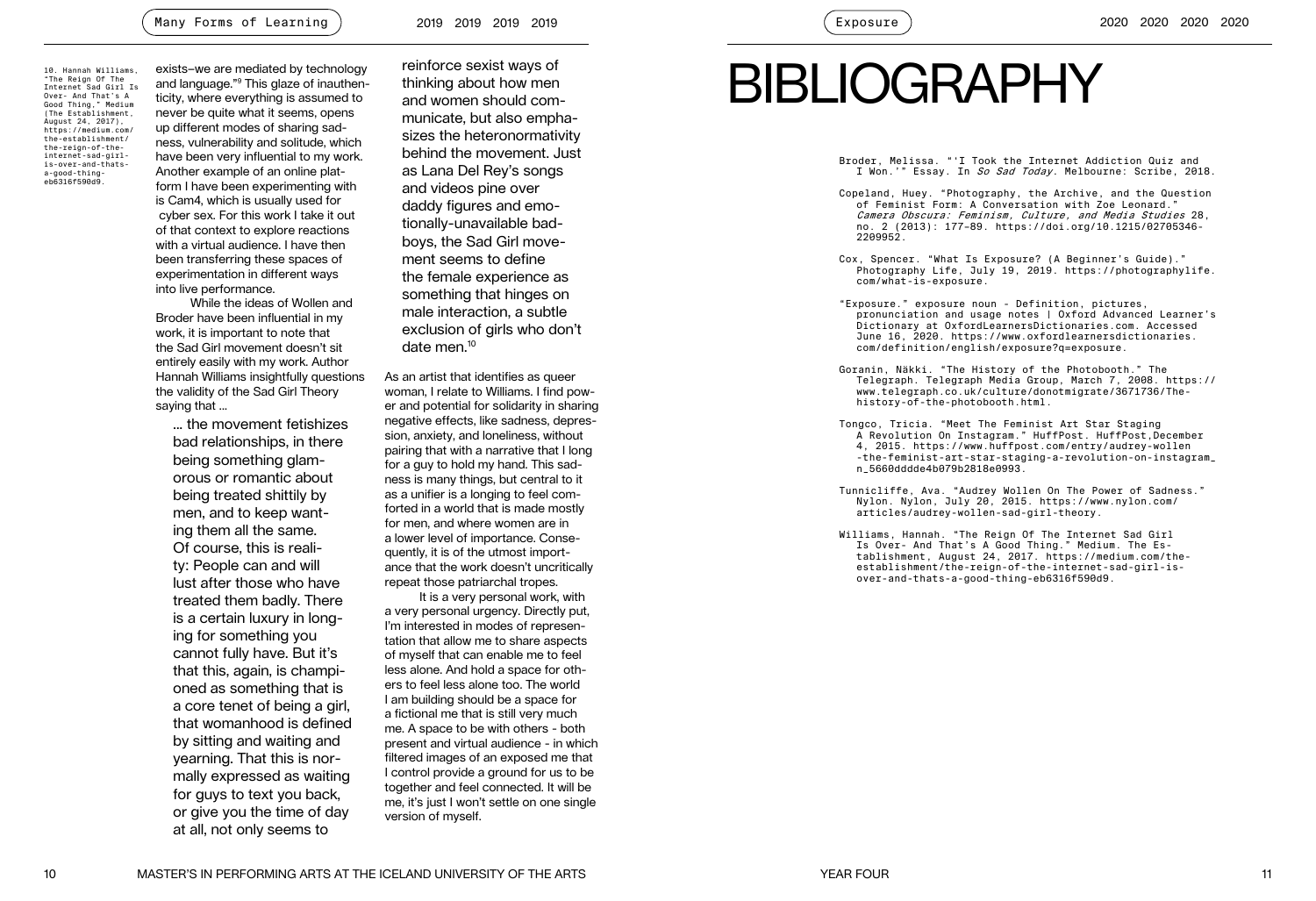the courage to be and become myself.

# BIOGRAPHY

Brett Smith lives and works in Reykjavík. He is an artist, composer, sound designer and performer currently exploring the threshold into the unknown. His work entangles music composition, live performance, mixedmedia installation and improvisation as a way to engage with the unknowable and see, hear and feel it in a new way.

Originally trained as a jazz saxophonist in Australia, Brett gained experience performing in a variety of ensembles before a period of detachment and discovery completely changed his way of creating. Brett is actively engaged with interdisciplinary practices and unravelling the audience-performer relationship in music performance practice. A frequent collaborator with a wide range of musicians, theatre-makers, choreographers and visual artists, Brett continues to act as a creative co-conspirator while cultivating new solo works.

### RITES OF PRESENCE.<br>
AS PERFORMANCE<br>
SECTION ANCE<br>
SECTION ANCE<br>
SECTION ANCE<br>
SECTION ANCE<br>
SECTION ANCE<br>
TRISPARE CORMANCE<br>
TRISPARE CORMANCE<br>
TRISPARE CORMANCE<br>
TRISPARE CORMANCE<br>
TRISPARE CORMANCE<br>
TRISPARE CORMANCE<br>
TR MUSIC REHEARSAL GENERATES AND THE SPEAKING THAT HAPPENS THROUGH AND AROUND IT, MAK-ING IT AND LOVING IT, BEING IN IT WHILE LISTENING. — JACK HALBERSTAM1 AS PERFORMANCE BER. *BRETT SMITH* For Wency D'Souza and **KHALI** Dr Robert Faulkner, without whom, I wouldn't have had

On the morning that my mentor, hero and dear friend Wency D'Souza died, Iceland began its first day of strict social isolation laws in response to the COVID-19 pandemic. In a strange and fortuitous event, I'd woken up from a dream about a visit to his childhood home in India and moved to the couch, mindlessly flicking through old photos at 3 am. It was unusual. At that stage, I was unaware of Wency's death and am rarely able to recount dreams. When I do, it's usually a result of an evening dancing toe to mouth with a bottle of red wine.

WHEN WE LISTEN TO MUSIC, WE MUST REFUSE THE IDEA THAT MUSIC HAPPENS ONLY WHEN THE MUSICIAN ENTERS AND PICKS UP AN INSTRUMENT; MUSIC IS ALSO THE ANTICIPATION OF THE PERFORMANCE AND THE NOISES OF APPRECIATION IT

NUST NTERS WEI

MUSIC,

POT

**LISTEN** THE

WHEN<sup>-</sup>

NHEN  $\gtrapprox$ 

**CNLY** 

**REFUSE** AND PIC

THE IDEA **JP AN**  JACI

LISTENING.

BEING IN IT WHILE

E,

AND LOVING

ING IT

AND THE SPEAKING

THE **SIC** 

ðF

PERFORMANCE AND<br>KING THAT HAPPENS

1. Stefano Harney, Fred Moten, and Jack Halberstam, "The Wild Beyond: With and for the Undercommons," in The Undercommons Fugitive Planning & Black Study (Wivenhoe, UK: Minor Compositions, 2013),

THE ANTICIPATION<br>GENERATES AND TI

2. Sinatra at the Sands with Count Basie and the Orchestra (Sands Hotel and Casino, Las Vegas, April

 $2 - 13, 9$ 

1966).

The last time I spoke with him was months earlier on a spontaneous adventure with my girlfriend, enjoying the rare but generous Icelandic sun. Lost and trying desperately to find a farmer's market that we later discovered is more or less unreachable without a car, it was evening in Australia and Wency's 80th birthday. He had resigned to the couch to continue drinking brandy, and we traded thoughts about Narendra Modi, cricket, Portuguese fish, Tony Bennett and the cars people drive in Iceland. "Fjords", of course.

Wency was an incredible human. He was first and foremost a man of rhythm, a drummer born in the tropical climate of Goa and practised in the hallway of an intensely overcrowded apartment complex in Mumbai. He had enjoyed great success in life, writing music for Bollywood films and touring the

globe performing with some of the world's most renowned musicians. He had also endured great hardship, moving to Australia to focus on family and finding himself homeless, broke and eventually with constant back pain that made it increasingly difficult for him to do what he loved most playing drums.

Eventually, he managed to "fight his way through the qualms and traumas of life"2 and found a rhythm in his life that gave him time and space to focus on what he loved, and there was no time for anything with which he wasn't ardently consumed. He had time for music-making, cooking, cricket, awful (I mean truly awful) Bollywood soap operas, friends, puns and brandy. Time was central to everything that Wency dedicated himself to. The importance of phrasing in music, when to add spices to curry and importantly, the timing of a joke, no matter the quality. Wency's passion and awareness of time was infectious. It permeated every aspect of the world around him, that coloured and cultivated a community of musicians, dancers and creative folk and became a lens that continues to infuse the world around me.

In the time since his death, I have had an abundance of time. The first time in a long time. Enforced time. It has been a once in a century kind of time. Time to grieve. Time to think. Time to observe and time to cook. This pandemic has forced a literal halt to life as we've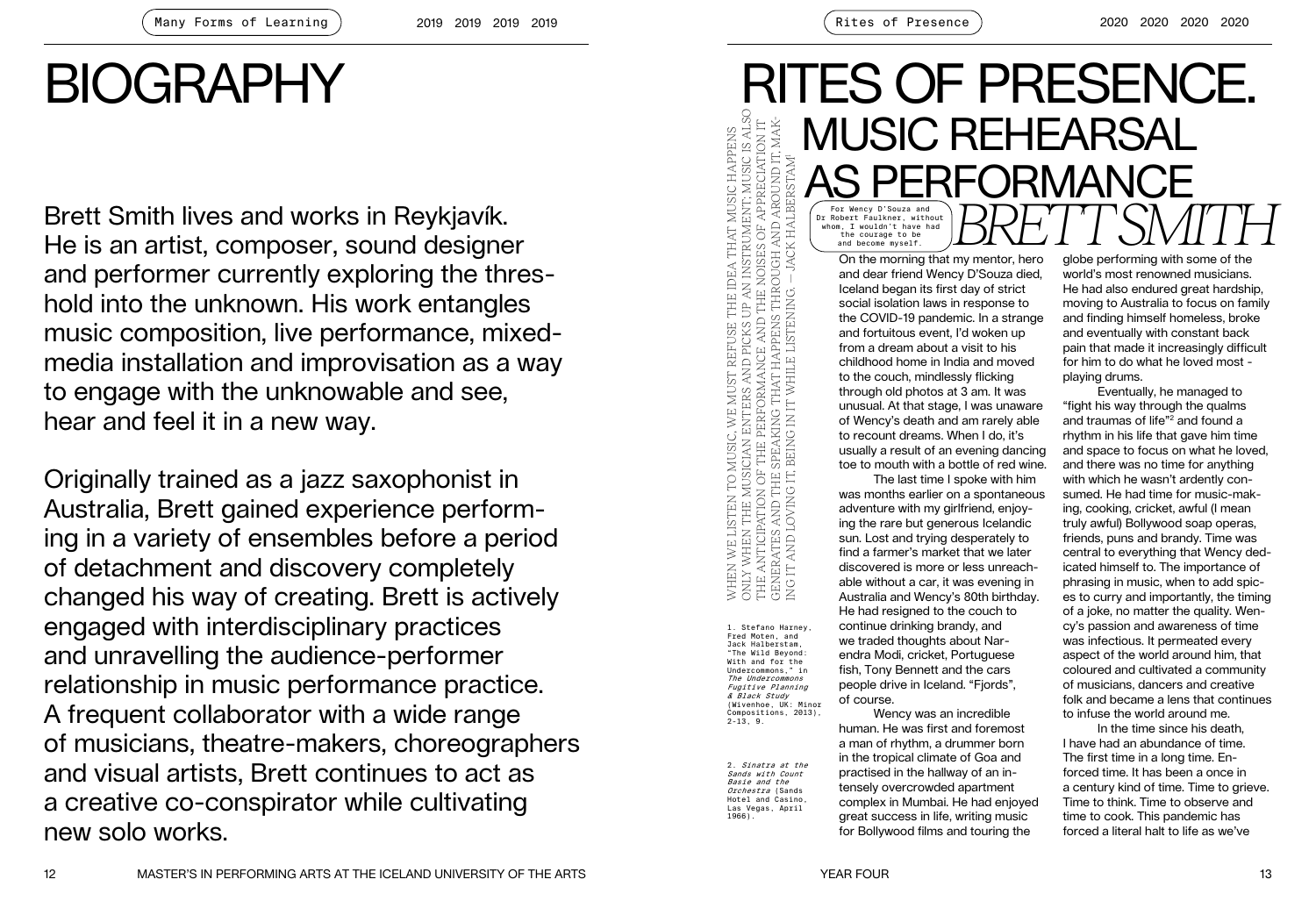known it. In Iceland, there has been

3. Olga Tokarczuk, "A New World Through My Window," ed. Chris Adrian and Rebecca Mead, The New Yorker, April 8, 2020, www.newyorker. com/books/pageturner/a-new-worldthrough-my-window.

4. Meredith Monk and Bonnie Marranca, Conversations with Meredith Monk (New York, NY: PAJ Publ., 2014), XI.

a ban on gatherings, schools and universities closed, jobs lost, people learning to work from home, the sick and potentially sick are in quarantine, and many more have to isolate physically. Personally, I lost my job, felt abandoned by the University that I ventured across the world to attend, indefinitely postponed the project that I had invested the last year developing and have no way physically or financially of returning home to Australia.

It has been a lonely and distressing time. And my struggles are by no means comparable to those of the resilient people working tirelessly in medical fields risking their lives, to those who have lost loved ones, others who have lost work and those who are without help or support in any way or form. The coronavirus has spread fear and helplessness, and I have considered myself fortunate to be where I am – far from the real depth of pain and suffering that it's caused. This time, this pandemic, has been a stark reminder that …

… we are delicate creatures, composed of the most fragile material. That we die—that we are mortal. That we are not separated from the rest of the world by our "humanity," by any exceptionality, but that the world is instead a kind of great network in which we are enmeshed, connected with other beings by invisible threads of dependence and influence.3

The world is in a place of undetermined time, and we are venturing into uncharted territory, whether we like it or not.

It is impossible to comprehend

the magnitude of what is happening at the moment, and I have been searching for how to proceed. How will this interruption shape the future? What does this virus mean for the human race? What will life look like once this has passed? When will this pass?! I am, we are, in a time of an unmitigated and unadulterated unknown.

Before this disruption in time, I had become occupied with the intersection between music and the unknown. What we don't have the capacity to fully understand as humans - death, love, the experience of ageing, climate change - a deadly virus? How do you create an experience for people that allows them to engage with the unknown and see, hear and feel it in a new way? How do you open up the possibilities of perception, so that when you go back into your life you might be more open to the moments of life, and see things you haven't been aware of before?4

Like falling on black ice for the first time, sliding in slow motion towards the pavement - here I am suspended. Ungracefully flailing my arms grasping for support and desperately hoping that the recovery won't be too difficult. Existing inside a threshold, discovering a different rhythm and a new experience of time.

For the philosopher Henri Bergson, the scientific notion of time, or "clock time", didn't address what he understood to be the inner or lived experience of time. He believed that thought and language weren't capable of describing the experience because it's an accumulation of sensations, emotions, and perceptions that are in a constant state of change. In his early work, *Time and Free Will*, Bergson sought to articulate the lived experience of time as a concrete, material, and actualised phenomenon that he called 'pure duration´. He said: "Pure duration is the form taken by the succession of our

2019 2019 2019 2019 2020 2020 2020 2020 Rites of Presence

> 5. Henri Bergson, lime and Free<br>Will: An Essay on the Immediate Data of Consciousness, trans. Frank Lubecki Pogson (London, UK: George Allen & Unwin LTD, 1957), 100.

> 6. Adrian Heathfield, "Durational Aesthetics," Adrian Heathfield, 2012, https ://www.adrianheath field.net/project/ durational-aesthet ics, 140.

7. Damon Linker, "When Time Stops, The Week - All you need to know about everything that matters (The Week April 17, 2020), https://theweek.com/ articles/909137/ when-time-stops.

8. Damon Linker, "When Time Stops,".

9. Ruth Little, "Thresholding," Animated: Current Issues and Practice in Participatory Dance. 2019, file :///Users/brettsmith/ Downloads/Ruth%20 Little%20(1).pdf, 40.

10. Fred Moten, Stolen Life (Durham, UK: Duke University Press, 2018), xii.

11. Anne Bogart, And Then, You Act: Making Art in an Unpredictable World (London, UK: Routledge, 2008), 50.

12. Cassie Tongue, "Livestreamed Play Readings Instead of Theatre? It Just Reminds Me of What We've Lost," The Guardian (Guardian News and Media, May 29, 2020), https:// www.theguardian.com/ stage/2020/may/30/ livestreamed-playreadings-insteadof-theatre-it-justreminds-me-of-whatweve-lost.

13. Nicholas Berger, --.<br>"The Forgotten Art of Assembly," Medium (Medium, April 4,  $2020$ ), https:// medium.com/@nicholas berger/the-forgottenart-of-assemblya94e164edf0f.

inner states of consciousness when our self lets itself *live*, when it abstains from establishing a separation between the present state and anterior states."5 Meaning for us, as human beings living our lives in time, the experience of the present is continually evolving. With "no sensation ever being the same as a previous sensation; duration is a continuous movement of differentiation".6

Maybe this experience of stillness or 'lack of' differentiation is why this time feels so significant and challenging? Uncoupled from the future and an unforgiving landscape of productivity, we're stranded in the present and unable to ignore the feeling of futurelessness and ourselves. In writing about the extensive shutdowns during the pandemic, U.S political science reporter Damon Linker suggested that "our sense of ourselves is partly who we're trying to become".7 As futural creatures, we are always looking forward, trying to find meaning through our accumulative experience", which dances intimately with Bergson's theory of pure duration. Linker proposes that …

… our sense of ourselves in the present is always in part a function of our remembrance and constant reinterpretation of our pasts along with our projection of future possibilities. We *live* for the person we hope to become. We *look forward to* who we will be a month or a year or a decade or more from now — and we commemorate the transitions from present to future with rites of passage celebrated in public with loved ones and friends.<sup>8</sup>

It's in these transitions or inside

this transitive stillness that I want to explore. The rites and commemorations that create community and connection in ways that thought and language aren't able to express. Experiences where familiar cultural hierarchies and barriers to inclusion don't apply and incorporative gestures that move beyond what Dramaturg Ruth Little views as "an increasingly distributed, screen-based, static and synthetic experience of the world"<sup>9</sup> to create what Fred Moten calls "differentiated presence".10 Or, if we are to look through Anne Bogart's lens: "We are meant to be in the room together, undergoing ideas, undergoing other people, undergoing experience, undergoing metaphor, undergoing history, and undergoing life".<sup>11</sup> Creating not rites of passage but perhaps rites of presence?So what happens when you're unable to undergo other people, undergo living because it's unsafe to undergo each other together? What kinds of community and presence can materialise at a distance?

In the immediacy of physical distancing, there was a real sense of urgency to address this question. Notably, and somewhat unsurprisingly, from performing artists. As an overwhelming amount of hurriedly produced content cascaded onto computer screens, it became increasingly clear that the simulation of live performance would not fill the void of 'liveness' that exists when attending something in person. The fragility of the air that exists between the performer and the "irresistible, irreplaceable community that springs up every night"12 is central to the allure of a *live* performance. Online re-creations satisfy a momentary gap but ultimately "become a reminder of the irreplaceability of the very art form they are so desperately trying to recreate".13 The act of assembling for a performance is a manifestation of the invisible, indispensable need to be present with each other.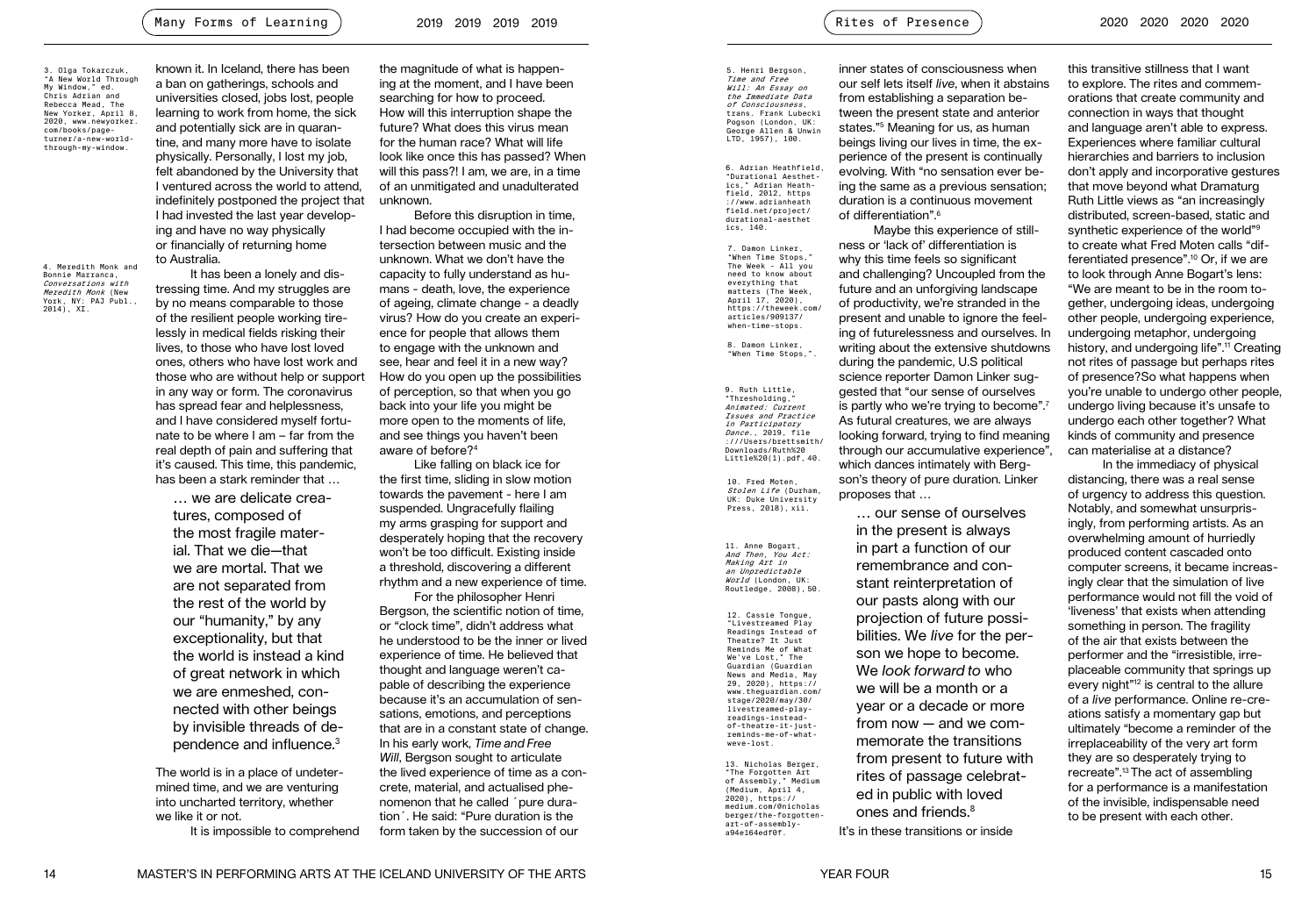14. Ruth Little, "Thresholding," 40.

15. Christine Kearney, "Italians Sing Patriotic Songs from Their Balconies during Coronavirus Lockdown," The Guardian (Guardian News and Media, March 14, 2020), https://www. theguardian.com/ world/2020/mar/14/ italians-sing-patriotic-songs-fromtheir-balconies-during-coronaviruslockdown.

16. Vanessa Thorpe, "Balcony Singing in Solidarity Spreads across Italy during Lockdown," The Guardian (Guardian News and Media, March 14, 2020) www.theguardian.com/ world/2020/mar/14/ solidarity-balconysinging-spreadsacross-italy-duringlockdown.

17. Vanessa Thorpe, "Balcony Singing in Solidarity Spreads across Italy during Lockdown.

18. David Byrne, How Music Works (New York, NY: Three Rivers Press, an imprint of the Crown Publishing Group, a division of Penguin Random House LLC, 2017), 9.

This community, this sense of togetherness requires presence and presence is extremely difficult to cultivate when the only real requirements are a computer and a functioning internet connection. "When performance makers ask an audience to attend, they don't only mean to turn up. They mean a-tendre – stretch towards, be present with all our senses, pay somatic attention".14 Our devices are incredible inventions that enable us to see, hear and network from all over the world, but they cannot replace the transcendent act of experiencing together.

We need *live*ness. We need to feel the space around us. We need to be connected with and to other people to become present. To become. This need became of its own volition as impromptu concerts and happenings appeared like melodious spot fires during some of the most challenging moments of the pandemic. In Italy, musicians, amateurs and professionals alike, began playing and singing from their balconies across the country, "harmonies echoing down narrow streets as residents … joined together in song".<sup>15</sup> From the "southern cities of Salerno and Naples, and the Sicilian capital Palermo to Turin in the north, residents of apartment buildings and tower blocks, continued to sing or play instruments, or to offer DJ sets, from their balconies in a trend that spread from Italy across Europe".16 In Vanessa Thorpe's Guardian article about the performances, she interviewed locals about an invitation to people who can play an instrument to go to their window and perform:

In the flat in front of me, a couple with a small child appeared, the mother carried him in her arms while the father played a children's musical toy. They waved over at us and we

waved back. We've never met ... A little later I heard the sound of people using pans to beat out a rhythm.

It turned out to be two elderly women, both small and physically frail, who were testifying in this way to their love of life and of the city. I took two pans myself and followed their beat. Then we said goodbye to each other and closed our windows as it was getting too cold to carry on.<sup>17</sup>

Reverberating between walls, winding through the streets, maintaining the necessary physical distance needed to keep each other safe while fostering social harmony. People being and becoming together, connecting through sounds, expressions from and to one another's bodies.

Sound and music have a unique way of creating togetherness. Sound as a tangible element doesn't exist; it's an abstract concept. What we hear is one matter colliding with another, generating movements through the air that are picked up by our ears. It's felt by our bodies, fills space, moves with and through time, becomes a language accessible to all people and can "profoundly alter how we view the world and our place in it".18 What's more, if we look through Bergson's magnifying glass, when we listen to music, we're not listening just to a succession of detached, independent sounds. For us, each sound infuses into the next; melting into each other. They become so enveloped in one another that we form the complete song. During this pandemic, music has become a way of being together at a distance; travelling between people, providing literal bridges of sound.

In her poem "Somewhere there's a nothing I'm a Part of",

Rites of Presence

19. Elaine Kahn, Romance or the End: Poems (New York, NY: Soft Skull, 2020),

20. Lutz Jäncke, "Music, Memory and<br>Emotion," *Journal* of Biology 7, no. 6 (August 8, 2008): 21-21.5, https:// doi.org/10.1186/ jbiol82, 21.1.

21. Margulis, Elizabeth Hellmuth. "Music Is in Your Brain and Your Body and Your Life – Elizabeth Hellmuth Margulis: Aeon Essays." Aeon. Aeon. November 2, 2017. https://aeon.co/ essays/music-is-inyour-brain-and-yourbody-and-your-life.

22. Pauline Oliveros, Software for People (Barrytown, NY: Station Hill Press, 1984).

23. David Byrne, How Music Works (New York, NY: Three Rivers Press, an imprint of the Crown Publishing Group, a division of Penguin Random House LLC, 2017), 9.

24. Non Zero One, "DAWNS," DAWNS (Non Zero One and James Bulley, 2020), https://dawns.live/.

114.

Poet Elaine Kahn considers music as a way to foster connection and intimacy through its ability to tap into known and unknown memory:

> *if I listen carefully to certain music I can just remember what it's like to live inside the perfect closeness of another's breath*<sup>19</sup>

While Kahn's interpretation is far more romantic, she is alluding to aspect of music that neuroscientists have claimed regarding music and connection. The direct act of hearing music "activates the entire limbic system, which is involved in the processing of emotions and in controlling memory".20 However, music goes beyond a merely neurological encounter. It is a "deeply culturally embedded, multimodal experience shaped by nearly all other aspects of human experience: how we speak and move, what we see and know".21 It affects our bodies, creates sensations, evokes emotion and connects through sound. Music is what composer Pauline Oliveros called "software for people"<sup>22</sup>; it pushes beyond the screen and points to the world around us and the world inside us. It can "get us through difficult patches in our lives by changing not only how we feel about ourselves, but also how we feel about everything outside ourselves".23 Creating connection, creating community, creating commons, creating commonality.

UK Composer, James Bulley and Non-Zero One's work DAWN, is a sound experience that was created as a response to a UK National Trust commission to make a live artwork marking their 125th anniversary. The work was adapted for accessibility and safety during the pandemic and is a celebration of togetherness, difference, nature and light.<sup>24</sup> Logging UK time), I sit alone with the unfamiliar hue of the Reykjavík morning bleeding through my window and a provocation to consider my relationship to time, nature and my community. The scratch of the bow against a violin string from North Yorkshire wakes up the back of my neck, and the soothing voice of Cat Harrison speaks to me from Caithness, Scotland as I notice the chirping of the obnoxiously loud birds outside. Slowly, as the sun rises, I become increasingly aware of the vast network in which we are enmeshed, connected with other beings by invisible threads of dependence and influence. Across localities, across time, all of the participants are asked to take a photo at 4:49 am, capturing a singular moment from their perspective, a collation of differentiated experience. Experiencing liveness, experiencing togetherness, experiencing presence, creating ritual and becoming community from isolated space.

To engage in transitive stillness together, to create rituals and rites of presence, whether isolated or not, we need the agency to partake, participate and assemble. No matter how diverse our lifestyles, histories or tastes in music, commonality might be found in the way that we engage in music together. For Oliveros, "It is no longer sufficient to solely dwell on the music; the perceiver must be included"25, a sentiment that resonates deeply in light of social distancing and isolation. What kinds of presence, connection and encounter become possible when we incorporate the audience into the music and the making of music? What might happen if we try to think of rehearsal as the heart of the practice, or as the performance itself?

A musical rehearsal is a time of preparation used to craft a composition or develop a performance for public presentation. It is a dynamic space that welcomes mistakes in

25. Pauline Oliveros, Software for People, 180. on to the website at 2:43 am (3:43 am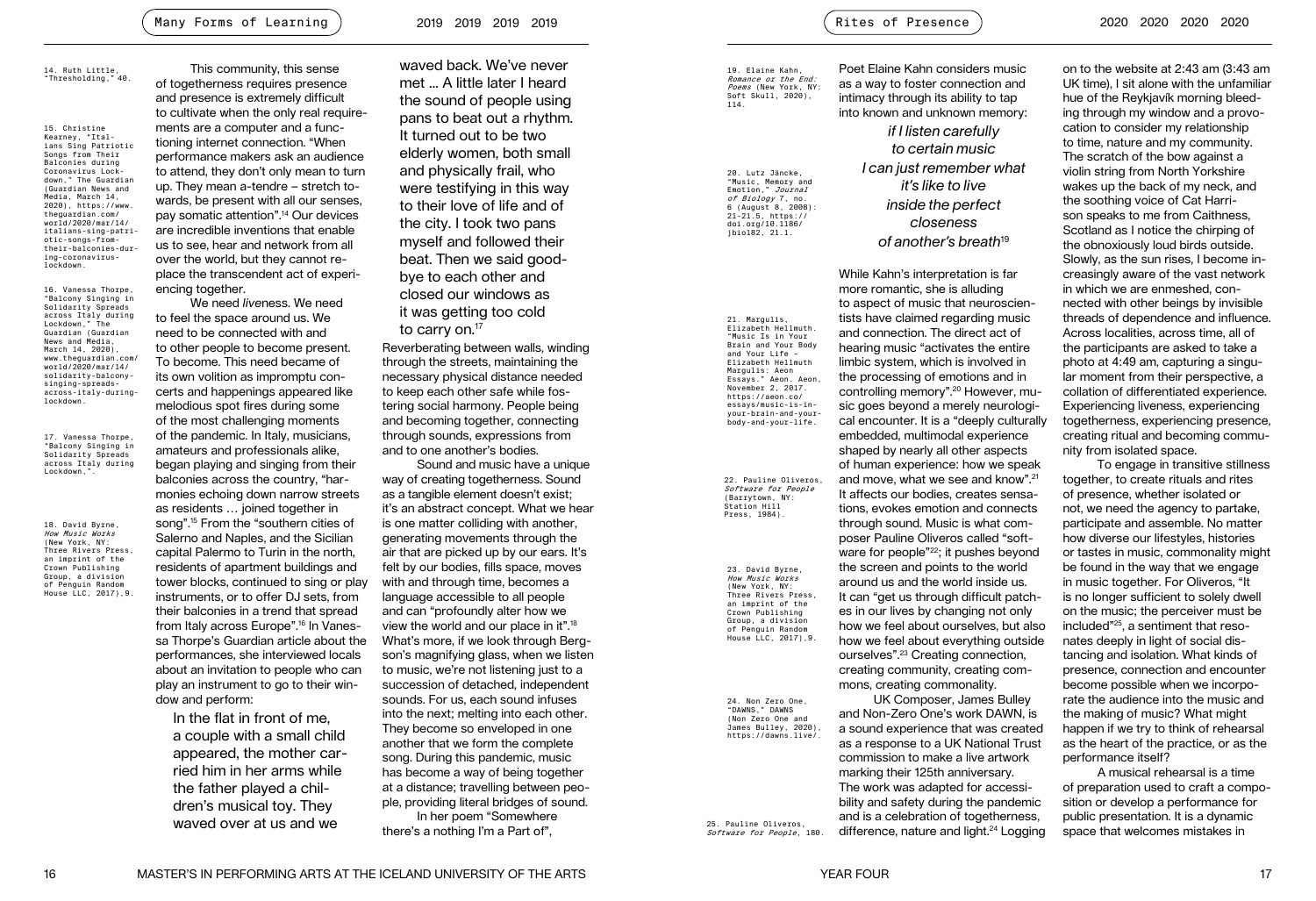#### Many Forms of Learning

26. Douglas Harper, ed., "Rehearse (v.)," Online Etymology Dictionary, 2000, https://www. etymonline.com/word/ rehearse.

27. Tzachi Zamir, "Theatrical Repetition and Inspired Performance," Journal of Aesthetics and Art  $Criticism$  67, no. 4 (2009) 365-373, https://doi.org /10.1111/j.1540-6245. 2009.01366.x, 368.

28. Elizabeth Hellmuth Marqulis, On Repeat: How Music Plays the Mind (Oxford, NY: Oxford University Press, 2014), 5.

> 29. "Ragnar on Ragnar", Vimeo, 2014, https://vimeo. com/95749559, 00:46.

30. W. Tecumseh Fitch, "The Biology and Evolution of Music: A Comparative Perspective," Coanition 100, no. 1 (2006): 173-215, https://doi.org/10.1016/j. cognition.2005.11.009, 173–215.

> 31. Elizabeth Hellmuth Marqulis, On Repeat: How Music Plays the Mind, 21.

32. Elizabeth Hellmuth Margulis, 21.

33. Douglas Harper, ed., "Participate (v.)," Online Etymology Dictionary, 2000, https://www.etymonline.com/ word/participate.

> 34. Richard Sennett, Respect: The Formation of Character in an Age of Inequality (London, UK: Penguin, 2004), 6.

> 35. Elizabeth Hellmuth Margulis, 59.

36. Thomas Turino, Music as Social Life: the Politics of Participation (Chicago, IL: University of Chicago Press, 2008), 26.

37. Henri Bergson, Time and Free Will: An Essay on the Immediate Data of Consciousness, 100.

> 38. Ruth Little, "Thresholding", 39.

search of the magnificent. The etymology of the word 'rehearse' comes from the 13th Century French "rehearcier", meaning "to go over again, repeat".26 The act of rehearsing then is one of repetition. Deconstructing, analysing and "exploring the numerous dimensions that are packed into what appears to be a single possibility".27 In her book "On Repeat: How Music Plays the Mind", music researcher Elizabeth Hellmuth Margulis identifies that "repetition is not an arbitrary characteristic that has arisen in a particular style of music; rather, it is a fundamental characteristic of what we experience as music … Not only is music found in all known human cultures, but also musical *repetition*".28 For many artists, the conscious inclusion of repetition within their work was the most authentic expression of human experience. Icelandic artist Ragnar Kjartansson, who is renowned for his repetitive musical performances, discusses this in an interview with himself plainly observing that: "IT'S ABOUT ME! All religions are kind of based on the repetitive. I think it just always has a calming effect on the human psyche. It's all this repetition that soothes us".29 Repetition is what biologist W. Tecumseh Fitch called one of music's basic "design features"30 and is an "important component of music's shareability, of its social and biological role in the creation of interpersonal cohesion".31 As Margulis puts it, "repeatability is how songs become the property of

a group or a community instead of an individual, how they come to belong to a tradition rather than a moment".32

The act of rehearsing is itself an inclusive gesture that operates through shared dedication, becoming ritual. It is founded on the repetitive practice and practising of music and is an invitation to participate; to partake, to share and share in.<sup>33</sup> It insists on open collaboration and requires communication and collective action.

Sociologist and music enthusiast Richard Sennett's observations of rehearsals highlights this idea, noting that "unless the musicians are playing in unison, they have to sort out differences and inequalities, loud against soft parts, or soloists and accompanists working together".34 The playing of music with others is a living, expanding encounter with empathy and respect. Conscious intentionality and presence, crafting music and creating social value; the repetitive rituals of music can "draw out the signature of the individual as well as his or her connection to the surrounding community".35

In considering the presentation of music, Ethnomusicologist Thomas Turino identifies two styles of music performance<sup>36</sup>: the presentational, such as symphony orchestra or popular music performances, and the participatory, such as folk jam sessions or Icelandic tvísöngur. Rehearsals exist as part of the development of the two constructs, in that the music requires preparation in order for the performance to exist. However, the invitation to participate only occurs in one, often with the fundamental requirement of knowing the music. If the rehearsal becomes a participatory gesture without a dedicated presentation, with an 'audience', it has the potential to create a third space, an in-between. An expanding space of potentiality suspended between composition and performance. A demonstration of Bergson's' theory of "pure duration"37, what Ruth Little calls an "act of thresholding"38, an expression of the space that I experienced in the moment between slipping and 'landing' on black ice and the collective sense of futurelessness experienced throughout the pandemic. It lives in a heightened space of the present and becomes a communal somatic experience. The inclusion of an audience has the potential to transform both the private and public

2019 2019 2019 2019 2020 2020 2020 2020 Rites of Presence

> 39. Andrew Evans, Iceland: the Bradt Travel Guide (Chalfont St. Peter, Bucks: Bradt Travel Guides Ltd, 2017), 41.

40. Harper Douglas, "Core (n.)," Index, 200AD, www.etymonline. com/word/core.

41. Robert Faulkner, Icelandic Men and Me: Sagas of Singing, Self, and Everyday Life (Farnham, Surrey: Ashgate, 2013), 199.

42. Barbara Ehrenreich, Dancing in the Streets: A History of Collective Joy (London, UK: Granta Books, 2008), 304.

experience of a work, creating a unique space, living in and feeling the music together. The rehearsal can liberate music away from the goal-directed purpose of a performance, yet still include its observers in a way that doesn't force participation but gives agency to it.

The significance and value of rehearsing coalesced for me in my migration to Iceland. I learnt very quickly that playing music with others was something I needed for happiness as much as stability. Removed from friends, family, and a known musical network, migration is a straightforward method in identifying nostalgia. Iceland is renowned for so much of its musical enthusiasm and output that finding people to play music with didn't seem unachievable. The choral community in Iceland is so prevalent that the Bradt Travel Guide suggests that "Icelanders will form a choir at the drop of a hat".<sup>39</sup> This seemed like the right place to start. Grieving the loss of my 'comfort zone', I began searching for choirs. Feeling a distinct kind of nervousness, one reserved for trips to the dentist or first dates, I found an audition and attacked a 'necessary' shot of whisky before my girlfriend forced me out the door. One successful and sympathetic audition later, I would become a member of the choir Ægisif.

After a few rehearsals and weeks in Iceland, it came of no surprise to learn that the Icelandic word for choir is 'Kór'. Sounding 'core', the action of singing together is in the purest sense the meaning of the word: in most part or heart.<sup>40</sup> Singing connects you directly to your body and your identity, or as musicologist Dr Robert Faulkner wrote: "a vocal construction of self, a song configuring personal and social life through which 'we celebrate ourselves and sing ourselves".<sup>41</sup> While listening to a choir can be a beautiful aesthetic experience, singing in a choir is like an out of control somatic fireworks

repetition of the music, *lived with* the people around me and *lived through* my voice. The rehearsal is a living 360-degree immersion, the participant becomes both performer and audience, every detail encountered as individual and whole. The joy of rehearsing is one that I have had since I was ten years old, a privilege afforded to me through fortunate timing, the hard work of my parents, and an abundance of scattered passion. The rehearsal time is where I met, and continue to meet, many of my closest friends, including Wency, and the rehearsal was hardest space to leave when voyaging to Iceland. Across time zones, across hemispheres, rehearsals have connected me to context, culture, community and core.

The rehearsal is a space of differentiating time. It is an open space that gives time to discovery, creation, learning, appreciation and unabashed imperfection. It's a space where time slows, friendship develops, community is actualised, and life is shared. A time for embodied encounter and a space that cultivates language, community and understanding. It is a formative time where artists process and the exquisite space where art becomes. It is space in motion and time in momentum that celebrates the miracle of our simultaneous existence and restores our capacity for collective joy. If we have to "abstain from taking hold of the hands of strangers and dancing in the streets",<sup>42</sup> then let's take hold of music, open our windows, stand on our balconies and sing together, rehearse together, undergo together, be and become together. Let's assemble and dissolve into music together to create presence – an antidote to isolation and a remedy that empowers us to pay closer attention to ourselves and each other.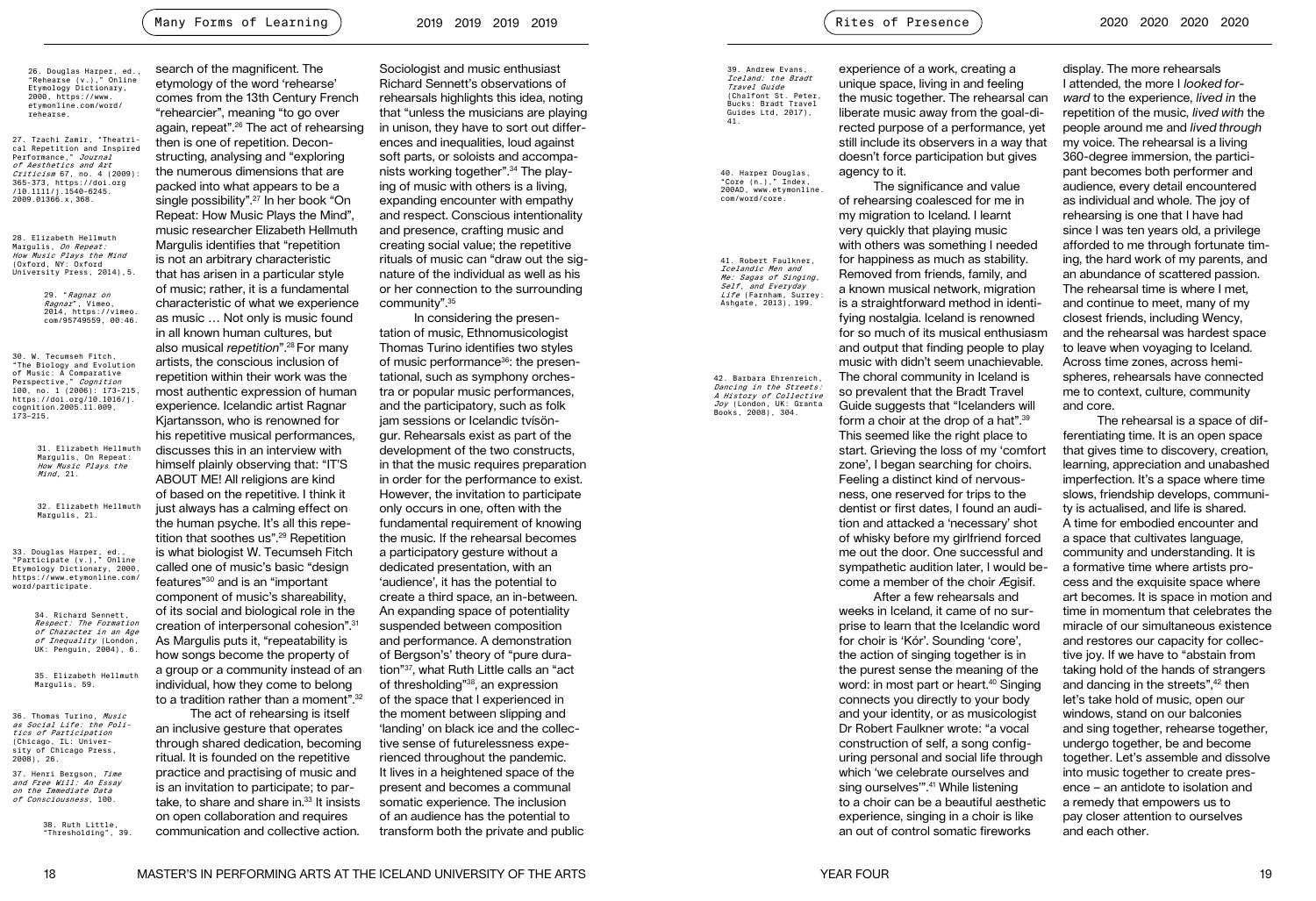Berger, Nicholas. "The Forgotten Art of Assembly." Medium. Medium, April 4, 2020. https://medium. com/@nicholasberger/theforgotten-art-of-assemblya94e164edf0f.

- Bergson, Henri. Time and Free Will: An Essay on the Immediate Data of Consciousness. Translated by Frank Lubecki Pogson. London, UK: George Allen & Unwin LTD, 1957.
- Bogart, Anne. And Then, You Act: Making Art in an Unpredictable World. London. UK: Routledge, 2008
- Byrne, David. How Music Works. New York, NY: Three Rivers Press, an imprint of the Crown Publishing Group, a division of Penguin Random House LLC, 2017.
- Ehrenreich, Barbara. Dancing in the Streets: A History of Collective Joy. London, UK: Granta Books, 2008.
- Evans, Andrew. Iceland: the Bradt Travel Guide. Chalfont St. Peter, Bucks: Bradt Travel Guides Ltd, 2017.

Faulkner, Robert. Icelandic Men and Me: Sagas of Singing, Self, and Everyday Life. Farnham, Surrey: Ashgate, 2013.

Fitch, W. Tecumseh. "The Biology and Evolution of Music: A Comparative Perspective." Cognition 100, no. 1 (2006): 173–215. https://doi.org/10.1016/j. cognition.2005.11.009.

Harney, Stefano, Fred Moten, and Jack Halberstam. " The Wild Beyond: With and for the Undercommons." Essay. In The Undercommons Fugitive Planning & Black Study, 2-13. Wivenhoe, UK: Minor Compositions, 2013. Harper, Douglas, ed. "Core (n.)." Online Etymology

Dictionary, 2000. https:// www.etymonline.com/word/ core.

- Harper, Douglas, ed. "Participate (v.)." Online Etymology Dictionary, 2000. https://www.etymonline. com/word/participate.
- Harper, Douglas, ed. "Rehearse (v.)." Online Etymology Dictionary, 2000, https:// www.etymonline.com/word/ rehearse.
- Heathfield, Adrian. "Durational Aesthetics." Adrian Heathfield, 2012. https:// www.adrianheathfield. net/project/durationalaesthetics.Jäncke, Lutz. "Music, Memory and Emotion." Journal of Biology 7, no. 6 (August 8, 2008): 21–21. 5. https://doi.org/10.1186/ jbiol82.
- Kahn, Elaine. Romance or the End: Poems. New York, NY: Soft Skull, 2020.
- Kearney, Christine. "Italians Sing Patriotic Songs from Their Balconies during Coronavirus Lockdown." The Guardian. Guardian News and Media, March 14, 2020. https://www.theguardian.com/ world/2020/mar/14/italianssing-patriotic-songs-fromtheir-balconies-duringcoronavirus-lockdown.
- Linker, Damon. "When Time Stops." The Week - All you need to know about everything that matters. The Week, April 17, 2020. https://theweek.com/art icles/909137/when-timestops.
- Little, Ruth. "Thresholding." Animated: Current Issues and Practice in Participatory Dance. Spring/ Summer, no. 2019, 2019. file:///Users/brettsmith/ Downloads/Ruth%20Little%20 (1).pdf.

| Margulis: Aeon Essays."<br>Aeon. Aeon, November 2,<br>2017. https://aeon.co/<br>essays/music-is-in-your-<br>brain-and-your-body-and-<br>vour-life. |
|----------------------------------------------------------------------------------------------------------------------------------------------------|
| Margulis, Elizabeth Hellmut<br>$Q_{\text{in}}$ , $Q_{\text{out}}$ and $Q_{\text{out}}$ , $Q_{\text{out}}$ , $Q_{\text{out}}$ , $Q_{\text{out}}$    |

th Hellmuth. On Repeat: How Music Plays the Mind. Oxford, NY: Oxford University Press, 2014.

Margulis, Elizabeth Hellmuth. "Music Is in Your Brain and Your Body and Your Life – Elizabeth Hellmuth

Rites of Presence

Monk, Meredith, and Bonnie Marranca. Conversations with Meredith Monk. New York, NY: PAJ Publ., 2014.

Moten, Fred. Stolen Life. Durham, UK: Duke University Press, 2018.

NOWNESS, and Caviar Prague. "Ragnar on Ragnar". Vimeo. 2014. https://vimeo.com /95749559.

Oliveros, Pauline. Software for People. Barrytown, NY: Station Hill Press, 1984.

One, Non Zero. DAWNS. Non Zero One and James Bulley, 2020. https://dawns.live/.

Sennett, Richard, Respect: The Formation of Character in an Age of Inequality. London, UK: Penguin, 2004.

Sinatra, Frank. "The Tea Break" (Monologue). Vinyl recording. Sinatra at the Sands with Count Basie and the Orchestra. Sands Hotel and Casino, Las Vegas, Nevada. USA., 1966.

Thorpe, Vanessa. "Balcony Singing in Solidarity Spreads across Italy during Lockdown." The Guardian. Guardian News and Media, March 14, 2020. https://www.theguardian. com/world/2020/mar/14/ solidarity-balcony-sing ing-spreads-across-italyduring-lockdown.

Tokarczuk, Olga. "A New World Through My Window." Edited by Chris Adrian and Rebecca Mead. The New Yorker, April 8, 2020. https://www.new yorker.com/books/page-tur ner/a-new-world-through-mywindow.

Tongue, Cassie. "Livestreamed Play Readings Instead of Theatre? It Just Reminds Me of What We've Lost." The Guardian. Guardian News and Media, May 29, 2020. https://www.theguardian. com/stage/2020/may/30/live streamed-play-readings-in stead-of-theatre-it-justreminds-me-of-what-wevelost.

Turino, Thomas. Music as Social Life: The Politics of Participation. Chicago. IL: University of Chicago Press, 2008.

Zamir, Tzachi. "Theatrical Repetition and Inspired Performance." Journal of Aesthetics and Art Criti $cism 67, no. 4 (2009):$ 365–73. https://doi. org/10.1111/j.1540- 6245.2009.01366.x.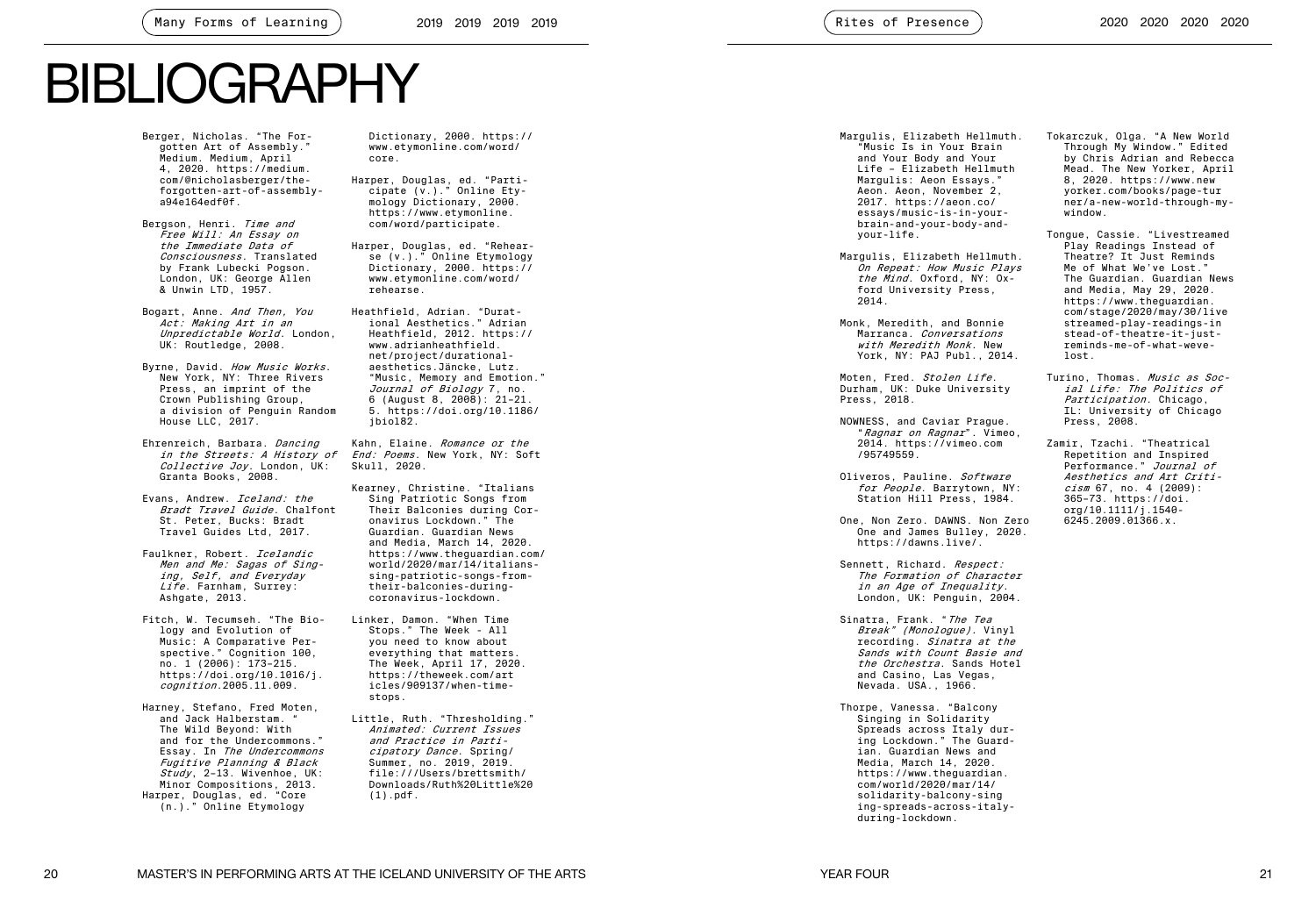# **BIOGRAPHY**

Lovísa Ósk Gunnarsdóttir has danced her whole life. She started doing dance performances in her living room at the age of four and was a full time member of Iceland Dance Company for sixteen years. She has toured all over the world with the company, as well as independent dance groups, constantly performing and creating and has worked with a wide range of wonderful artists.

She is the co-founder of the dance company Samsudan&Co with friend and artist Halla Ólafsdóttir and has worked with the Shalala dance company (Erna Ómarsdóttir and Valdimar Jóhannsson) numerous times. Lovisa is also one of the founders of Reykjavík Dance Productions, a group of artists that created the piece Journey at Harpa, Concert Hall in Reykjavik, in a collaboration with the band GusGus and later travelled with the piece to Denmark, Russia and Siberia. She now works as an independent choreographer and a stage artist and has created works for Iceland Dance Company, Reykjavík Dance Festival and Reykjavík City Theatre.

Lovísa is fascinated by the body and is interested in finding ways to connect to its deeply embedded knowledge, history and experience. As a woman in her forties, Lovisa has recently become fascinated by menopause and middleaged women and the excruciating silence that seems to engulf that topic and this group. In her project she brings these two things to the stage in an effort to give voice to different middle aged women by inviting them to share their stories using the body as their medium.

# WHEN THE BLEEDING STOPS

#### *I AM LATE.*

Now I am forty-one years old and I am at crossroads. The reason for me being late could be that I am pregnant, but it also could mean that my menopause has kicked in early.

1. Bazian, "Study Suggests HRT Carries Higher Risk of

Breast Cancer than Thought," September 3, 2019. Accessed June 3, 2020. https://www.nhs. uk/news/cancer/ study-suggests-hrtcarries-higherrisk-breast-cancer-

thought/.

A couple of years ago, my partner and I were thinking about having another child. I went to see my gynecologist to see if everything was ok. My period had been a bit off and my doctor started to ask me when the women in my family hit menopause. I realised I had no idea. When I asked him if he thought I had started menopause his response was very vague, like he was avoiding the question. He used the words "lets not talk about it", even though he wanted to check the status of my hormones, "just to be sure".

Coming home I was a bit shaken and shocked to realise that I knew hardly anything about menopause. I started to think about all the women around me that had probably reached menopause. I had never had a real conversation about it with anyone, not even my mother or my sister. There wasn't any kind of dialogue going on in society that I knew of and now even my doctor didn't seem to want to discuss it.

I went online to try and find some information, but what I found left me feeling panic and shame. Menopause seemed to be some

kind of a shameful disease and the symptoms nightmarish if you were unlucky. Most of the remedies included the intake of hormones, which according to some research increase the risk of cancer and heart disease. The more I read the more I got the feeling that being menopausal meant that your purpose in life was done. And the only thing left to do was to crawl into a corner, curl up, fade and die.

I procrastinated for as long as I could before calling my doctor to get the results. If I didn't know, I didn't have to tell anyone. I felt like my identity was on the line. My friends, family and the society would think less of me - would see me differently.

Time passed and when my menstruation was back to normal I decided that I was going to prepare myself. Prepare myself for becoming middle aged. I felt the urge to address this excruciating silence somehow and understand where this shame I felt was coming from and how come Western society in particular is not having a conversation about something that happens to half of the population. We have all heard of the mid-life crisis that men go through, but how come there is this lack of knowledge about menopause?

*WHEN THE DANCING STOPS* I have danced my whole life. At the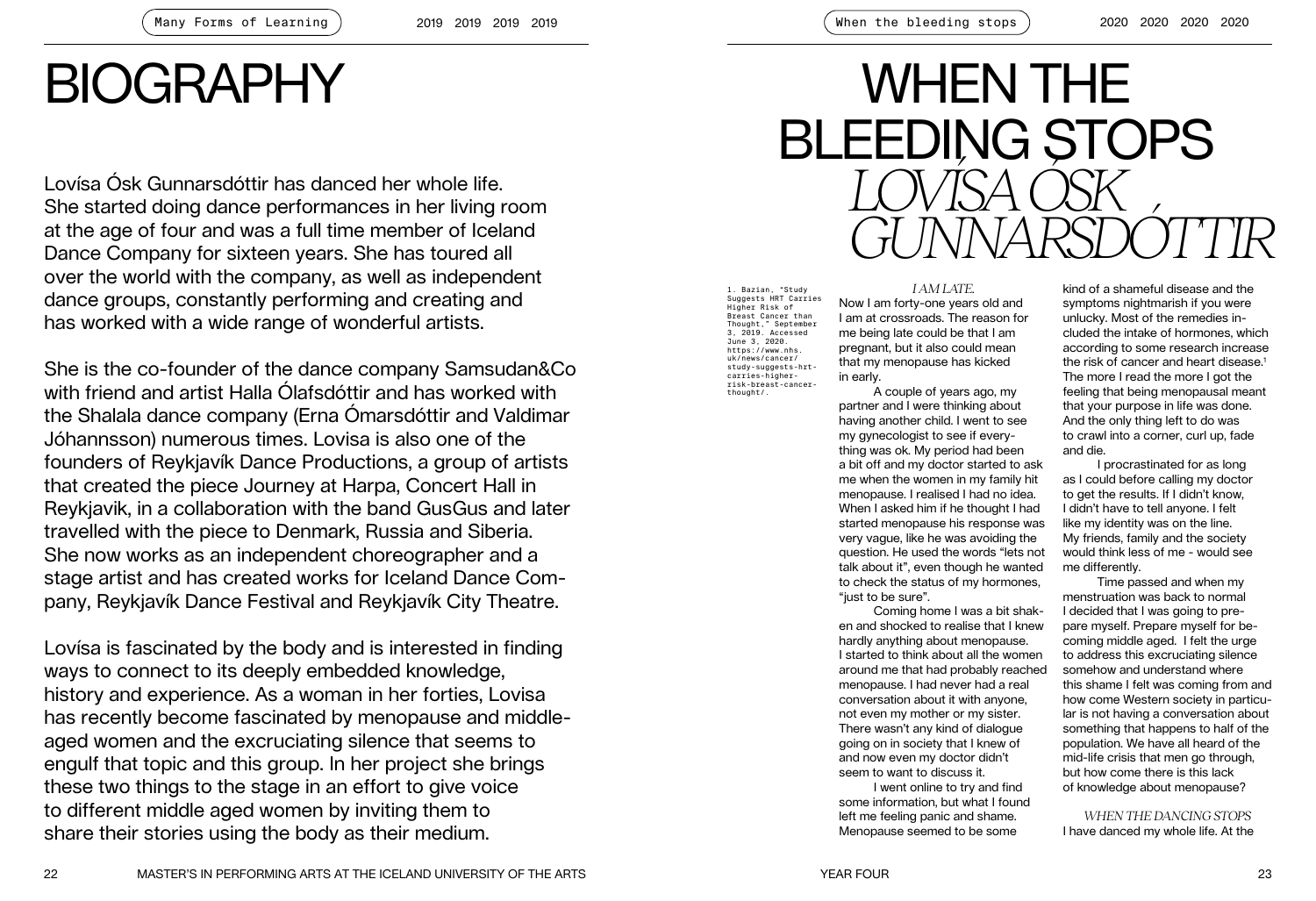age of three months I had a chronic ear infection and the only thing that would soothe my crying, according to my parents, was if they would take me in their arms and dance with me to the beat of the music, preferably music by Boney M.

At the age of four I started to do dance performances in my living room. I would gather my family around, and my favourite tune to dance to was "Words don't come easy".

At the age of six, after my family got a bit tired of these repeat ed dance performances, my parents offered me to go to dance school.

To make a long story short, for the next eighteen years or so, I showed up to probably 99 % of all my dance classes.

At the age of twenty-three I became a professional dancer.

At the age of thirty-nine, after a very active and successful career as a dance artist, I suffered from a serious injury and for the first time in my whole life I had to stop dancing for a long period of time.

This was a total shock to the system. At the time I already knew how much of my emotional and physical issues I process through my dancing, so it was not surprising when I started to feel all these phys ical symptoms connected to stress and anxiety. I was stuck in an injured and physically limited body, it felt un familiar, like I had been disconnected.

One day I went out for a walk and when I came home I felt restless in my whole being and this strong urge to dance. A song came to my mind and without thinking I pulled down the curtains in my living room, moved some chairs, played the song and with great respect for the state of my body I danced. Afterwards I felt a bit better so I started doing this on daily basis. I went for a walk, scanned how I was feeling and thought of a song that somehow resonated with my state of mind and body. And then I

danced to it, alone in my living room. I slowly started feeling better and more connected and after a while this became my practice and therapy at the same time.

Not only did this practice of mine turn out to be very healing, it also gave me a chance to connect to the dance history embed ded in my body. All these old steps and dance styles started to emerge in my dancing very softly and effort lessly. Skipping the conscious, critical thinking part of my brain, I was able to connect to the history of my body through this dancing practice. This was a very empowering experience. In my life I have often experienced situations where I know something with my whole body, but when I start to articulate it I often fall short. And I guess ever since "Words Don't Come Easy" was my favourite tune, I have spent a lot of time being frustrated by the hierarchy between dance and the spoken word, trying to find ways to tap more into the wisdom of my body.

2. Kaitlyn Pote, "Menopause Around the World," ed. Elise Schroeder, Women in Balance Institute, September 19, 2014. Accessed May 15, 2020. https:// womeninbalance. org/2014/09/17/ menopause-aroundthe-world/.

3. Hannah Devlin, "The Menopause: Why so Little Research on the Middle-Aged Ovary?," The Guardian (Guardian News and Media), August 26, 2019. Accessed May 29, 2020. https://www. theguardian.com/ society/2019/aug/26/ the-menopause-whyso-little-researchon-the-middle-aged-

ovary.

#### *PREPARING FOR MENOPAUSE /MY RESEARCH*

After I started to read more about menopause and ageing I soon found out that treating menopause like a shameful disease is a very "Western" way of dealing with it. In other cultures, women gain respect and freedom and even dress up for the part. One study reported that Mayan women looked forward to menopause despite the uncom fortable symptoms. 2 I also learned that women experience the symp toms very differently. When I started to read more about them, I realised that some of the symptoms mirrored what I had experienced after my injury. The consequences of my injury had caused me sleep problems, weight gain, hair loss, hot flashes and mood swings. And on a professional level I was considered old, an age ing, injured dancer. At that time my practice was born out of need and through its healing powers and the empowering connection to my body's history, an idea was born. I wanted to invite middle-aged women to try my practice, film themselves while doing it and share their daily solo with me if they felt like it. Share their stories through their body, without the interference of the critical thinking part of the brain. I was curious to see what would emerge if these women were given the stage; empowered by softness, with great respect for their bodies, on their own terms and in full control of the gaze of the camera. I wanted to understand better what it was like for them to live in a middleaged body.

I started to reach out to women, first it was few women in my closest circle. We had long con versations and they shared their ex perience on menopause and ageing very generously. I realised that they weren't reluctant at all to talk about this, I just had never asked before. They started to send me solos, per formed in their living rooms. These

very different, dancing middle-aged bodies, packed with knowledge and experience, bodies that were chang ing and transforming into the next era of their lives, put me to tears on mul tiple occasions. The solos were very different from day to day, and differ ent between women, but in all of them I could see a lot of strength. And at the same time, a sense of loneliness and a subtle need to be seen and heard. One of the dancers invited me to join an Icelandic menopause group on Facebook. All of a sudden I was introduced to a big network of middle-aged women. They were having intriguing conversations and sharing advice and experiences online, trying to navigate and help each other through this period that modern Western medicine still has not figured out. 3 I decided to post an open invite to my project in the group and instantly I started to get positive answers. It wasn't long before my inbox was filled with videos of women doing dance solos in their living room.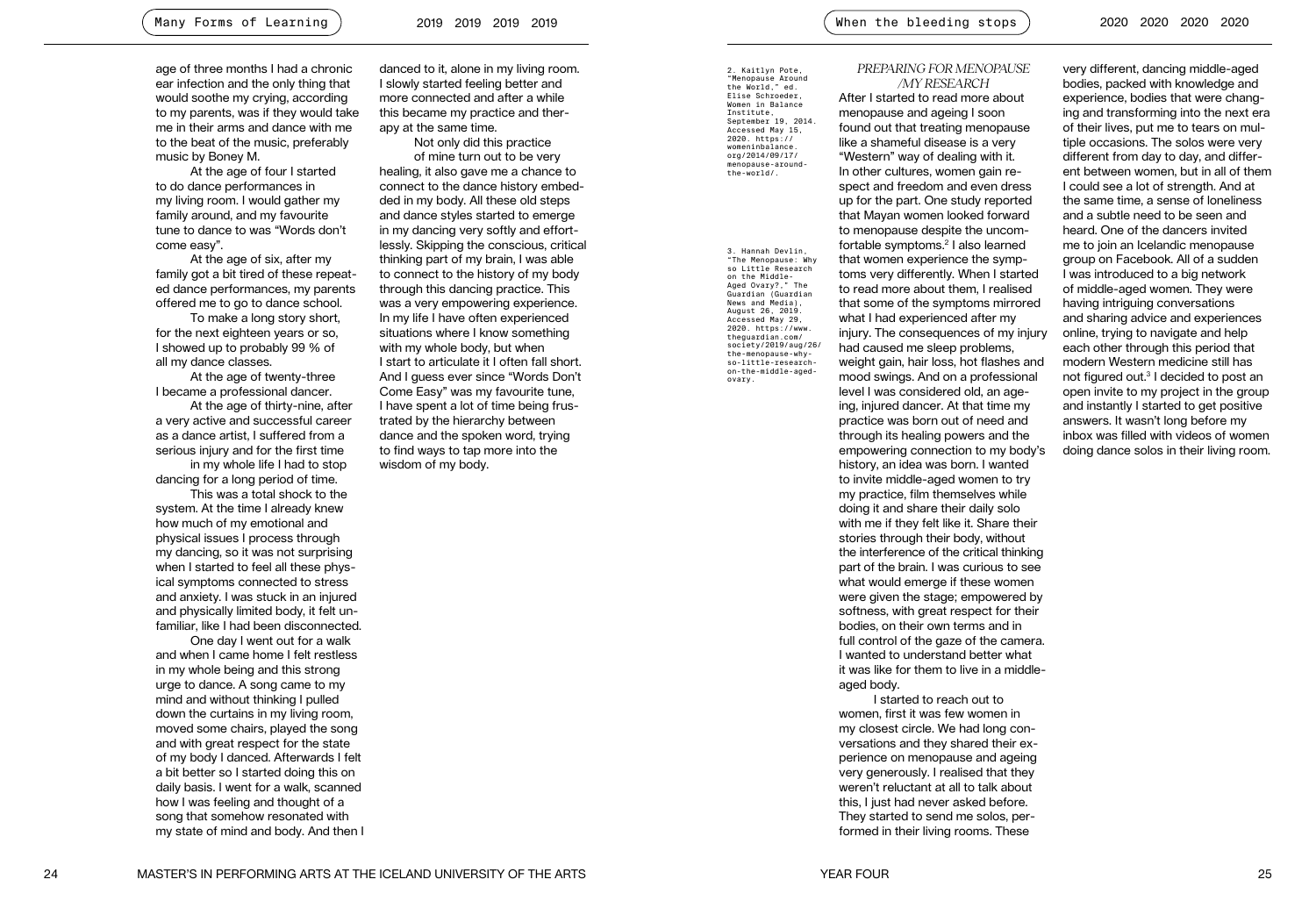4. Jane Ratcliffe, "'Brokenness and Holiness Really Go Together': Darcey Steinke on Menopause," ed. Dana Snitzky, June 14, Longreads (Longreads Members), June 14, 2019. Accessed April 20, 2020. https://longreads. com/2019/06/14/darceysteinke-on-menopause/.

#### *MANY MIDDLE-AGED FEMALE BODIES*

#### This project has given me the opportunity to have a conversation with many Icelandic middle-aged women who have very generously shared their experiences and thoughts on living in a middle aged female body. A significant part of the project has become about placing these different women and their experiences alongside each other, in ways that highlight both what they have in common as well as their differences. The closing chapter of this text takes the shape of a fictional dialogue, heavily inspired by real conversations – which explores this meeting point through writing. The dialogue brings together voices of the different women I have been in conversation with and imagines how these different voices might talk together. I have also added Darcey Steinke to the conversation. Steinke is an author and an educator and became my thinking partner through her book Flash Count Dairy.

- Me: When I thought I had entered my menopause I was so surprised to experience all this shame I felt. How is it for you to live in a middle-aged body?
- K: I have been working every day to get rid of the shame and be less judgmental, mainly towards myself. I am trying to get rid of this burden of feeling guilty over everything. I have gained more confidence, I am more careless and other people's opinion of me, does not influence me anymore. But it has taken time and effort.
- DS: "I think that women are mostly valued for their sexuality and their motherhood abilities. Once you're outside of that, there's a lot of shame, because we're made to feel that our bodies are kind of useless.

That we're somehow damaged. A lot of shame comes from the idea that after the phases that the world values, we're just kicked to the sidelines."4

A: I feel great about getting older, it´s a privilege in fact. Perhaps it is because my little brother only lived to be 23 years old. In my case ageing is accompanied by increased maturity, more freedom in all areas and despite the hot flashes, hormonal fluctuations and the frustration that come with those things, they are nothing compared to the insecurity and herd behaviour of the younger years. My motto is to try to enjoy life, not take it too seriously and dance through difficult times.

S: Menopause has been a tough time for me. The symptoms hit me hard, but I didn't realise I was in my menopause until much later. I have to admit that I broke down in tears when I finally got an explanation what was going on. But I also cried for not being prepared, for not knowing all of this was normal, maybe unusually strong symptoms but normal. In my case my brain shut down. I couldn't remember a thing, I couldn't think. For the first time, I understand why women were put in asylum in the old days and did not fight. I would have been glad to get the rest and not have to think about home, being a single mother of three children, alone with all the responsibility, with a brain that didn't function! It was quite an awful time, but shortly after I started taking hormones, everything became better. But my self-confidence has taken a big hit that I am still struggling with, a few years later. I started exercising again and have been enjoying myself.

*MATERIAL: AN AGEING BODY, MUSIC, CAMERA.* 

#### *PREPARATION:*

- 1. Take a walk alone, preferable in nature and give yourself a chance to connect to your body.
- 2. After the walk, in your home/a safe space, scan how you are feeling and think of a song that resonates with your state of being.
- 3. Use the first song that comes to mind, set up the camera and start filming.

#### *TASK:*

- 1. Introduce yourself and tell us the time, date and your age. If something else is on your mind that you feel like sharing by using words, please do so.
- 2. Listen carefully to your body. How does it want to move today? Let your body lead and dance your personal solo of the day to your chosen song.

NOTE: REPEAT THE TASK ONCE A DAY/WEEK FOR AS LONG AS YOU LIKE. EXTRA: SHARE YOUR SOLO WITH WHOM YOU LIKE.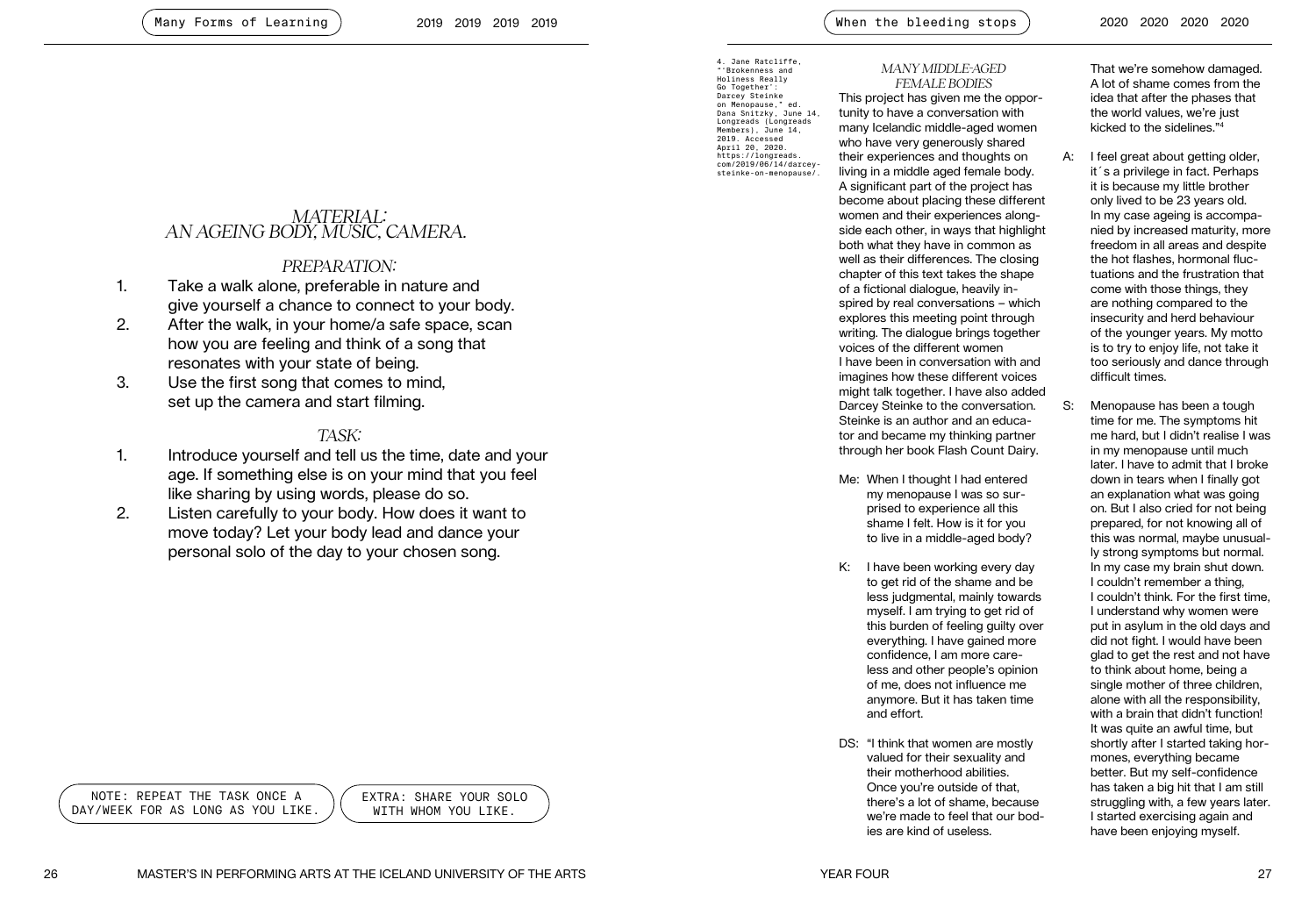#### Many Forms of Learning

5. Geraldine Bedell, "Sex and the over-60s," The Guardian (Guardian News and Media), January 12, 2012. Accessed May 28, 2020. https:// www.theguardian.com/ lifeandstyle/2012/ jan/12/sex-over-60solder-people.

6. bell hooks and Emma Watson, "Emma Watson and Bell Hooks Talk Feminism, Confidence and the Importance of Reading," PAPER, June 15, 2020. Accessed April 15, 2020. https:// www.papermag.com/ emma-watson-bell-hooksconversation-1609893784. html?fbclid=IwAR1kN04zC ApoPbMIvKBgDGaDzOdw2Fp-NJrAGamzi5wCcoOv TRIITHAL thin

7. bell hooks and Emma Watson, "Emma Watson and Bell Hooks Talk Feminism, Confidence and the Importance of Reading," PAPER, June 15, 2020. Accessed April 15, 2020. https:// www.papermag.com/ emma-watson-bell-hooksconversation-1609893784. html?fbclid=IwAR1kN04zC ApoPbMIvKBgDGaDzOdw2Fp-NJrAGamzi5wCcoOv I8UTHALt0io.

I find that although it takes a little longer to train the muscles and get in good shape, it is possible! I just need to go slow and be careful, because my body is get ting older and I want to respect that. But I can run, climb, jump and yes, even dance, just like I always could.

- Þ: My mantra has been: "I am not going to be a bitter old lady." I have never experienced these difficult physical symptoms that many women describe. For a while, I sweated considerably at night. But it comes in waves. I feel increased awareness that my happiness is my own responsibility. Somehow when I look back, those years have been a spiritual baptism. Today I am 54 years old. I feel like a phoenix rising from the ashes.
- Me: This reminds me of a quote I read from the feminist and social-political activist Gloria Steinem: "What we lose in those menopausal years is everything we needed to support another person," she argues "What we keep is everything we need to support ourselves."<sup>5</sup> This makes a lot of sense to me. On a personal note, during my fertility years my body and brain have been dedicated a big part of the time to the process of having children, supporting them and taking care of them 24/7. Their happiness has been my responsibility. This experience has taught me a lot. Now that my children are becoming more independent and the option of having another child is slowly fading out I guess my role is changing, the focus is shifting. It is a scary feeling, full of all sorts of emotions but at the same time I have more time and space to focus on my own

needs and reflect on how this experience has changed me.

Another feminist and professor, bell hooks, talks about how ageing allows women to move from object to subject.<sup>6</sup> The idea of being free of the sexual objectification, probably all women experience at some point in their life, sounds very refreshing.

- R: What happened to me is that I felt I became invisible. Normal ly when I would enter a coffee shop or the classroom people would look up and notice me and then get on with whatever they were doing. When I was teaching I even sometimes ex perienced innocent flirting from time to time but all of a sudden this all stopped. I would enter the room and people would maybe look up but they didn't see me anymore. It was like I had become invisible, not of interest any more.
- Me: One of the women participating in this project talked about how she has to speak louder now in her workplace in order to be heard. This invisibility seems to be a common feeling and that is heart breaking. Women experience it in their daily inter actions, and as bell hooks says, "movies are still struggling with how to create images of smart, vibrant, powerful, and intelligent older females." 7 I like the visibil ity that the camera in the solo of the day gives me. I like the control I have over the gaze of it. Some days I like to imagin ing someone is there watching or will see this and sometimes I even flirt a bit with the camera, but other days I don't feel like being watched at all and then I know I always have the option not to share it with anyone.

2019 2019 2019 2019 2020 2020 2020 2020 When the bleeding stops

It is just for me, it's a good feeling to have that power. How has it been for you to participate in this project, to dance a daily solo?

- K: For me this has been like a dance therapy, it is equal to a good session at my psyc hologist. It is definitely some thing I am going to keep on doing.
- Ó: Doing "today's solo" has been a very enjoyable experience. It is an invitation to let the body speak on its own terms, while connecting to music and emotions. While dancing I was reminded of all the skills and knowledge accumulated and residing in the body through my life, rising to the surface in moments like this, to be enjoyed and cherished.
- So: I was so grateful to be included in this project during my Covid isolation and despite the loneliness I opened myself up like a Christmas package, all alone with my cat Þorkell. I often dance alone at my house, tapping my toes and stretching them. Age seems relative when it comes to my dance needs. I intend to use the handrail in the old age home corridor for plie and grand batma. I am sure more people would sure come to life if people were to break into dance, maybe the Swan Lake on the way to the dining room.
- S: I was in a difficult place emotion ally when I did the first recording and when I started to listen to the music and dance I just start ed to cry. But crying is as natural as laughter, so I just went ahead and sent the recording anyway. Since then I have done a few

more and it is easier for me each time. The thought of some one else watching this made it hard at the beginning. I suddenly became shy and insecure. But, I'm trying hard to overcome such thoughts and feelings and this dancing has helped a lot. I have never thought much about how I dance and of course I am a complete amateur, but because of this project, I have realised that I dance in sync with what is going on inside. When I am happy and not worried I choose fast and uplifting music that makes my butt shake, my heart starts to pump and the blood runs faster. It is such an affirmation that I am alive. And when the song is finished I just want to go on dancing "like the wind" like we say in Iceland. But I understand now that this also applies when I'm not feeling good, when life is more difficult and I am worried. Then I also like to listen to music and move, just maybe slower and heavier. This is a great way for me to let go of the emotions, cry a little, and maybe scream a little by singing loudly with the song. So however I am feeling this is a great outlet for me, the emotions I am feeling start to move and I become more aware and that makes it easier to deal with them.

will join me. The retirement home Me: These changes in how we feel, make me think of a conversation I had with a woman the other day who is a shaman. She had such a nice way of explaining the mood swings during menopause. She compared it to superpowers. She said that during the hormone changes women often feel more and to be able to feel more is a super power. If you are in a bad marriage, for example, you will feel it more, you become more aware of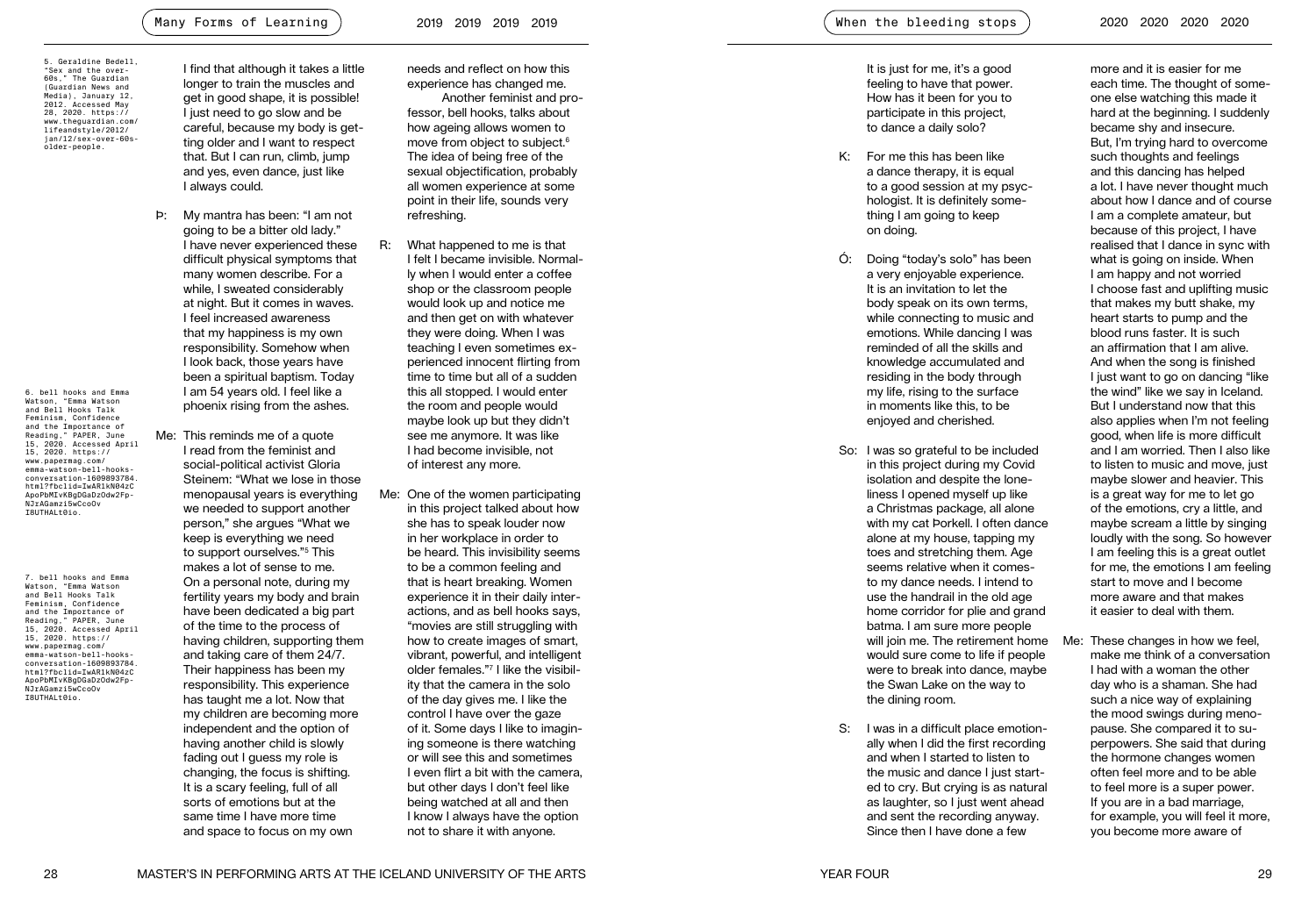8. Hannah Devlin, "The Menopause: Why so Little Research on the Middle-Aged Ovary?," The Guardian (Guardian News and Media), August 26, 2019. Accessed May 29, 2020. https://www. theguardian.com/ society/2019/aug/26/ the-menopause-whyso-little-researchon-the-middle-agedovary.

9. Jane Ratcliffe, "'Brokenness and Holiness Really Go Together': Darcey Steinke on Menopause," ed. Dana Snitzky, Longreads (Longreads Members), June 14, 2019. Accessed April 20, 2020. https://longreads. com/2019/06/14/darceysteinke-on-menopause/.

it and that is a superpower. Have you experienced more mood swings or superpowers during this period?

- Þ: I relate to this talk about superpowers. The good thing about this period is that it comes with some internal power for transformation. To make dreams come true. Courage and intolerance for any nonsense. I began to do more of the things that made me happy, but to be able to do so I had to confront difficult things in myself and go through a lot of pain. I cried myself through several periods, but it was necessary and very cleansing.
- K: Sometimes I wake up full of sadness or anxiety. Sometimes I wake up and feel everyone is an idiot. Sometimes I wake up so lonely I don't know how to be. But when I remember that I am going through menopause, these feelings evaporate.
- S: In my case my brain just stopped responding to me. I couldn't remember anything and I got so tired at least once a day that I had to quit whatever I was doing. I just had to go to bed right away. I could sleep up to 20 hours a day, some days, but still wasn't rested when I woke up. For a while I thought I had a brain tumour. I went to see my doctor many times, was given all kinds of antidepressants and went through various researches. It wasn't until I went to my gynecologist that I found out. After I described my symptoms she knew immediately what was going on, took a blood test and confirmed this in 15 minutes. There was nothing "wrong with me" really, my body was just changing and ceasing

#### to produce certain hormones.

- Me: It is disturbing how often I have heard similar stories. It is 2020 and women are still being misdiagnosed and grounded information seems to be hard to get.<sup>8</sup>
- DS: "Yeah. I have to say, I interviewed a group of about 100 very diverse women, not one of them told me that they knew very much about menopause other than seeing characters on TV having hot flashes as a joke. What I knew of puberty came from health class basically. There's no health class when you're 50. I have a good doctor whom I like, but she wouldn't even admit that I was going through menopause. She kept saying, "Oh, these symptoms must be something else." I'm very frustrated with this, because I feel like on the one hand, big pharma and the hormone companies are more than ready to rush in and say, "Here's what menopause is. Here's what you should do about it."
	- On the other hand, just a certain amount of infor mation about the body, about what we're going through, understanding about the changes psychologically and whatnot would be helpful. That information is very hard to get, right? Not hysterical, just grounded information about what's happening to our bodies. I did a thorough search of the books out there and they aren't that great".9
- S: Exactly. It is absolutely horrible that this is not common knowledge. For 10 years now my doctor has been talking about how I have to make sure to have a colonoscopy when I turn fifty. But never a single

10. Sabin Russell, "Big Study Finds No Rise in Death Risk among Women Who Took Hormone Therapy," Fred Hutch, September 12, 2017. Accessed May 15, 2020. https://www. fredhutch.org/en/news/ center-news/2017/09/ death-risk-menopausalhormone-replacement. html?fbclid=IwAR0 hMDa36KB3QlsRIAji Yvz3iL08BT2rJvUX-GN8t65zY3M9AAzTpK4Xfto.

> 11. Jane Ratcliffe,<br>"'Brokenness and **Move And Over Consi**usive forte **consideration.** Holiness Really Go Together': Darcey Steinke on Menopause, ed. Dana Snitzky, Longreads (Longreads Members), June 14, 2019. Accessed April 20, 2020. https://longreads. com/2019/06/14/ darcey-steinke-on-

12. Darcey Steinke, "Night on Fire," in FLASH COUNT DIARY: A New Story about the Menopause (Edinburgh, Scotland: CANONGATE BOOKS LTD, 2019), 9-10.

menopause/

13. Cecilia Dintino, "Menopause: A Passage in Search of a Story," Psychology Today (Sussex Publishers), April 5, 2018. Accessed April 24, 2020. https://www. psychologytoday.com/ us/blog/midlifematters/201804/ menopause-passagein-search-story? fbclid= wAR1du6tRY5g 4yY81xY9OWCZxYOnn5Yk vEs8TM-s9rpltmygd4E RHz0fePd8.

word about menopause, how it can take over your body and brain. Of course, this is not the same for all women, but we all need to know this to be able to support women going through this. After I started to talk about my symptoms, I have heard so many stories from women who got these serious symptoms and their lives collapsed, their partners divorced them and they lost their jobs all due to the lack of understanding and knowledge about menopause.

- Me: And even conclusive facts about the impact of hormone replacement therapy and whether or not it is good for you seem to be lacking.10
- DS: "I do think hormones have been sold to us as a way to stay young and keep your vagina pliable. Stay conventionally appealing in a patriarchal world. It's disheartening."11
- Me: To ignore menopause and pretend it is not happening?
- DS: "Though no one wants to say it out loud, menopause is about loss; it's about departure — each flash reminds me of my corporality, my mortality. With every flash, my psyche is pushed to grasp what it does not want to let itself know: that it is not immortal. This is terrifying. It's also a rare opportunity, if faced directly, to come to terms with the limitations of the self."12
- Me: I was reading this article by Cecilia Dintino (PsyD) where she talks about how we are lacking a story in order to define this period, universal for women, to give it meaning. She has created her own ritual every time she gets a heat flash, to give

it meaning and purpose.<sup>13</sup> When the time comes, I think my ritual through menopause is going to be this daily solo. And each time I dance I will hopefully understand and learn more about myself and my body and grow stronger. In a way I think that this search for a universal story for menopause is what this project is ultimately about. And to search for that universal story in such a way that it takes all of these different bodies, voices and experiences into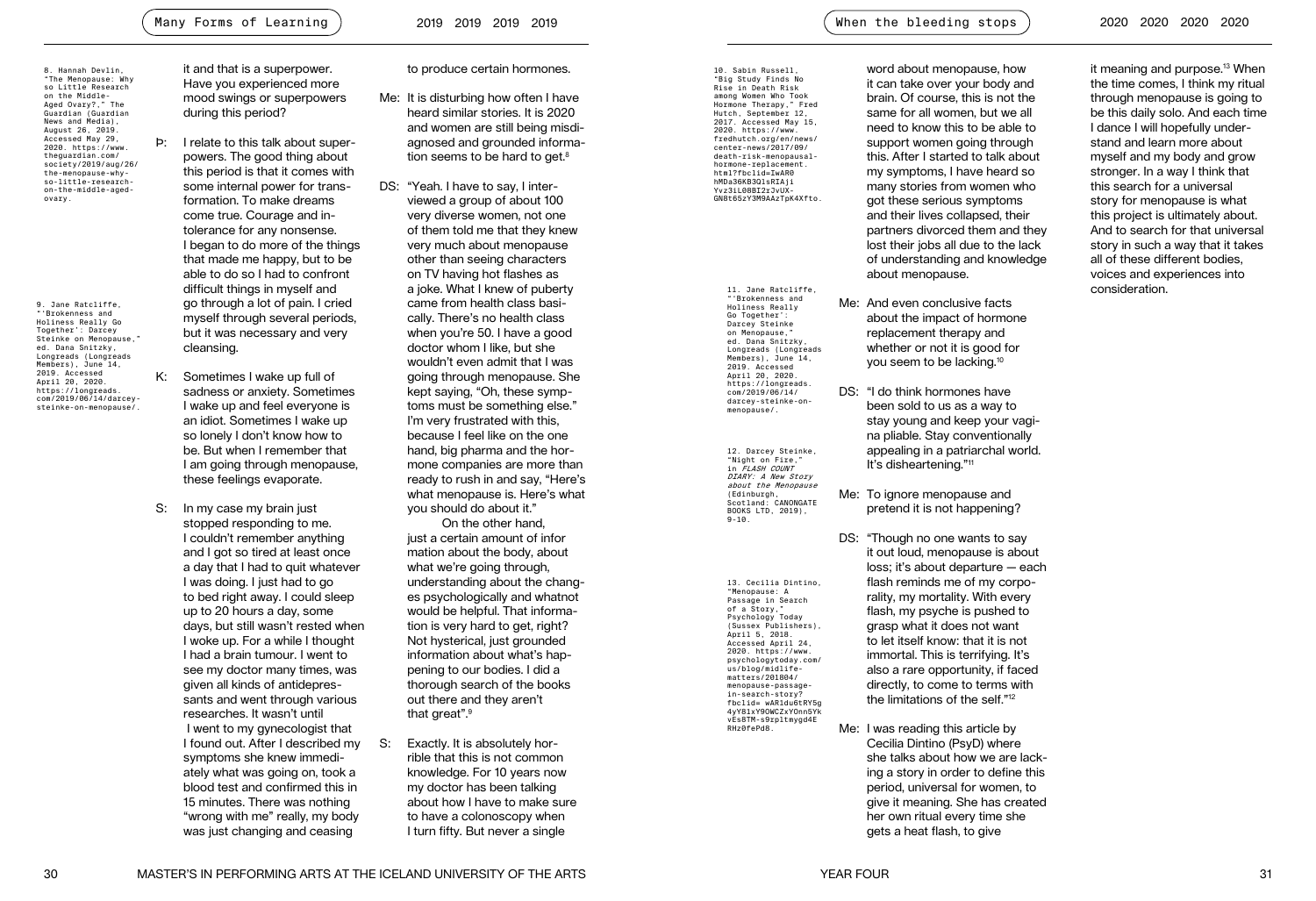### BIBLIOGRAPHY

- Bazian. "Study Suggests HRT Carries Higher Risk of Breast Cancer than Thought." Edited by NHS Website. www.nhs.uk, September 3, 2019. Accessed June 3, 2020. https://www.nhs. uk/news/cancer/study-suggestshrt-carries-higher-riskbreast-cancer-thought/.
- Bedell, Geraldine. "Sex and the over-60s." The Guardian. Guardian News and Media, January 12, 2012. Accessed May 28, 2020. https://www. theguardian.com/lifeand style/2012/jan/12/sexover-60s-older-people.
- Devlin, Hannah. "The Menopause: Why so Little Research on the Middle-Aged Ovary?" The Guardian. Guardian News and Media, August 26, 2019. Accessed May 29, 2020. https: //www.theguardian.com/society /2019/aug/26/the-menopausewhy-so-little-research-on-themiddle-aged-ovary.
- Dintino, Cecilia. "Menopause: a Passage in Search of a Story." Psychology Today. Sussex Publishers, April 5, 2018. Accessed April 24, 2020. https://www.psycho logytoday.com/us/blog/mid life-matters/201804/meno pause-passage-in-search-st ory?fbclid=IwAR1du6tRY5g4y Y81xY90WCZxYOnn5YkvEs8TMs9rpltmygd4ERHz0fePd8.
- hooks, bell, and Emma Watson. "Emma Watson and Bell Hooks Talk Feminism, Confidence and the Importance of Read ing." PAPER. PAPER, June 15, 2020. Accessed April 15, 2020. https://www. papermag.com/emma-watson-bellhooks-conversation-160989 3784.html?fbclid=IwAR1kN0 4zCApoPbMIvKBgDGaDzOdw2Fp-NJrAGamzi5wCcoOvI8UTHALt0io.

Pote, Kaitlyn. "Menopause Around the World." Edited by Elise Schroeder. Women in Balance Institute, September 19, 2014. Accessed May 15, 2020. https://womeninbal ance.org/2014/09/17/meno pause-around-the-world/.

- Ratcliffe, Jane. "'Brokenness and Holiness Really Go Together': Darcey Steinke on Menopause." Edited by Dana Snitzky on June 14. Long reads. Longreads Members, June 14, 2019. Accessed April 20, 2020. https://longreads. com/2019/06/14/darcey-steinkeon-menopause/.
- Russell, Sabin. "Big Study Finds No Rise in Death Risk among Women Who Took Hormone Therapy." Fred Hutch, September 12, 2017. Accessed May 15, 2020. https://www. fredhutch.org/en/news/centernews/2017/09/death-risk-meno pausal-hormone-replacement. html?fbclid=IwAR0hMDa36KB 3QlsRIAjiYvz3iL08BI2rJvUX-GN8t65zY3M9AAzTpK4Xfto.
- Steinke, Darcey. "Night On Fire." Essay. In FLASH COUNT DIARY: a New Story about the Meno pause. Edinburgh, Scotland: CANONGATE BOOKS LTD, 2019.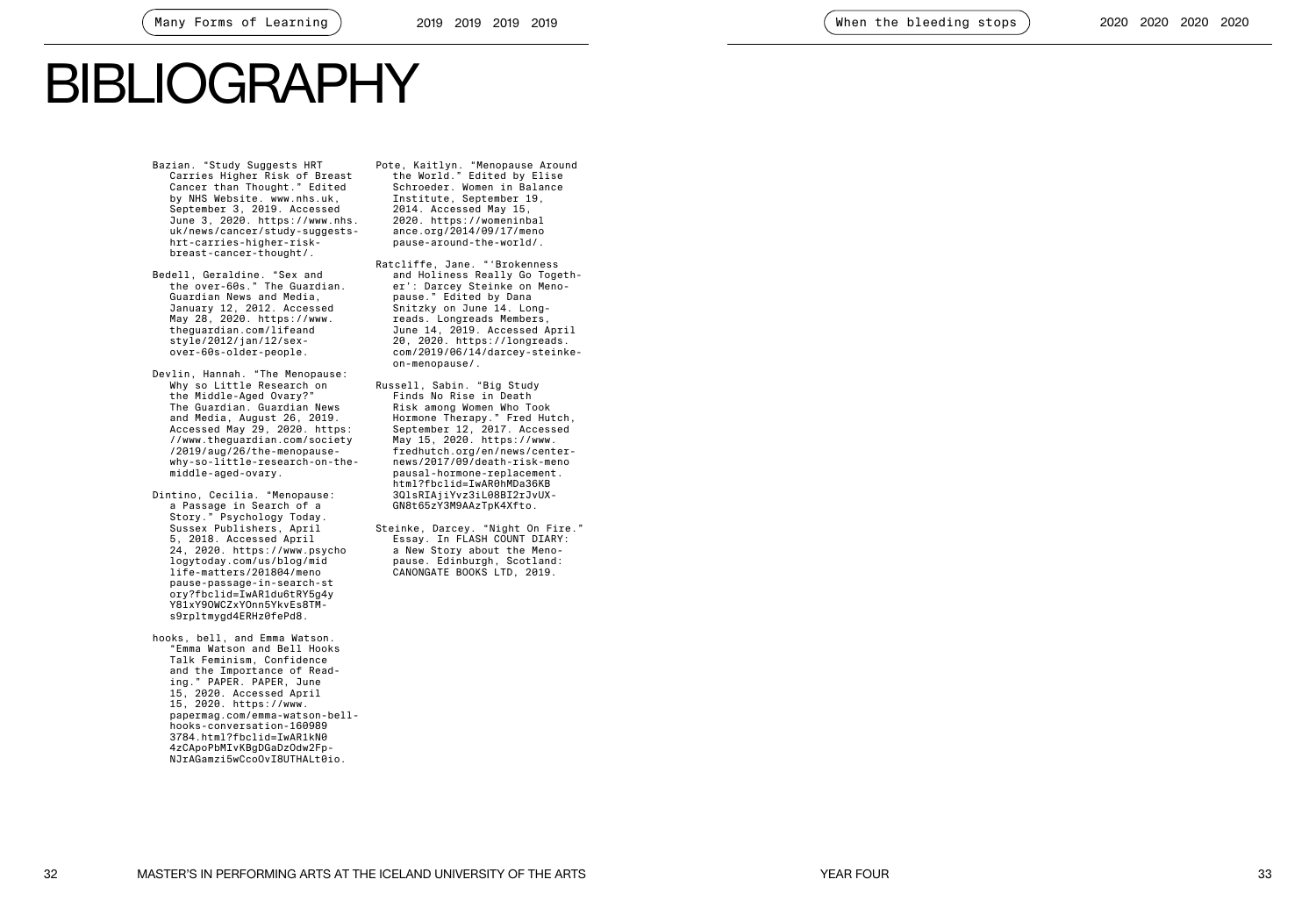# BIOGRAPHY

Many Forms of Learning

Michelle Saenz Burrola (Mexico-USA, 1992) is an artist who uses media such as video, photography, text, dance and drawing in installations, performances and editorial publications, exploring a common platform between visual and the performing arts. In her work, she deals with questions concerning the construction and representation of the female body and it's relation to its context, where no place, circumstance, or situation is isolated from each other. Michelle has a BA in Visual Arts from ENPEG La Esmeralda in Mexico City with an academic exchange in L'École de Recherche Graphique of Brussels and an MFA in Performing Arts from the Iceland University of the Arts in Reykjavik. Since 2012, she started collaborating in different geographical points such as México, Colombia, Belgium, Iceland, United States and Austria participating in art exhibitions, artistic researches, documentary theater projects and educational mediation programs for contemporary art. In the last years she has been developing different cultural platforms in collaboration with cultural agents in Mexico City for example PLU Peatones Lectores Unidos, a nomadic reading circle as well as the collective of Maleza together with Santiago de Conde. Maleza is a union between exhibitions and the production of different cultural processes beyond the result as a mere object.

# APPEARING IN THE MOVEMENT OF WATER *MICHELLE SAENZ BURROLA*

In this performance you are surrounded by an apparently empty space. In the space, you realize there are three-dimensional bold color lines drawing a mountainous scape. The fluorescent lines are in fact electric wires which hold a small and autonomous movement. The wires are moving all in different directions until they start to stay still. After a while, I arrive almost in camouflage with the space. In silence, I start twisting the wire from one of its points. When I do that, the wire marches as ocean waves, going forward and forward. Then the line starts to go up on my body. I go in between the lines passing underneath and over them. We both start to create a dialogue in motion giving space to one another.

In the landscape, each line is a color that has its own place. There is a possibility that all colors come together; appearing with the quality of a kaleidoscopic multicolored pencil drawing taking over the space. Together, bodies and lines are always in motion.

Mobile platforms arrive to the space, each of them with their own individual shape. Some are longer, some are broader. One by one, they are brought into the space with particular items on top of them. The platforms begin to come together. When the platforms are assembled a geography appears. From the abstraction

they create the representation of a territory. The geographical platform becomes a land that is somehow floating in the space.

Over the tables there are different everyday life elements such as ventilators, balloons, buckets with soap, and lemons. As the wires tangle, the elements start tangling with each other activating in a diversity of ways. One of the ways of activating the elements is when I start blowing transparent balloons and later putting them on the ventilators. As a consequence, the balloons start floating showing their round movement. Another way in which I activate the elements is when I get close to the ventilators and start creating sounds with my voice. The ventilators in some way distort and create vibration effects from my voice. In the ventilator, I repeat words such as *agua* which in my mother tongue means water. With this word, I start creating a soundscape while the elements are appearing, floating, rolling, or disappearing.

> The work described here is called Appearing in the movement of water.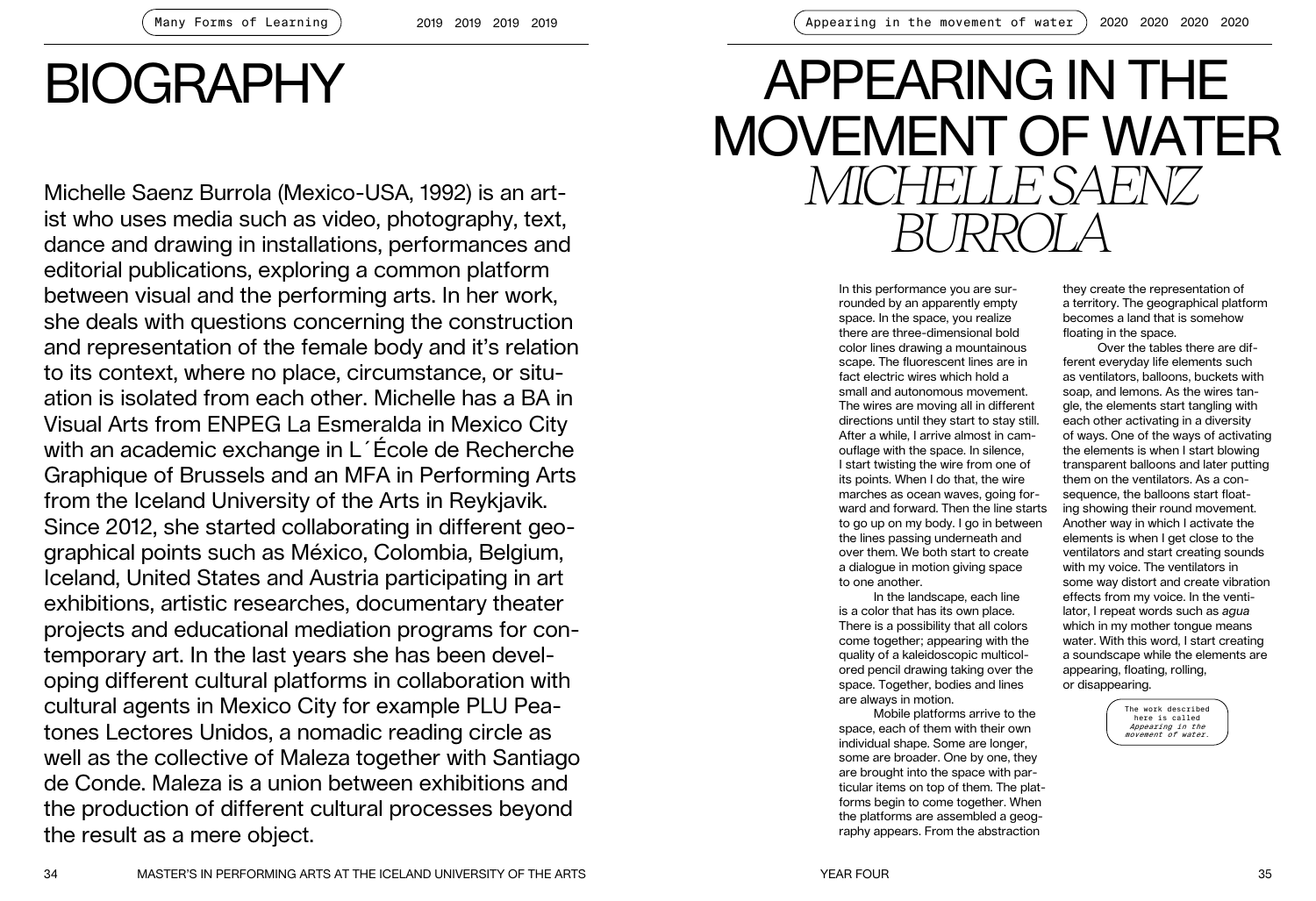1. Erika Balsom, "'There Is No Such Thing As Documentary': An Interview With Trinh T. Minh-Ha", Frieze. Com, 2018, https:// frieze.com/article/ there-no-suchthing-documentaryinterview-trinh-tminh-ha.

2. Trinh T Minh-ha, Trinh T. Minh-Ha, Entrevista, video, 2011, https://vimeo. com/28093375.

*TO SPEAK NEARBY* The theorist, writer, artist, musician, and filmmaker Trinh T. Minh-ha mentioned in an interview<sup>1</sup> that in her movies she preferred TO SPEAK NEARBY rather than speak about because this allows a possible gap in between her and those who populate her films. For her, this gap prevents from closing the representation according to her eyes and knowledge and instead permits leaving a gap in between her and the work. With this gap she allows the person or elements she films to come in and fill the space as they wish. With this approach Trinh T. Minh-ha is allowing the possibility of auto-representation which is a political statement. Representation has been a problematic topic within the arts because representing could mean that one is doing or speaking on behalf of others. The representative could have completely different interests, needs, experiences, and privileges to the one who is representing. Therefore, leaving a gap between her and the world she films is making a statement where the elements that are filmed can represent for themselvesAt the same time, Trinh T. Minh-ha films and makes visible things that she doesn't completely know or understand, and that's why she seeks that the world

In a similar way that Trinh T Minh-ha approaches the world she films, I would like to approach my questions and working materials for the performance. By approximating these topics and questions I'm accepting the limits of what I know, I can get closer with curiosity and listen carefully to the world that surrounds me with the capacity to be receptive and respectful to it. In this performance process, I'm approximating questions and listening carefully to what they share with me.

she films speak from its own voice.

*A POEM IN MOVEMENT* In the performance, I'm interested in the possibility of the audience interpreting the symbolic actions through a POETICAL APPROACH. I find it important to leave open the meaning and not to close it to a single way of seeing, experiencing, or interpreting it. If desired it is possible to approximate my ongoing performance research as a poem in movement that is traveling with questions and topics. At the same time, I'm getting closer to materials that during this year have been speaking to me in a variety of ways. These materials communicate in unspoken languages but also have the poetic capacity to evoke images from the world.

Poetry can be a vehicle to approximate the world, a world that is in a continuous change and that today is collapsing in between with so many sociopolitical urgencies that involves the South and North of the globe. There is no isolation, there is only relation in between bodies and what surrounds them..

Poetry emerges from everyday life, sometimes it is possible to see it for shorter or longer times, even if it later disappears. With regard to time, poetry is in what appears and disappears regard-less of its shape. It could be in the movement of the water that changes infinitely or in the tracing and erasing a chalk line on the board. For me, it is important to bring this poetical approach in what I do as an artist. I find in poetry the possibility to see closely, listen to what is around and with respect compose in space with the elements of the everyday.

For Trinh T. Minh-ha poetry is not a genre or a form, instead poetry is in the fragments of everyday conversations, it is in the environment, in the things that we hear, so for her poetry is mainly the introduction of music and rhythm into language or into images.<sup>2</sup> Therefore, POETRY IS IN EVERYDAY LIFE looking at it

3. Ahmed, Sara, Queer phenomenology, Orientation, Objects, Others, USA: Duke University Press, 2006, 54.

through lenses that perceive rhythm, colors or unexpected associations. Then, poetry instead of being a form becomes a way to perceive the world.

A few years ago, I saw a gigantic poster made by the artist Jeremy Deller that was hanging outside of the University Museum of the Contemporary Art MUAC in Mexico City. In the poster was written *Se necesita más poesía* (2015) calling to the streets for more poetry. I interpreted these words as an amplification of an imprisoned desire to look deeper into the everyday life, from where – as Trinh T. Minh-ha stated – poetry emerges.

Our everyday-lives are not isolated from the complexities of the world, and the elements that surround everyday life remind us of this. Elements such as OBJECTS signify different things because of their history, function, or the circumstance where they were produced. The objects are materializations of specific times, ideologies and places. Objects can become voices of a specific context. The objects that make modern life possible, a life which is unsustainable for the Earth, move between production, consumption, use, and waste in a round cycle. The movement implicated in this cycle circulates from a micro to a macro scale and vice versa. It is in this regard that I think about how objects and elements are in constant motion.

MOVEMENT is implied in life as organisms and elements of the world move from one place to another, days move from day to night or from season to season, the natural forces move such as in the ocean tide. The elements I mentioned move at the same time, in parallel. Movement then becomes a complex term if you want to work with it as an idea. Movement is implied in everyday life and therefore poetry is also there. Movement and poetry are implied in each other. Land and bodies, are in constant movement and transformation and therefore in its traces poetry also emerges. Body implies movement, whatever the context is, poetry in the movement is forever present.

When moving, to be ORIENT-ED AND DISORIENTED becomes a way of perceiving the space. There is a constant movement of attractions between the objects. Between "orientation" and "disorientation" there is a range of possibilities in movement. Oriented towards what? Disoriented from where? For the theorist Sarah Ahmed in the book *Orientation Objects and Others*, she develops how objects and other bodies takes shape through how they are oriented towards each other. For Ahmed, orientation involves a two-way approach or as a cohabitation of sharing a space that shapes the body and vice versa.<sup>3</sup> Ahmed develops a theory about orientation through a queer perspective where bodies that are placed outside of heteronormative (white and heterosexual) are constantly questioned about their orientation and position. Rather, DISPLACEMENT AND RE-ORIENTATION permits a possibility to experience disorientation to reposition the body and the objects around.

In the process for the performance *Appearing in the movement of water*, I've explored a selection of everyday objects, looking for different functionalities and orientations that the elements normally have. The way I explore the objects is by manipulating their shape, applying a certain force, or creating unexpected relationships in between. The work seeks to produce new realities around these objects through movement–not only stage their functionality but also stage the displacement of their functionality in a performative way.

#### *LIVING FORM*

PERFORMATIVITY is often used to indicate that something is like a performance without being strictly a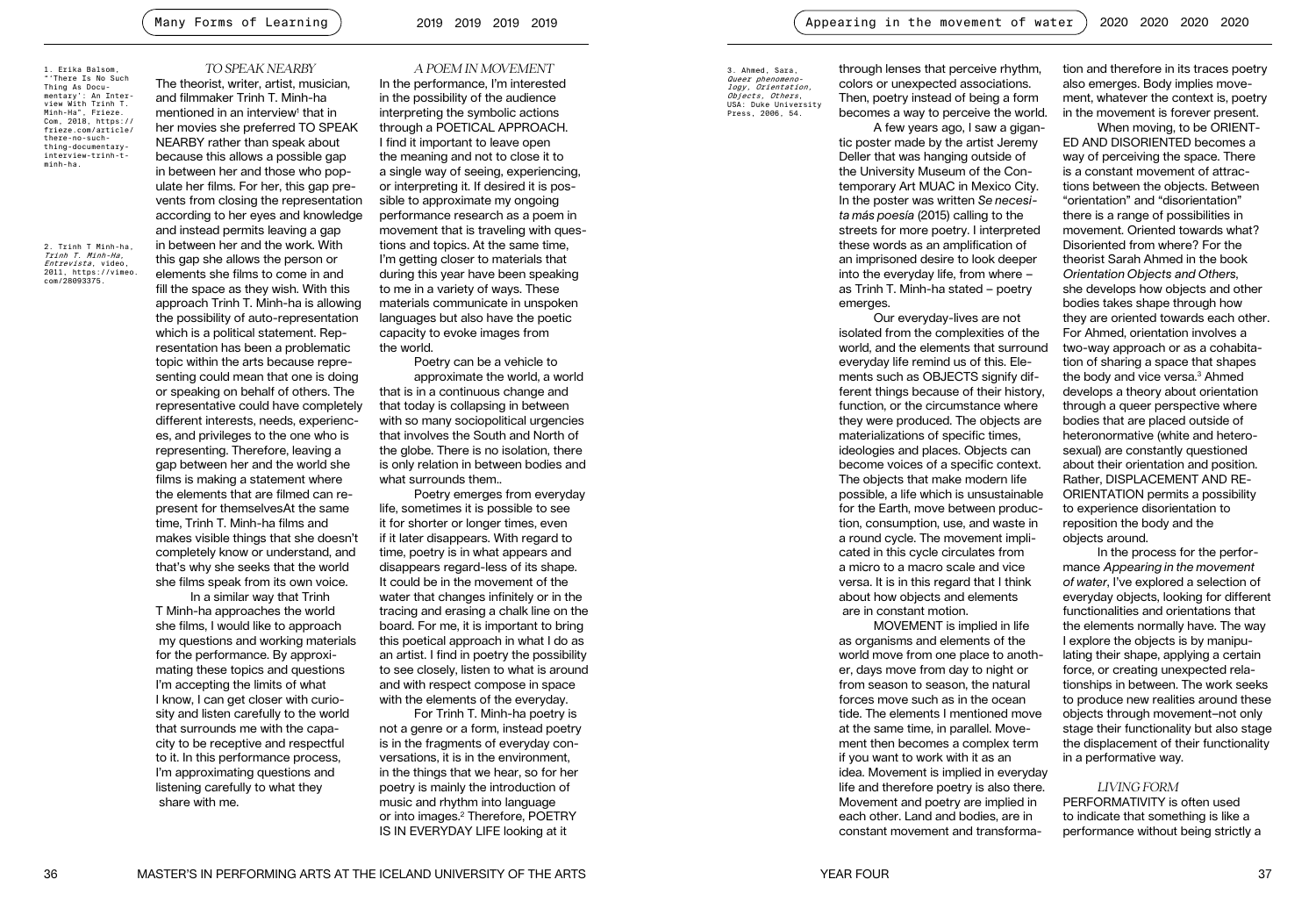4. Butler, Judith, Sex and Gender in Simone de Beauvoir Second Sex, USA: Yale University Press, 1986, 35.

5. Austin J.L., How to do things with words, London Oxford University Press,1965, 6.

performance in a conventional sense. For the performance *Appearing in the Movement of Wate*r, I was interested in getting closer to the term performativity by studying the concepts that the theorists Judith Butler and J.L. Austin have proposed.

For the theorist and philosopher Judith Butler, gender is a social construction such as Simone de Beauvoir stipulated before "one is not born a woman but becomes one."4 This means that an individual is born with a biological sex but this is raw material that takes shape according to the performative and social practice of gender. Butler states that gender is a rehearsed act that carries a script that has to be interpreted in order to exist. By this, Butler means that the individual from an early age learns to interpret gender in terms of voice, gestures, social appearances, behaviors and all social brands built from the community. These codes place the body in an environment that censors expressiveness and identity outside of heteronormativity.

During this time, I also got closer to this term according to the ideas proposed by the linguist J.L. Austin. Austin introduced the concept of performativity in a conference which occurred in 1955 that later was published in the book *How to do things with words* in 1965 becoming an iconic reference for the arts. Austin proposed the term performativity referring to—saying is also reality-producing. "To utter the sentence (in, of course, appropriate circumstances) is not to describe my doing of what I should be said in so uttering to be doing or to state that I'm doing it: it is to do it."5

In regards to my work, when I place my body in the space and perform, my body is evoking the construction of the female body in the gaze of the audience. Through Butler's concept of performativity, the body is not neutral and therefore

the social construction of the body is intrinsic when working with the body as a material.

Further to that, I'm interested in using the expanded term of performativity that J.L. Austin brings to prominence in the sixties that the arts appropriate. In *Appearing in the movement of water*, the performance is also in the elements not just in the human body therefore performativity is applied in an expanded way.

During the performance, performativity is present through the EPHEMERAL SCULPTURES I build. The sculptures happen when I explore the life that the elements acquire through moving them with my body or by creating relations of action and reaction between them. As activation happens, elements lose their first state in a chain of effects and affects.

#### *TERRITORIES*

The exploration of objects happens over a symbolic territory which permits the possibility to contextualize on a micro-macro type scale where the body, stories and the present are intertwined. This project proposes an experience to transform and search for alternatives with the ordinary elements that are around. For me, it is important to represent the capacity of the individual immerse into their everyday life scale as an agent of change and transformation in their context.

The shape of the moving platform comes from a former drawing I did around 2016 which is named *Americas por el sur*. In this drawing the American continent is coming together from the south of the continent. The Americas were coming together as a reflection sewed by the south, like in a mirror, simulating the shape of some kind of intestines. A friend of mine called this drawing "La tripa" which actually means the intestines. In the intestines movement remains processing abstraction and

6. Verónica Gago,<br>*La potencia feminista* o el deseo de cambiarlo todo, Spain: Traficantes de Sueños, Mapas, 2019, 97.

vitality for the human body acquiring nourishment and discarding the unnecessary. The land as a vital organ that processes and discards humans as parasites.

This drawing now gets materialized in a moving platform that when it separated it's abstract, but that when it ensembles gains the recognizable shape of the American continent. The continent floats over the ground in a game of camouflage and movement. The continent moves floating with the elements on top. The continent remains almost invisible as the land, in thesense that we take for granted its existence when walking and living. The platform permits elements that can stand and cohabit.

The way I represented the territory was first as an abstract space, with a shape that is not recognizable. Later, the unrecognizable turns into a shaped representation of the territory as a map. In this sense, I am interested in supporting other projections of territories in maps by dislocating the territory. In the territory I present there is a long history of violent exploitation, extractivism, and colonialism that is still applied in the name of progress and modernization.

In this sense, I am interested in supporting other projections of territories in maps by dislocating the territory. In the territory I present there is a long history of violent exploitation, extractivism, and colonialism that is still applied in the name of progress and modernization.

The moving platform has the shape of abstract borders that actually don't correspond to the accurate ones. An imaginary trace of the limits of a land, from where to where something starts and where it stops. My desire for this representation comes from an urgency to get closer, to listen deeper to the territory as a carrier of eternal stories of extraction and as carrier of alternatives to generate changes in the relationship between land and bodies.

The compacted term *cuerpo -territorio* [body-territory] proposed by the theorist Veronica Gago makes evident the relationship that exist between violence against the female body and the exploitation of land.<sup>6</sup> In the book *La potencia feminista o el deseo de cambiarlo todo*, Gago points out that the exploitation of the commons, in urban and rural areas, involves violence to both the individual and the collective body. Gago exemplifies the idea with the example of the dispossession of water from a community. The community is deprived of its own resources facing the difficulties of privatization such as forcing the community to make great efforts to travel long distances to access the basic services such as water, all in the name of progress. This example shows the violence that is exerted on both the individual and the collective body. At the same time, Gago points out that the relationship between body and territory is intrinsic. For Gago, the compacted term of body-territory forces the idea that there is no one who lacks body or territory.

Veronica Gago also mentions that a manifestation of colonial violence is the one that is exerted on the body by dividing between "knowing" with the mind in the hands of the elites and "doing" as a modest subordinate resource. The dissociation between knowing and doing then becomes a patriarchal tactic of domination to domesticate the body and the territory as well as to discredit the power of the body as a precise producer of knowledge.

During this time, I've been dialoguing with some of the ideas of Gago through an exploration of the representation of territories between the platform with the abstract and concrete shape in relation to t he body and the elements around it.

#### *GETTING CLOSER*

To speak nearby gives space for gaps to be filled outside of me.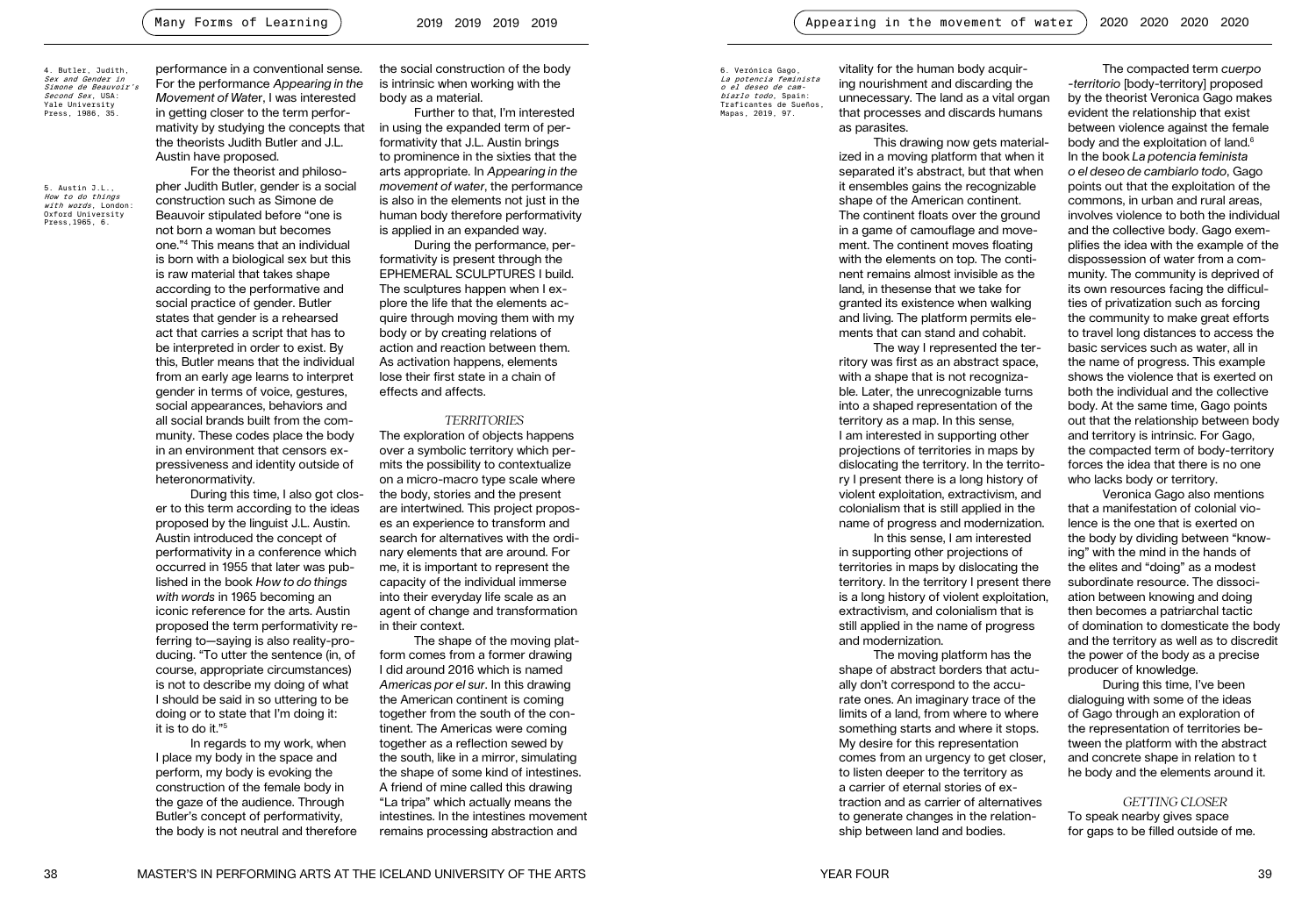These gaps make representation much more open towards the questions I try to get close to. In this approximation things rather than speaking for or about allow elements to come and fill up the space. In this coming in, poetry takes space through elements and compo sition which allow unexpected rela tions. Movement is present forever in everything and poetry comes out from it too. Poetry is a way of perceiving the world, there is no one way in poetry, there are infinite ways. As an art form, performance is linked to the term performativity which is also broad in what it means according to authors but in the core, they hold something together. The objects and elements in everyday life represent the time they circulate in, in that sense, creating sculptures in the field of performance is putting a lot of attention to the life the objects and elements acquire. The body is in relation to these objects. There is no body without a territory and therefore the body is also a reflection of the space the body inhabits. At this point, I try to introduce the objects so they touch each other in intertwined directions.

*SCORES* The following are a series of written PERFORMATIVE SCORES which have taken part of the work during different moments of the process. Follow them imagining the steps, or if you want, try them with your body and the elements around you. The elements I use in the following scores are also the materials for this performance research process.

- 1. On your knees, twist the blue electric wire in slow motion. The movement in your hand is similar to turning the handle of a music box. Then slowly, the wire will transmit the tension all over its length creating the image of ocean waves. The waves appear in the movement of water.
- 2. In a long sheet of paper where your body fits, put a tangerine wherever you like. Hold a pencil and with it start pushing the tangerine with out lifting either of them. The tangerine will manifest its own move ment that you have to listen and follow with the pencil tracing a continuous line.
- 3. Start rubbing the green lime and sense its in tense smell that increas es with each rubbing. The smell will get very in tense and the liquid will start to flow all over your hands. In the open space of the balloon in sert the lemon even if it looks like an al most impossible task. When the lemon is inside, blow air into the balloon until you find roundness inside roundness.
- 4. Turn the ventilator on. Try the air on your face and your body. Blow a transparent balloon and let it float on the air that the ventilator ac tivates. Get closer to the ventilator and start singing in your mother tongue. The ventilator will modify the vibra tions of your voice.
- 5. In front of you there are three platforms with wheels, Each with a dif ferent shape. Find the way to ensemble the piec es like a puzzle. Then you realize it has a continental shape. Did you see it? Yes, it's the American continent. Did you get closer to it? From where are you seeing it? Try to see it from another perspective.
- 6. Inside one space take a piece of chalk and trace a line that occu pies three different sur faces, for example a table, the floor and a wall. The line can be as long as you need it to be to create a space in between. Later, with the palm of your hand erase the line of chalk, you will then see the nebulous cloud that once was a line.
- 7. In front of you, you have a red star with the pic ture of Lenin as a baby that was popular to use during the Soviet Union. Grab a transparent bal loon, insert the star inside of it and start to blow air into the bal loon. Later, put the bal loon in the ventilator. The star will be floating inside the fragility of a bubble.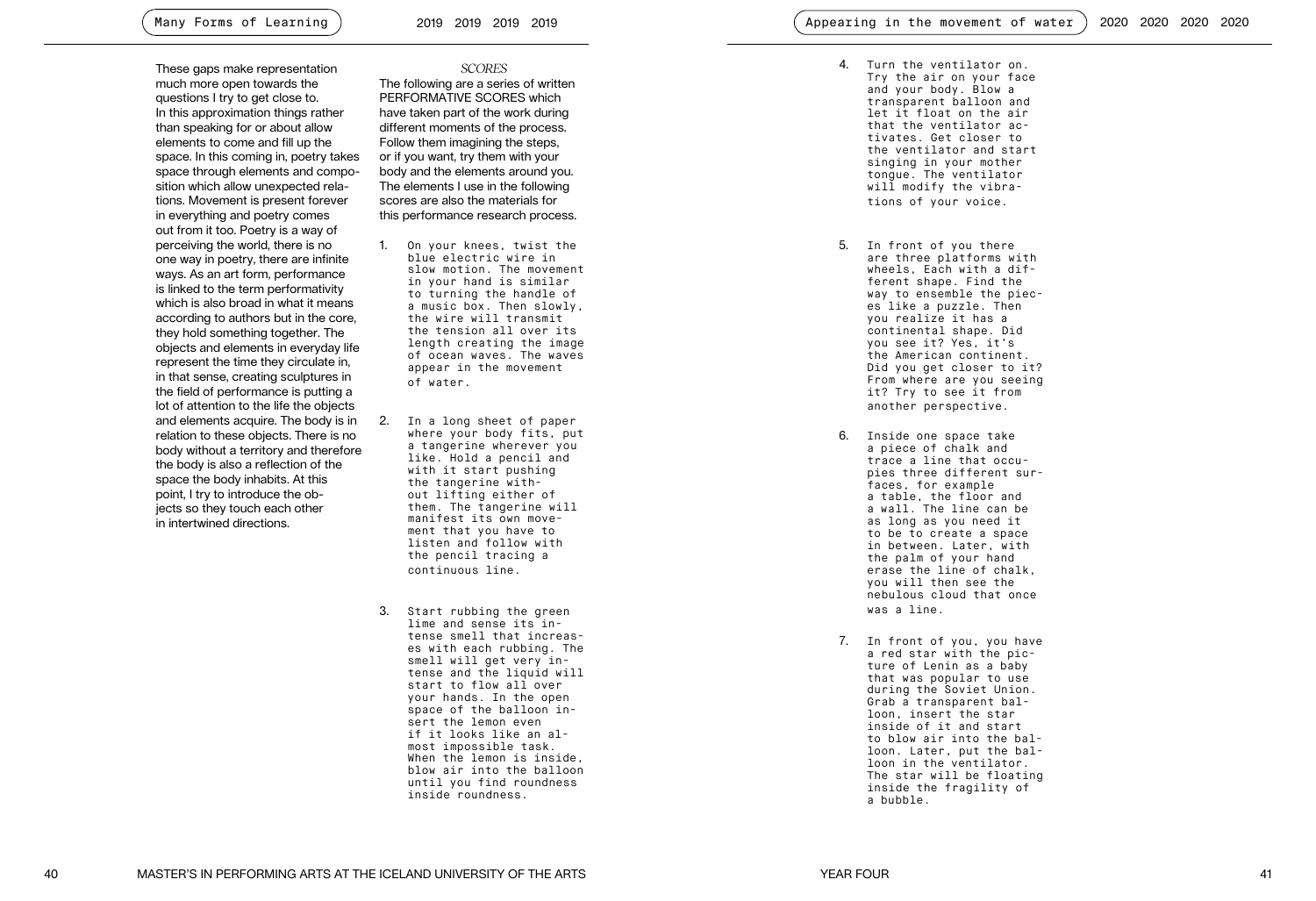# BIBLIOGRAPHY

Austin, J.L, How to do things with words, London: Oxford University Press, 1965.

- Ahmed, Sara, Queer phenomenology, Orientation, *Objects, Others*, USA: Duke University Press, 2006.
- Balsom, Erika. "'There Is No Such Thing As Documentary': An Interview With Trinh T. Minh-Ha". Frieze.Com, 2018. https://frieze.com/article/ there-no-such-thing-docu mentary-interview-trinht-minh-ha.

Butler, Judith, Sex and Gender in Simone de Beauvoir´s *Second Sex*, USA: Yale University Press, 1986.

Gago, Verónica, La potencia feminista o el deseo de cambiarlo todo, Spain: Traficantes de sueños Mapas, 2019.

Minh-ha, Trinh T. Trinh T. Minh-Ha, Entrevista. Video, 2011. https: //vimeo.com/28093375.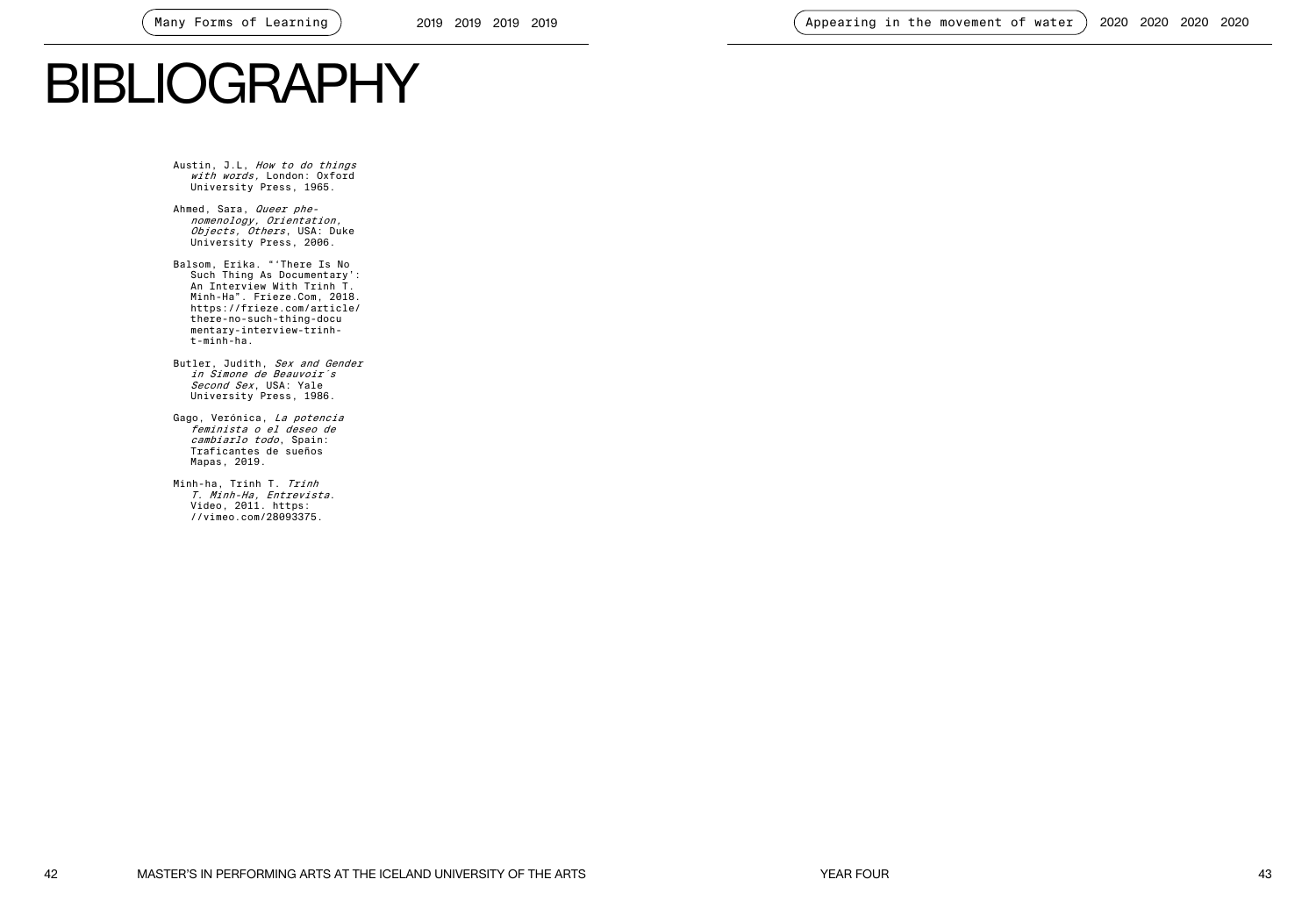Many Forms of Learning

# **BIOGRAPHY**

Sara Mikolai is a Sri Lankan-German artist, born in Berlin and currently based between Reykjavik, Colombo and Berlin. With a background in the dance practice Bharatanatyam through her mother Diana Mikolai since 1994, she began working in various performance contexts since 2007. Through the mediums of dance and choreography, as well as installation works she engages with the intersections of artistic practice and research. Her work focuses on the epistemologies of dance and unpacking understandings of tradition through decolonial strategies, queer readings and ecological reflections.

After studying Area studies of Asia/Africa at the Humboldt University Berlin, she graduated in Dance, Context & Choreography at the Interuniversity-Centre for Dance (HZT) (University of the Arts, Berlin). She also holds a diploma in Bharatanatyam from the Oriental Fine Arts Academy of London. For her Bachelor of Arts and her current enrolment at the MFA in Performing Arts MFA program at the Iceland University of the Arts, she receives a scholarship from the German Academic Scholarship Foundation.

### LISTENING SOUND NARRATIVES OF A DAN *SARA MIKOLAI*

Through a practice of listening, I engage with various layers, which inform, influence and shape my approach to dance. Listening more actively and deeply helps to perceive dance not only through the eyes, but through the sense of hearing. By doing this I learn to stay present, unlearn and relearn meanings attached to the sound source, as the practice of listening requires an openness towards what is being listened to.

Listening

Not seeking one particular answer, this practice developed from my continued engagement with epistemologies of dance: a field in particular pressured by questions of representation and gaze, as it is an art form dealing with what is closest to us: the body. I am engaging specifically with the dance practice Bharatanatyam, a descendant of the temple and court dances of India.<sup>1</sup> The temple and court dance practice of the Devadasis – the temple dancers -, which is referred to as the origins of this dance, has gone through a complex history of varying local contexts and

> 1. The term India compresses a tremendously wide geo-graphical area with an enormous variety of languages, practices and groups under one national umbrella and it remains a challenge to use one word which simplifies this complexity. I have found the scholars Ruth Vanita's<br>introduction to her use of the term in her writing<br>very useful and shall follow her example: *The term in<br>its current form is of relatively recent origin - the* composers of the Vedic hymns (in the period beginning ca.<br>1500 B.C.) did not think of themselves as "Indians". Like<br>many other terms, such as "Hindu" and "Buddhist," it has been applied with hindsight to peoples of the past who did not apply it to themselves. While we are aware that the term, like all terms, is a historical construct, it would be too difficult, for us and for readers, to avoid it or to try to use, in each case, the labels that the writers of these texts may have used for themselves."

realities, to the abolishment through the colonial powers and is today performed as this reinvented form known as Bharatanatyam. After training and performing this form since childhood, I took a break to comprehend the meaning of a form being developed from a ritual dance to what is today called a classical dance and the confusing contradictions it comes with.

In the chapters that follow, this writing addresses how my listening practice enables me to reenter the vocabulary, music, philosophy, mythology and science of the dance, to unlearn and relearn what it teaches about the body, as well as the body's inner and outer relations in dance and everyday life. The writing makes space for thinking about how this listening practice can be understood as a proposal to both critically and openly engage with passed on knowledge through decolonial strategies, queer reclamations and ecological reflections. Insisting on a commitment to this dance and other music and dance practices related and close to it and staying with the trouble,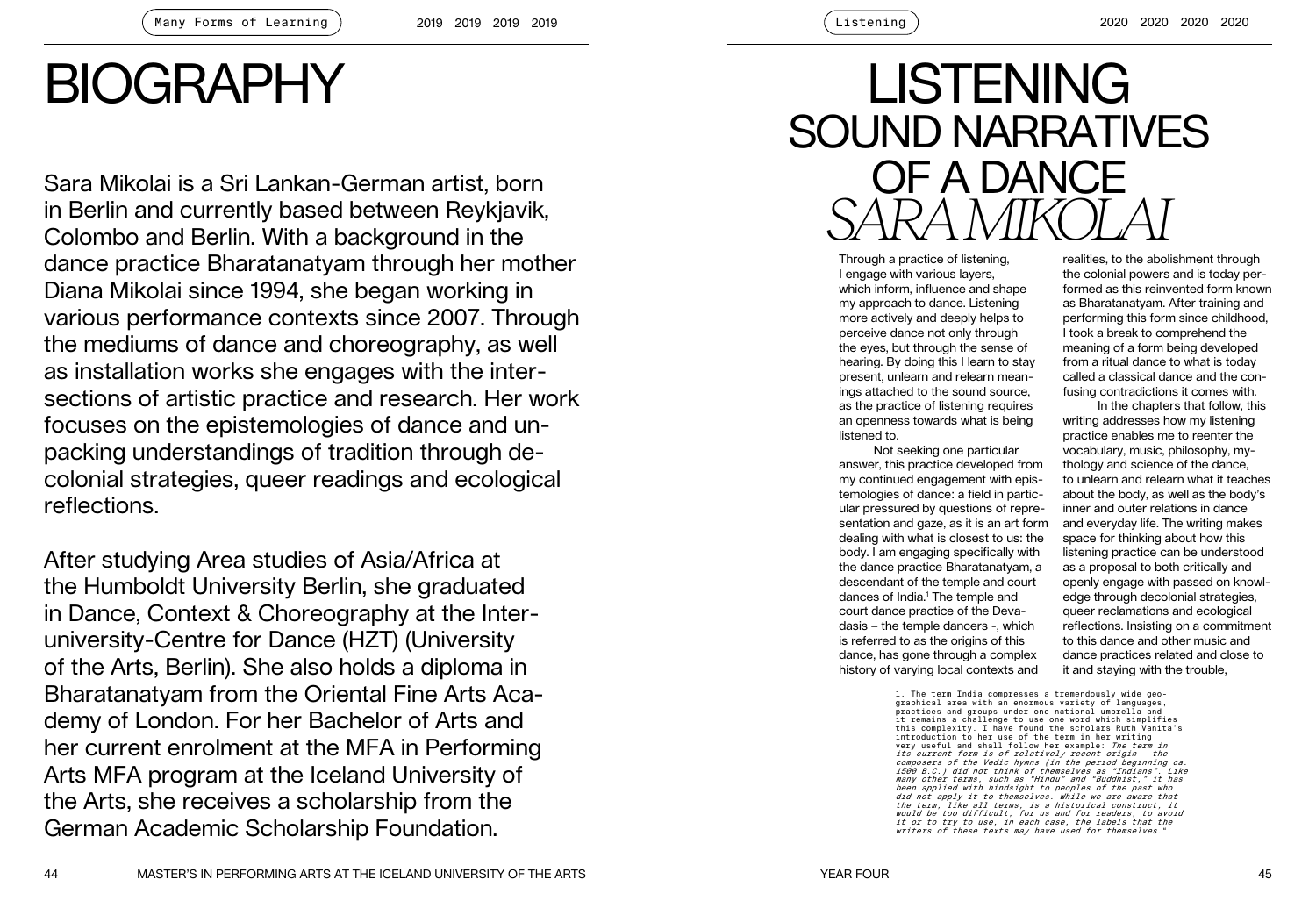not only in theory but within an artistic

but part of it. A blurring of entities in

2. The invention of the terms tradition and progress as words themselves are largely responsible for this dichotomy. This is a critique scholars fortunately have attended to for several decades already. However, I will refrain here from direct quotation, as there is a complex back and forth of well formulated arguments and equally exclusions in this debate, such as indigenous practices.

practice, is a response to the prejudiced dichotomies of *tradition*<sup>2</sup> and *progress* and the consequences of past and present day erasures, marginalisation and discrimination of *othered* bodies, approaches to knowledge production and practices. In the chapters that follow, I introduce the different modes of listening central to the work: listening to dance itself as a sonic experience; listening to the sounds of the environment; listening to mythologies as well as stories of close and far ancestors, histories and present-day realities of people in connection to the narrative of this dance. In its entirety this work is in the ongoing process of repositioning, renegotiating, wondering, researching, listening, imagining, dancing, asking, exploring, clarifying, unpacking, insisting, trying out and letting go.

#### *ON SOUNDS OF TREES*

*AND TRANSFORMING SKINS* Each time I go for a walk and the wind blows through the branches of a tree, in the urban space with a strangely measured distance to another, I listen to those branches beginning to wave and the leaves clapping against each other. It is my favourite song, my favourite dance. Hundreds of little tingling sounds played by foliage, a collective consisting of single leaf members, reflecting colors of themselves, of each other, of the sun and what is around them. I have noticed that this way of listening pulls me to the present and helps me to breathe. It tingles under my skin, which begins to expand into the space. It begins to feel as if the boundary between my body and the space it is surrounded by softens. I feel how the space breathes through me and I through the space. It makes me feel small and wide at the same time: small as I realize how much more I need this exchange than the tree does and wide as I begin to feel not separate,

space, recognizing the commonalities while embracing the differences. When stepping into waters it is a particularly vibrant version of space getting in touch with my skin. It, or shall I say she, or shall I just refrain at all from using any human-made pronoun and let water just be, kindly carrying my body, splashing drops into my eyes and eardrums, changing my experience of sound as a child of the city and its constant urban drone. I would take walks in the forest with occasional dips into lakes, listening to organisms I am surrounded by and notice that by listening I could understand better. Not necessarily by defining the sound of what I am listening to and aiming to put it into a human-made word, but by letting be what is and letting me be what I am. And in doing so, the visual sense, which so quickly cognitively links with the habit of defining what is thought to be seen and the judgment it comes with, has changed. This may as well be what the practice of meditation does. If I think of it, I can call this a kind of meditation, that allows movement and activates a certain mindfulness towards the environment, my body and situating one in the other.

It is a way of hitting the refresh button and starting anew with what I think I already know about the body and what it is surrounded by on the foundation of caring for both. While at the same time being present with lived experiences, stories and knowledge archived in these various bodies: the tree's, the wind's, the soil's, the water's *and my body*. It is an attempt to meet on equal grounds and not to put myself, belonging to the species of humans, higher or in control of what surrounds, carries and makes it possible for me to breathe, stand and move in the first place. I know something in me knew this all along. A younger self, a little girl, making various plants her

3. Mudra means to seal, mark or gesture in Sanskrit and are hand gestures used in many Indian dance traditions used for both abstract dance and story telling. Yogic and tantric ritual practices also include mudras to intensify the effects of yoga or meditation, enhancing the flow of energy. Today's use of mudras in dance, yogic and ritual practices are distinct in each practice and a comparison requires a study of its own.

4. The Natya Shastra, a Sanskrit text on performing arts, explains abhinaya as abhi - towards, and naya - to carry: to carry the spectator towards the meaning.

5. "Rasa is an Indian concept of aesthetic flavour and an essential element of any work of visual, literary, or performing art that can only be suggested, not described. It is a kind of contemplative abstraction in which the inwardness of human feelings suffuses the surrounding world of embodied forms." (Britannica) playfellows and sharing affection, touch and conversation with them. The feeling in my body and skin while doing this practice of listening today guides me not only back to those moments in the garden, but also to mythological stories and a language of the South Indian dance practice Bharatanatyam, which I have been familiar with for so long. Stories and dances my mother has taught me. And so I relate the experience of the forest walks to South Asian myths of gods and goddesses represented as mountains, waters, plants and curious hybrids of beings. Already in the *namaskaram*, a small sequence before each dance, the goddess Bhūma Devi, representing Mother Earth, is saluted, by guiding a touch from the ground to the eyes with the hands. A simple gesture of acknowledgement. Listening to trees may just be something like that.

#### *OF SONGS, FLUID BODIES, TEACHINGS OF A MOTHER*

*AND BLURRED BORDERS* lalita lavanga latA pariSeelana kOmala malaya sameerE A cool breeze of spring season from clove bushes is gently blowing. Ashtapadi, song 3

I remember when my mother taught me the Asthapadi of the Gita Govinda: a poetry work of songs and hymns about Radha, the goddess of love and Krishna, the forest cowherd, composed in the 12th century by the poet Jeyadeva: here I have learned for the first time to not only use the *mudras*<sup>3</sup> used in Bharatanatyam, as single entities and separate movements in order to tell a story, but to move them fluidly through space, depicting for example a leaf going from one, to the next, to another. Connected, not disrupted. This way of fluidly moving through space, even if only with the

hands, within this rather rigid and geometrical form Bharatanatyam has become, has shifted my understanding of *abhinaya*<sup>4</sup> - the emotive telling of a story - and opened up new possibilities of connecting the imaginary (the leaf in the story) and the real (my present body) and blurring the two. This mode of being fluid is something I keep going back to. If I apply it in a *nritta* (abstract dance) moment, even this moment gets filled with emotion. By doing this, I experience that not directly representing or telling a story does not mean that emotion is absent. Using a mudra fluidly rather than rigidly, opens up space in my joints. Space, which is everything other than only abstract or anatomy. Space that is filled with energy and emotion. And so *abhinaya* begins to emerge, even without a direct acting out of a story line, which *bhava* (facial expressions in the performing arts), is often reduced to. I am eager to explore these moments, with all the knowledge and stories my body already carries, by being present through an interplay of moving, listening, pausing, resting and how that transforms, transmits and becomes what is called *rasa*<sup>5</sup> , an intangible emotive space. Even though my first encounter with the Ashtapadi is around 17 years ago, it deeply impacts my practice of today more consciously within an embodied philosophy of being fluid in dance and life. Even Krishna fluidly reincarnates from one body to another, looking like a blue or black prince in one painting and dressed in female clothing in another while seducing Radha. No category seems to catch him for long. I have not directly been taught about this type of body and gender fluidity within our dance tradition, but have very much felt it, not only in my own life, but as well in these danced stories of love, or *sringara*, as we call the state of love in dance. And I have as well seen this fluidity in my male queer friends while dancing, enjoying a moment of allowing themselves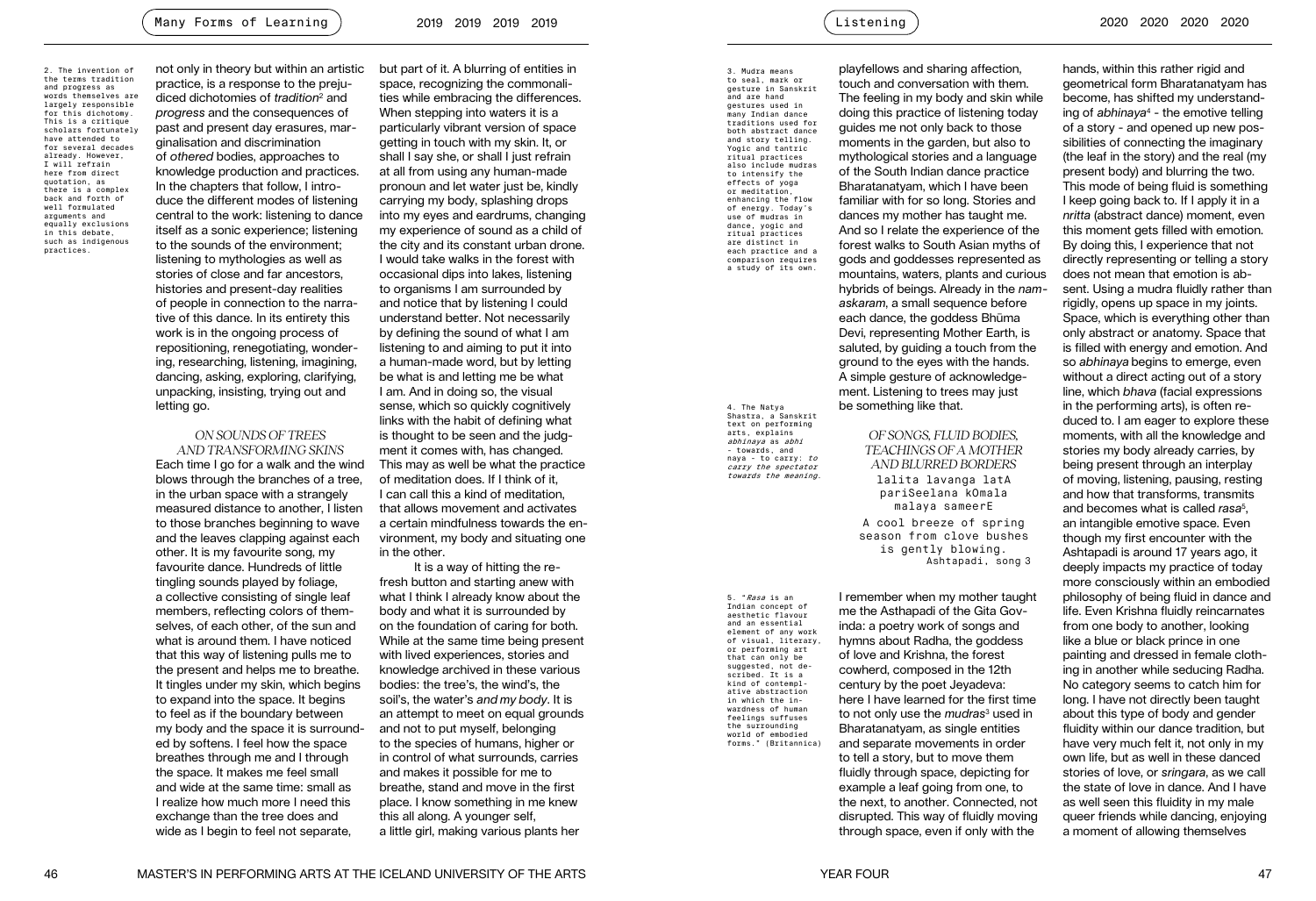to move in that way before changing back into a more accepted masculin ity. Undressing the light cotton textile with pleats waving with each move ment, back into the uncomfortable jeans of modernity, restricting fluidity within the bounds of their seams, while we guess the queerness of other dancers, smiling over the edge of an over sugared cup of tea.

The popularity of the Ashtapadi crosses borders and boundaries from the deep South to the North and East of the subcontinent. I imagine that this has to do with the qualities of the narration of love, as well as the sound of the music compositions, which fluidly merge and melt from one tone and word to the next. I wonder if this fluidity is also connected to the local practices of where the Ashtapadi was written, in the north-eastern area of Orissa. In their local dance practice Odissi I observe a sensual fluidity of the body curving through sculptural postures. When I began to let the fluidity learned through the Ashtapadi sink into my chest and hips, it began to curve my spine, which soon felt like throwing a stone into the water - a cause and effect of waves and shifts until it is time to rest. What hap pens, if I take this into a dance? What does it mean to dance this Ashtapadi as a Bharanatayam dancer, if it invites me to curve and in a way claim an interplay of activation, relaxation and rest, which also is a way of listening: here to the needs of the body. This reflection has helped me to rethink the boundaries and separations cre ated through the borders of the colo nial and neocolonial idea of the nation state, by looking at the commonalities and influences of the different dance practices, while embracing the differences.

#### *ECHOES OF CLOSE AND FAR NARRATIVES*

In my case the context of those Indi an forms is complex: the shared Dra vidian, Tamizh culture of Tamizh Nadu

and the island of Sri Lanka, where my mother would fall in love with the dance form Bharatanatyam and like other comrades would bring it passed the forts of Europe to Germany, seeking new hope, which got lost to a war in her homeland. She would pass this dance practice on to me and fellow friends in her school. I remember bending my head down to marvel at my own tiny feet drum ming on the ground in kindergartens and public school rooms turned into a dance studio every Tuesday and Sunday afternoon, year after year. And I remember being very proud that my very first dance lessons took place in Sri Lanka: the image that is left in my memory is of small feet adorned with *kolussu*, thin silver anklets with a few bells. I can't recall what this pride exactly was about: perhaps the closeness to the coun try, which cherished it as an art form, made it more precious to me, than the then quite oblivious German society driving us to remain dancing in our communities. Here, in the Sri Lankan diaspora, it is a very differ ent social scenario compared to its predominantly opulent counterpart in India, where today it is mostly women of the higher class and castes who occupy the performance halls. I remember weekly sharings of potato chips, Vaddais and stuffed vegetable rolls, the parent's nauseating gossip and laments of homesickness outside the dance class, while the children dedicate dances to and about deities sitting in temples, as well as lost lands they have never seen. I did not know then how courageous my mother was to bring me to those lands in person every other year and show me what we translate and shelter in margin al rooms of 1980s and -90s Berlin. In those years I still would not see the temples, which rather were the homes of relatives hosting short-term reunions. For making this happen as a person who could not easily snap

a plane ticket into existence, I will

ever be grateful to my mother. Another choreographer has become not only an inspiration, but an imagined conversation partner, who has already passed away: Chan dralekha had many critical questions towards Bharanatyam, while staying with the trouble and dealing with each question in each of her works.

I have increasingly been disturbed by current Western critical opinion which so effortlessly glamorizes and valorizes Eastern 'traditions' in an uncritical manner entirely from an oriental- ist' and patronizing perspective. For us, in our East ern contexts, both our 'traditionality' and our 'modernity' are complex and problematic areas which are not abstract theoretical categories but real every day con cerns – both of life and of performing arts. 6

One of the alterations attributed to the time Bharanatyam has been declared as a classical dance, was the stiffening of the flexible spine of the temple dance, an aesthetic idea taken from ballet.It is said that this was due to the despised erotic nature of a curved spine and Ruk mini Devi Arundale, a key figure in the re- invention of the dance, has replaced the curve with a straight line in order to abstract the erotic nature of the dance, which the Icelander Jón Ólafs- son also stigmatised in his influential travel notes. While this modification, amongst other things, has made Bharatanatyam possible as it is today, there too were other dancers who came from the tem -

ple dance lineage, like the dancer Balasaraswati – and the approaches and intentions of Rukmini Devi and her were distinct, starting from their background. However, like the mech anism of the nation state homogenis es the uniqueness of various groups of people and communities under one umbrella, these distinctive aesthetic lineages were swallowed up under the name of Bharatanatyam. Chan dralekha has dealt with this strategic spine alteration in her work and I am deeply grateful to her critical eye and strength to withstand harsh critiques from close and far. But somehow her engagement with the question of the spine also feels unfinished to me. My practice today inevitably also listens to past and lived on stories, like of those remarkable women close and far and negotiates how much of them are to respectfully be remained in private archives and which to pull out to contextualize single biogra phies to the broader making of the history of colonies, nations, dances, imagined and real temples, stages, migration, homes and longing. Listen ing to their stories and understanding their immense capacities of resilience within their times and as well their lim itations, informs so much of not only my dance, but also my pause to dance.

#### *LISTENING TO DANCE*

A ball, inside a ball. Thrusting, strok ing, banging, rolling, falling. Standing still. A metal ball, inside another ball of brass. Moving when the body moves and continuing to stroke the coating even if the body pauses. It is like hearing one's pulse in stillness. Or hearing the waves of the water in the distance, when one just quiets down for a moment. Or the birds, or the clapping of leaves on each other on a windy day. Or hear ing the absence of it. The bird not present, the trees not present. Other beings – not present.

The *Salangai*, footbells, used in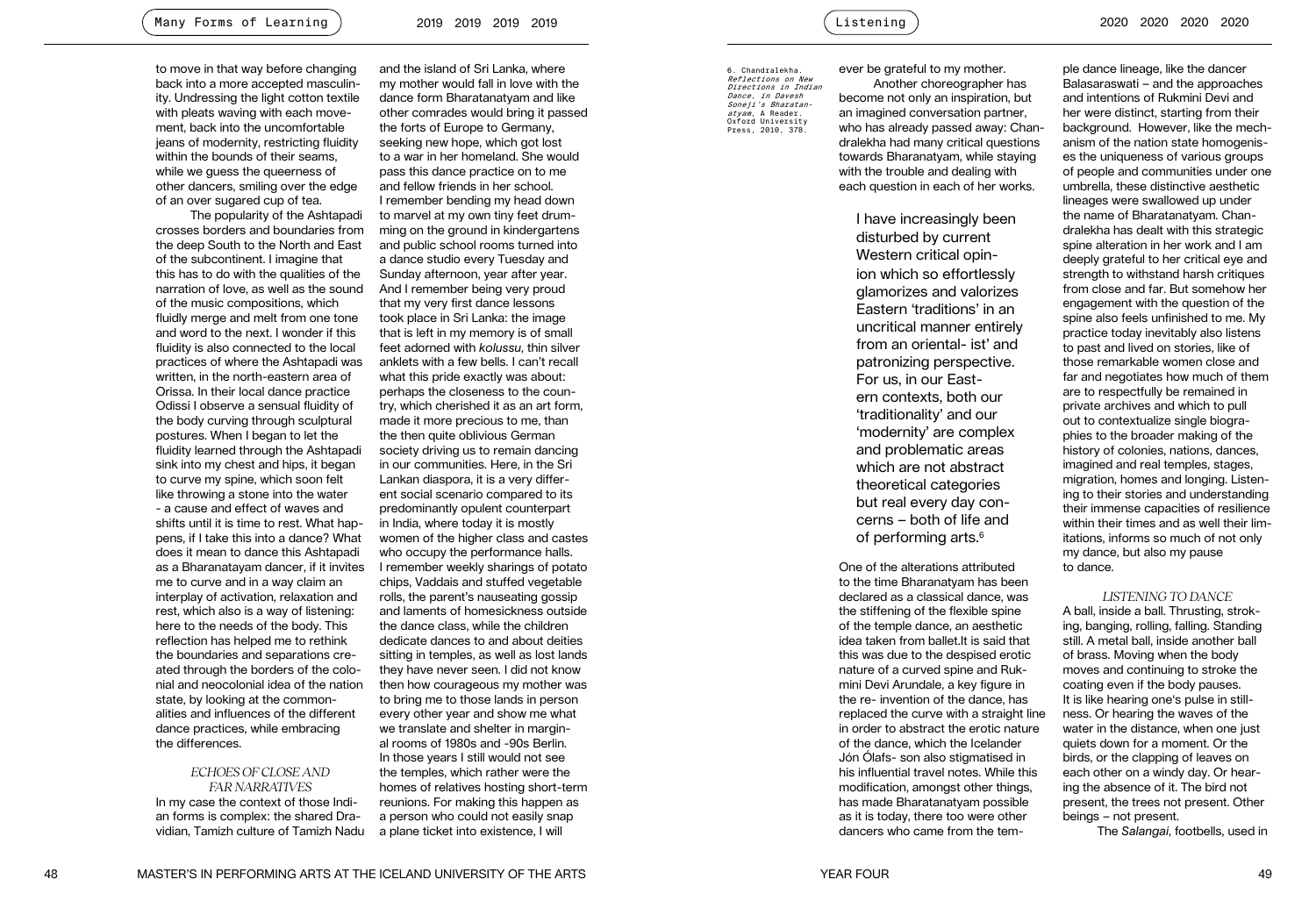many Indian dances are a sound sig nifier of movement. The experience of dance with and without the bells is of tremendous difference. The sound scape created by dance through the bells creates an incomparable sensorial experience, not only to the outside, but already from the interior experience of being the dancer. In early years I have often been disappointed by the rare usage of the footbells being reserved for moments of public performances. But as an instrument I think the Salangai offer more than a mere am plification of movement in hours when a piece has been trained to perfec tion. The relationship of instrument and body suggests that the dance is not only a dance, but a sonic experience, a music piece in itself, as part of a dance. It expresses that the dance becomes more present and alive, through its sound. This is especially noticeable in northern Kathak dance and its intense foot work creating vast soundscapes. It indeed can be understood as a direct translation of movement into sound, but at the same time it has its own life, resonating back to the body in a way that has its own response, like all acoustic instruments do, in particular those in close proximity to the body. This can be well heard in the use of the northern Thai instru ment *phin pia*, a string zither, where the chest is used to resonate the sound. When the body is still, the bells tied around the ankles still resonate to minor movements of the muscles, little cracks in the ankle joints and pulsation of the blood. This tells me tales of presence and absence, of silence and noise, of movement and stillness. What if I do not only dance in set rhythms? What if the way I move the hand mudra in the Ashtapadi resonates into my foot and initiates another movement, an other sound? What if a curved spine sounds different in the ankle bells? What are the different volumes at

play: the volume of the body, the volume of movement, the volume of sound, the volume of space? How can I explore the different types of resonances: the resonance of the bells and the resonance of the body? What if a dance is a song and a song is a dance? How does hearing myself dance affect the movement? And why is a dancer in these dance tradi tions both dancer and musician? The traditional training involves not only dance, but also the study of *sollukattus* - the rhythmic language for dance and percussion-, singing the compositions and understand ing the tones and texts in various languages, mostly Tamizh, Sanskrit, Telugu, Kannada and Hindi. I indeed understand the dance better with all this information, but why is sound and voice in a performance today conventionally given to another person, while I dance? Why have all these entities, being part of one dance practice, been separated in the performance? Why has it be come something to remain in studio and study chambers and the musical arrangements fully been given to an orchestra? I understand the beauty of the collaboration between musician and dancer. But is that so that the dancer has more capacity to perfect the form and if so, is this for aesthetic reasons of entertainment as part of the new era of dance from the 20th century onwards, influenced by the ideologies of ballet? If my reasons to dance are not the latter – enter taining -, can I find new meanings within old strategies and practices, which approached all the described layers as a whole? This is not a ques tion of authenticity. But as a dancer I seek to reenter the traditions I have learned in ways which do not copy alterations to the dance I perceive as unnecessary or even violent, while giving space for explorations. And un derstanding what is traditional about a reinvented form in the first place. When exploring dance within a listen -

7. Salomé Voegelin.<br>*Listening to Noise* and Silence; Towards *a philosophy of<br>sound art*. The Continuum International Publishing Group Ltd. London, 2010.

ing practice, I sense a resemblance to moments in the forest to dancing the Ashtapadi: skin tingling, breath changing, moving, resting, activating, acknowledging, feeling small and wide, being fluid. When I listen, I give up repetitive ways of directing and controlling and negotiate to explore the space with the help of the bells and the sound of movement. This experience expands my understand ing of time: set minutes, set rhythms and sequences morph into a rather fluid understanding of time, where the body is given space to find a relation to what the body is surrounded by space - , through exploring, activity, resting - being. To find out what the movement sounds like and what it tells me about space, as well as time versus timing. The perceived expan sion of time can be well heard in the *Dhrupad* and *Thumri* singing practic es: both distinct, but having in com mon durational, meditative and almost trance-like qualities. As a yearlong admirer of these music practices it would be wrong to deny their in fluence on my listening and dancing, despite the different contexts they come with.

#### *INTERSECTING VARIED MODES OF LISTENING AS A DECOLONIAL STRATEGY*

There are various already existing approaches to listening, which are mainly dealt with from the perspective of sound art, meditation and healing practices. And in this last chapter of the writing I share different voices of researchers and practitioners, who attend to the same and similar topics and respond to them through my own writing voice. The artist Salomé Voegelin writes in her book dedicated entirely to listening:

Seeing always happens in a meta-position, away from the seen, however close. And this distance enables a detachment

and objectivity that presents itself as truth. Seeing is believing. The visual 'gap' nourishes the idea of structural certainty and the notion that we can truly under stand things, give them names, and define our selves in relation to those names as stable subjects, as identities. By contrast, hearing is full of doubt: phenomenological doubt of the listener about the heard and himself hearing it. Hearing does not offer a meta-position; there is no place where I am not simultaneous with the heard. However far its source, the sound sits in my ear. I cannot hear it if I am not immersed in its auditory object, which is not its source but sound as sound itself. Conse quently, a philosophy of sound art must have at its core the principle of shar ing time and space with the object or event under consideration. 7

As a dancer, listening to me is a creative practice for the sake of the practice itself: experiencing different qualities of sounds and body and their relation in effect and affect. In that, as a body practitioner, I am interested in how sounds involve me as a listener, move me emotion ally, but also physically. And further understanding the body, dance in particular, as the sound source within this practice, while engaging with the sound itself as its own entity as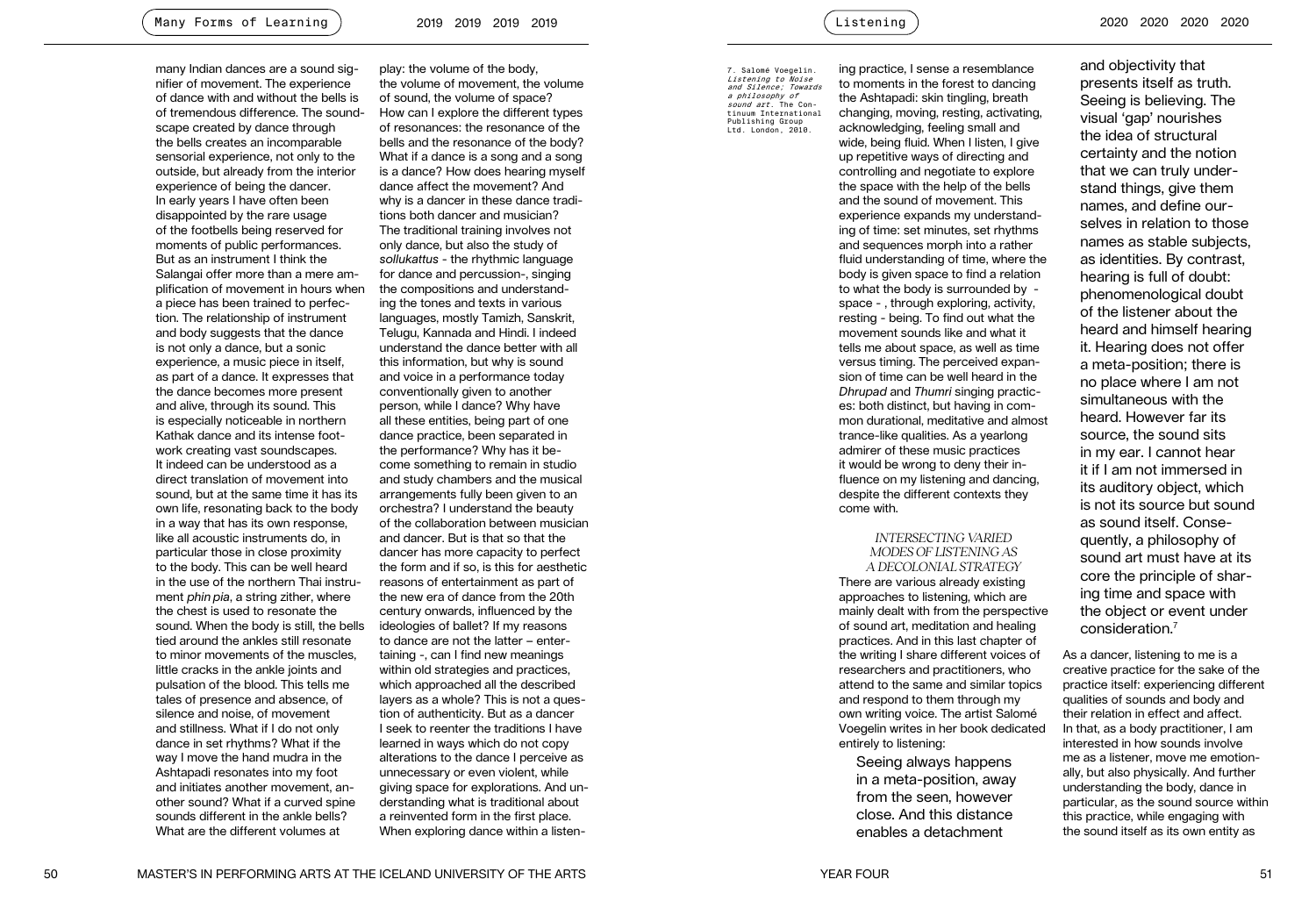8. Voegelin, 13. **a result of movement. It is an interest III III POSILION. Example 18. 19. 19. Milliam** (Bill) in abstraction, where I leave out narration, in order to stay present with the sounds and refrain from attaching meaning and hence judgment on them, which is where a deeper experience of sound and hence its source, usually ends. I leave it up to an exploration to navigate through an open interplay of movement creating sound and sound bouncing back to the ear: the sound stops (at least in a generalized volume perception) when the body is in stillness. This silence however, I understand as part of the movement and soundscape that explores contractions and expansions of sounds, as well as the perception of time and space it creates. However, as abstract as this mode of listening is, it also is a response to a gaze *othering* from an orientalist point of view. A dance that proposes listening hence asks the listener to challenge their gaze and be present in an audio-sensorial situation. As Voegelin writes:

Listening, in this sense, is an aesthetic activity that challenges the philosophical tradition of the West, which, according to film theorist Christian Metz, is based on a hierarchy between the senses which positions sound in the attributal location, sublimated to the visual and its linguistic structure. In that position sound is left to describe and enhance but never to do and become. It is a small adjective to the mighty visual noun, furnishing its objects and enhancing its perspective without being acknowledged

in that position.<sup>8</sup>

Furthermore, this listening is a practice of resistance in a world where the constant drone of the ongoing colonial project of capitalism/modernity drowns voices, narratives and lives of people and different species in a never-ending machinery, in which the body is fully mechanized in order to be part of it: to quiet down and listen with depth and care to subtleties, silences and noises alike and dance, is empowering to me, with or without putting a narration on top. It proposes to be a soft resistance within a harsh world. A softness, which especially in the very recent events of the current global movements is everything but easy to maintain. And when I write of silence I make a difference between a sonic silence within an artistic practice, to staying silent in unjust situations where it is necessary to speak up. The construct of national umbrella languages, inconsiderate of the many local differences of the use and function of the word, is in itself violent. By forcing people to adopt the languages of the colonizer and ideologies they come with (objective, scientific, rational, heteronormative), they play a major role in the erasure of various local epistemologies. Here I propose listening, even before language enters, as a decolonial strategy applying it to various modes of listening, as described in the above chapters. Using this listening practice to spend time with organisms and living beings, listening to mountains, winds, waters, plants and other beings, is my approach to unlearn anthropocentric points of views.

Knowledge of the colonized world, and its increasingly transformed nature, was intrinsic to colonial domination (Pratt, 1992; Drayton, 2000). The production of knowledge was an integral part of the Listening

2019 2019 2019 2019 2020 2020 2020 2020

(Loomba, 1998). The 'Orientalist' discourses of colonialism (Said, 1978; Moore-Gilbert, 1997) took as their subjects both people and nature. Indeed, the two were commonly linked in loosely theorized (and deeply racist) discourses that dismissed as unordered, undisciplined, worthless and uncivilized the 'wildness' of exotic and remote peoples and landscapes. For indigenous peoples, colonialism reached 'into our heads' (Smith, 1999), and it did the same (with very different implications) for the colonizer: colonization changed the very categories within which nature and society were conceived.9 To engage with the environment

exercise of colonial power

through a mode of active listening, as described in this writing, requires an openness towards what is being listened to in a non-hierarchical way and proposes to assist in dissolving the notions of human and *nature* as separate and the latter being subordinated to the first. It is a practice of love. Even if it does not offer practical solutions necessary to act against the environmental crises, it intends to contribute to the conversations around the issues through an embodied philosophy as part of this listening practice, not only through cognitive, but kinaesthetic learning. Through this mode of listening, as described in the first chapter, a shifted feeling in the body is developed. It is as

simple as taking a walk in a forest or by the sea, taking a deep breath and feeling transformed, even healed. I perceive this as a dialogue between various beings: rather through words, through breathing, being together, listening. Incorporating this into my dance practice certainly informs the dance in form of a new found temporal and physical fluidity.

I link this fluidity further with my own understanding of gender fluidity, knowing it in my own body and the way I live the practice of love in my life. There are many subtle hints in mythology, but also clear evidence in various texts and it is important to note, that my work is not a modern queering of texts but a reentering of abandoned ones under colonial rule. Many precolonial societies and groups of people have embraced queer existances not only in myths, but had their own terminologies and even legal protections. The Kamashastra, the book of love and desire (written between 3rd and 1st centuries BCE), refers to people of third nature, as they were called, as tritya-prakriti and it is stated in the Arthashastra, an Indian treatise on politics, economics, the function of the state and social organization (written between 3rd century BCE and 2nd century CE), that nobody can insult or do an act of cruelty against tritya-prakriti and if one does that, then there is a specified punishment under law.. It was with the colonizers and the use of religion as part of their colonial project, that the notion of queer identities was perceived as unnatural. And so decolonizing relationships of *natural* and *unnatural*, whether plant bodies or queer bodies, by reclaiming and rereading passed on knowledge is part of my fluid explorations within my body practice. The merger of male and female is not at all hidden in these dances, for example in the Arthanareeswarar, a piece in the repertoire of Bharatanatyam, Odissi and other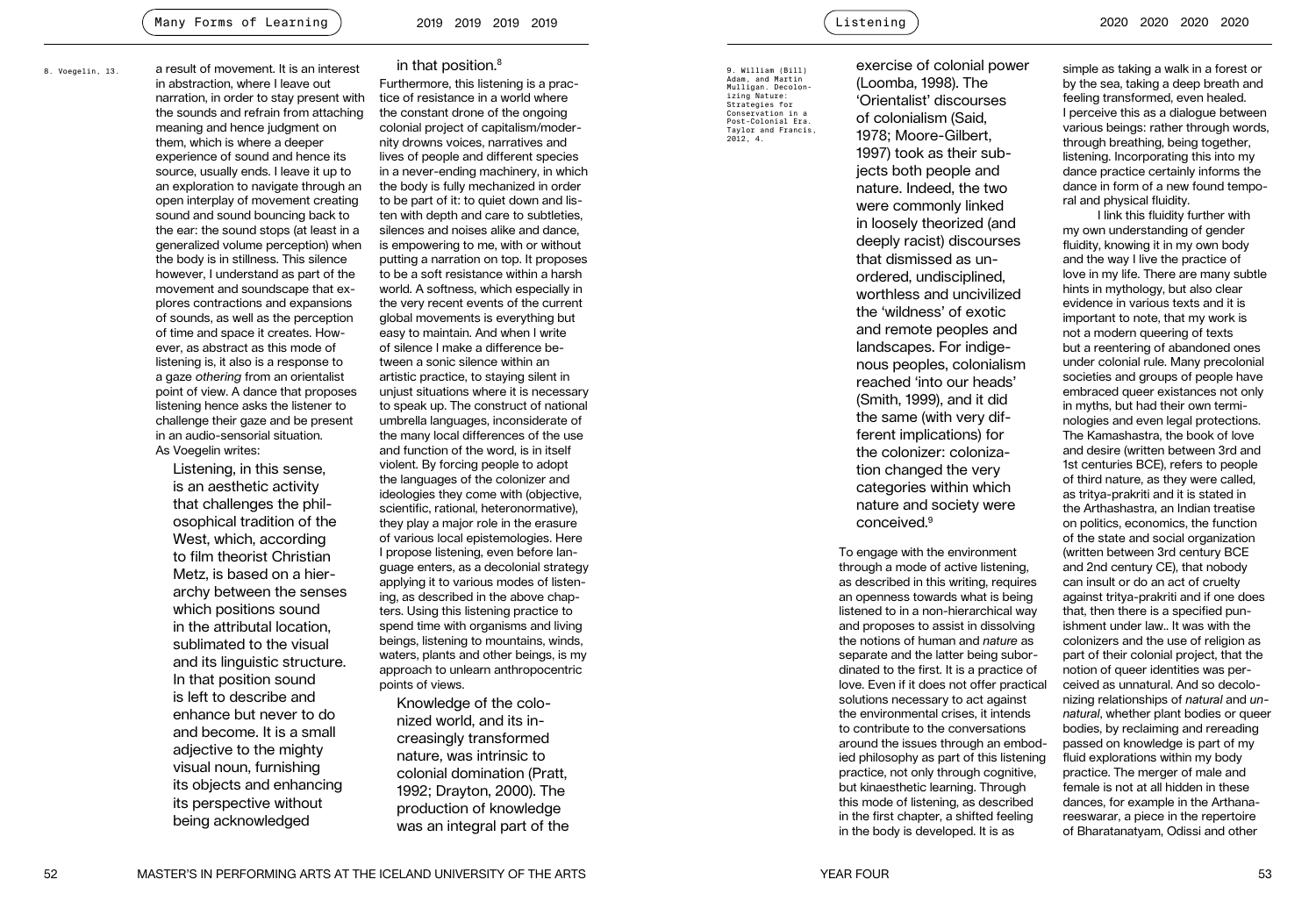10. Ruth Vanita, Saleem Kirwai, Same- -Sex Love in India. Readings from Literature and History. St. Martin's Press, 2000, 58-59.

dances on the subcontinent, where Shiva - male - and Shakti – female merge into one. This story is well known and normalized to us. How did we never talk about the beautiful queer aspect of this? How could we not relate it to our lived realities, to our own bodies? As queer lives today urgently need to be recognised as just as normal as any other, this decolonial approach to change the colonial narrative, which - like the idea of the nation state - unfortunately people from within our own rows have adopted until today, is absolutely necessary. And for that it is essential to give attention to various epistemologies living in dance, mythology, legal scripts and oral lores. In her writing the scholar Ruth Vanita wonderfully makes sense of queer recognitions as well as interspecies dialogues within precolonial understandings of sharing an ecosystem and life on earth:

The single most remarkable feature of medieval stories of the deities is their multiplicity and variability. Almost any variation that can be imagined exists somewhere. Capable of taking on any form, the divine is made available in multiple ways (..) as infinitely flexible and available – as male, female, neuter; as animal, bird, tree, jewel, river; as present in all elements and all forms of life. The Puranic gods are not just celebrated as omnipresent in a philosophical sense; the stories of their doings represent them as taking on all forms, incarnating as different types of creatures (for instance, Vishnu is incarnated as a boar and a fish) including humans of different ages, castes and genders. The absence of any clearcut philosophical boundary between gods and humans, or indeed gods and other living beings, allows for the deifying of all actions and every way of life.<sup>10</sup>

And lastly, I feel the tremendous healing effects of listening on the body, as various listening practices propose. Here, I want to take this moment to mention the problem of the Euro-Americentric lineage of art. When writing about a practice that can be clearly linked to sound art, the first people one might think of are John Cage and Pauline Oliveros, who undoubtedly are important figures in their contexts. But it is necessary to give balance to an imbalance and misconceptions of a narrative dominated by Euro-America continuously announcing itself as the pioneers of innovation, progressive and contemporary ideas. Hence it is important to clarify that their work has not been influential to mine. It is no surprise to get to know, that Oliveros, who coined the term *Deep Listening*, was influenced by Native American ritual, meditation and music practices, and Cage by the work of Sri Lankan philosopher and historian Ananda Coomaraswamy and the Indian musician Gita Sarabhai, who taught him of the depiction of eight emotions (later nine) in the concept of *rasa* aesthetics in Indian art, as well as Zen Buddhism, having profound influence on his approach to music. I am often being asked how Cage's work influenced my listening practice, rather than for example

Chandralekha or even the idea of *rasa*. And I want to answer this here explicitly: not at all! I draw from the idea of *rasa*, trees in forests, waters, the idea of morning and evening Ragas (melodies), diasporic bubbles, the people I have been writing about, as well as wonderful colleagues, Krishna and other hybrids, Thumri songs rupturing my heart, Druphad vocal drones, a lifelong engagement with dance and the food on my plate. And so in my artistic process of the last months I am particularly excited to have come across the practice of Nada Yoga, which deals with the relations of sound and body. The precision already of the description from a practice that thinks about sound from the body and not from an external instrument, of course fascinates me, as this is also what my work reflects about. And probably not as deep as this yogic practice already does.

Nada Yoga is about sounds. It is the knowledge of the quality of sounds and the way they affect people. The word Nada comes from the Sanskrit root, Nad. Nad means to flow. The etymological meaning of Nada is a process or a stream of consciousness. Generally, the word Nada means sound. In Tantra, it is thought that sound occurs in four dimensions – four levels of sound relating to frequency, degree of fineness and strength. 1. The coarse (ordinary audible, material) sound, 2. the mental sound, 3. the visualised sound and 4. the transcendent sound.

2019 2019 2019 2019 2020 2020 2020 2020

According to Nada Yogis and scriptures dealing with Nada Yoga, the original and transcendent sound is the seed from which the whole of creation has grown. The Nada Yogi experiences the macro cosmic universe as a projection of sound vibrations; the whole world as having developed from sound alone.11

It is interesting to recall that a regular practice of Yoga has entered my life simultaneously to connecting the practice of forest walks, listening to sound pieces and in addition cooking, where I contemplate on *rasam*, a digestive soup cooked in many different South Asian areas (and of course diasporas), in connection with *rasa*, the concept of aesthetics, both etymologically stemming from the word *juice* or *extract* in Sanskrit. I have neither experienced nor learned the Nada Yoga practice, but in the spirit of both - exploring practices deepening listening as a bodily experience, as well as decolonizing a Euro-Americentric lineage of progressive (here sound) art, I can't wait to find my way towards this Nada Yoga practice in the future.

The different modes of listening inform each other on essential levels: an abstract moment of a dance equally contains stories, histories and present-day realities experienced by bodies – people – I am listening to. A link I do not intend to delink. Diving into different modes of listening to sounds, stories and dances is a process of learning, staying present, accepting, responding, making sense of, exploring, embodying and giving visibility to them in a process of rethinking a methodology of making visible: rather than proposing a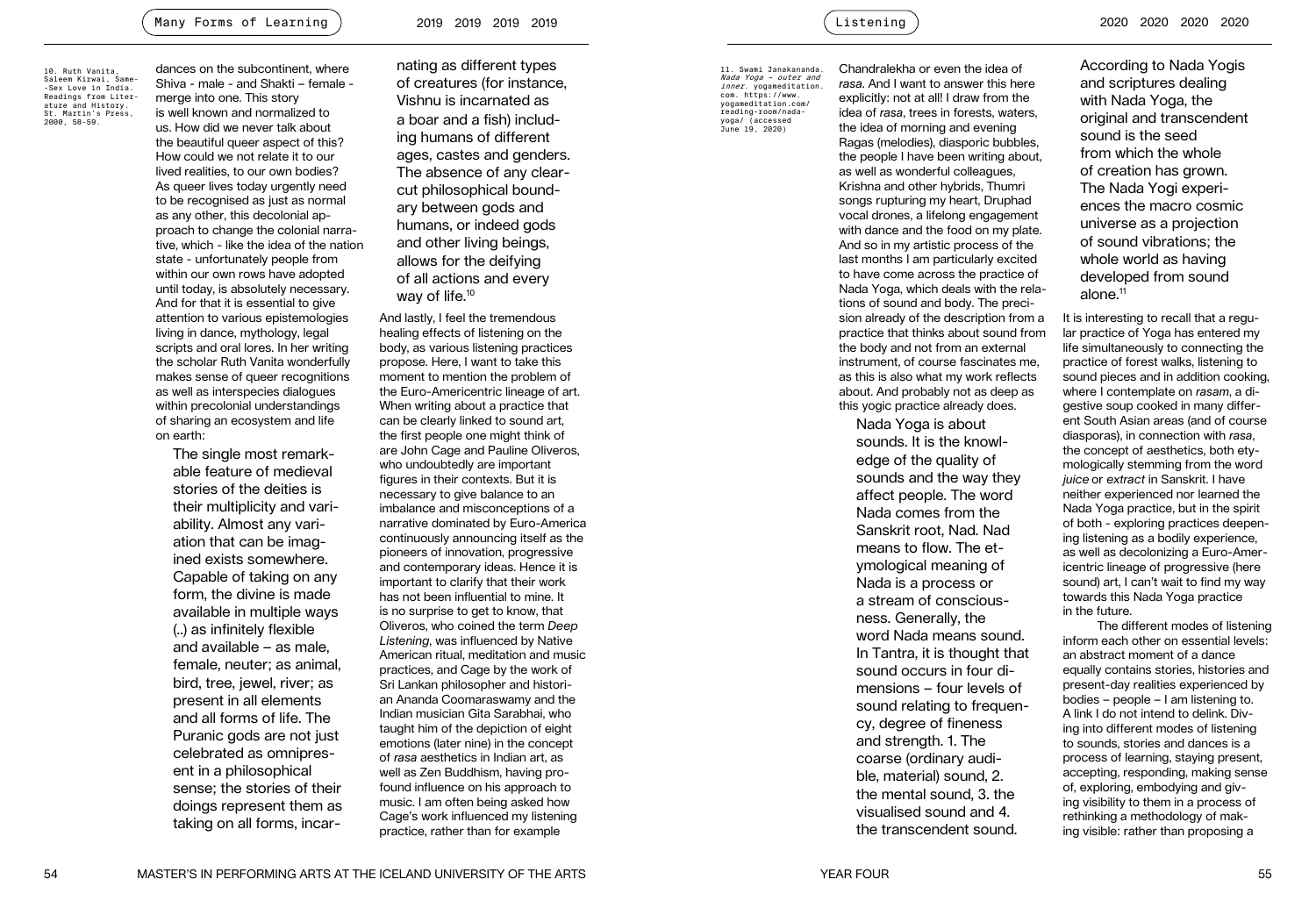voyeuristic experience, a situation of sound involving the listener and asking them to engage, be present and reflect on the way they digest the heard. As the body within my personal listening practice is not a sound object (as Voegelin describes the sound sources she writes about), but a living being, completely detaching meaning to a body does not give justice to the various narratives my listening includes. Hence, I shall see the performance work created parallel to this writing as a first chapter of a series of works dedicated to listening.

My heartfelt gratitude in particular to: Isuru Kumarasinghe, for your loving encouragements, for listening and sounding with me; my mother Diana Mikolai, for your support and sharing your dance with me no matter what; Kiran Kumar, for our shared reflections and dialogues on dance; the program director Alexander Graham Roberts and my mentors Haraldur Jónsson and Margrét H. Blöndal, as well as Steinunn Ketilsdóttir, Númi Sigurðsson, Egill Ingibergsson, Sigurður A. Sigurðsson, Helga Dögg and Studienstiftung des Deutschen Volkes for your advice and sincere support; my grandparents, Sri, Garunya, Nikola, Rodrigo, Stefanie, Oyndrila, Tracy, Nuray, Ahmet, Anna and Michelle for your love and support on my artistic journey.

# BIBLIOGRAPHY

Listening

- Adams, William (Bill), and Martin Mulligan. Decolonizing Nature: Strategies for Conservation in a Post-Colonial Era. Taylor and Francis, 2012.
- Bhabha, Homi K. The Location of Culture. W. Ross MacDonald School Resource Services Library, 2012.
- Bharucha, R. . Chandralekha: Woman, dance, resistance. Harper Collins Publ, 1997.
- Britannica. Rasa. https://www.britannica. com/art/rasa (accessed June 20, 2020).
- Chandralekha. Reflections on New Directions in Indian Dance, in Davesh Soneji's Bharatanatyam, A Reader. Oxford University Press, 2010.
- Doshi, Tishani. Everything Begins Elsewhere. Copper Canyon Press, 2013.
- Fukuoka, Masanobu. The One-Straw Revolution. New York Review Books Classics, 1978/2010.
- Gaztambide-Fernández, Rubén. Decolonial Options and Artistic/AestheSic Entanglements: An Interview with Walter Mignolo. Decolonization: Indigeneity, Education & Society 3 (1), 2014.
- Gopalakrishnan, Paravur. The Gita Govinda, (translation) as The Song Celestial. Sanbun Publishers, 2008.
- Gulan, Varun, and Anoop Mythili. Contemporary Women´s Writing in India. Lexington Books, 2014.
- Gupt, Bharat. Hindu View on Homosexuality: Dr Bharat Gupt India Inspires Views. Youtube. https://www.youtube.com/watch? v=x8V6WzO0qeM (accessed June 24, 2020)
- Hastings, Rachel N. Performative Decolonization: Critical Performance Ethnography, Rize and the Battle to Articulate Race. Edited by Eduardo Mendieta. Radical Philosophy Review 12 (1): 41–60, 2009.
- Janakananda, Swami. Nada Yoga outer and inner. yogameditation.com. https://www. yogameditation.com/reading-room/nadayoga/ (accessed June 19, 2020)
- Mantillake Madamperum Arachchilage, Sudesh. Colonial Choreography: Staging Sri Lankan Dancers Under British Colonial Rule From The 1870s – 1930s. Ph.D., College Park, MD.: University of Maryland, 2018.
- Miller, Barabara S. The Gita Govinda of Jeyadeva: Songs of the Dark Lord. Columbia University Press, 1977.
- Mohapatra, Sujata. Sujata Mohapatra´s Pallavi. Youtube. https://www.youtube. com/watch?v=Oqj3Yhif0ag (accessed June 1, 2020)
- Mookerjee, Ajit, and Madhu Khanna. The Tantric Way: Art, Science Ritual. Thames & Hudson, 2003.
- Muni, Bharata. Translated by Ghosh, Manomohan. The Natya Shastra. A treatise on Hindu Dramaturgy and Histrionics (Volume I: Chapter I-XXVII). Calcutta, The Asiatic. Society, 1950.
- Nandikesvarar. Translated by Coomaraswamy, Ananda. The Mirror Of Gesture: Being The Abhinaya Darpana Of Nandikesvara (1917). Kissinger´s Legacy Prints, 2010.
- Phillpotts, Bertha S. The Life of the Icelander Jón Ólafsson, Traveller to India, Written by himself and completed about 1661 A.D: With a continuation, by another hand, up to his Death in 1679. Volumes I-II. Taylor and Francis, 2017.
- Reed, Susan A. Dance and the Nation: Performance, Ritual, and Politics in Sri Lanka. Madison: University of Wisconsin Press, 2010.
- Seda, Laurietz, and Brian D. Patrick. Decolonizing the Body Politics: Guillermo Gómez-Peña's 'Mapa/Corpo 2: Interactive Rituals for the New Millennium.' TDR (1988-) 53 (1): 136–41, 2009.
- Shiva, Vandana. Staying Alive: Women, Ecology and Development. Zed Books, 1989.
- Smith, Linda Tuhiwai. Decolonizing Methodologies: Research and Indigenous Peoples. Zed Books, 1999.
- Soneji, Davesh. Bharatanatyam, A Reader. Oxford University Press, 2012.
- Tsitsou, L. and Weir, L. Re-reading Mary Wigman's Hexentanz II (1926): the influence of the non-Western 'Other' on movement practice in early modern 'German' dance. Scottish Journal of Performance, 1(1), pp.53–74. 2013
- Vanita, Ruth, Kirwai, Saleem, Same-Sex Love in India. Readings from Literature and History. St. Martin's Press, 2000.
- Voegelin, Salomé. Listening to Noise and Silence; Towards a philosophy of sound art. The Continuum International Publishing Group Ltd. London, 2010.
- Wilhelm, Amara Das. Tritiya-Prakriti: People of the Third Sex: Understanding Homosexuality, Transgender Identity, and Intersex Conditions through Hinduism. Xlibris, 2017.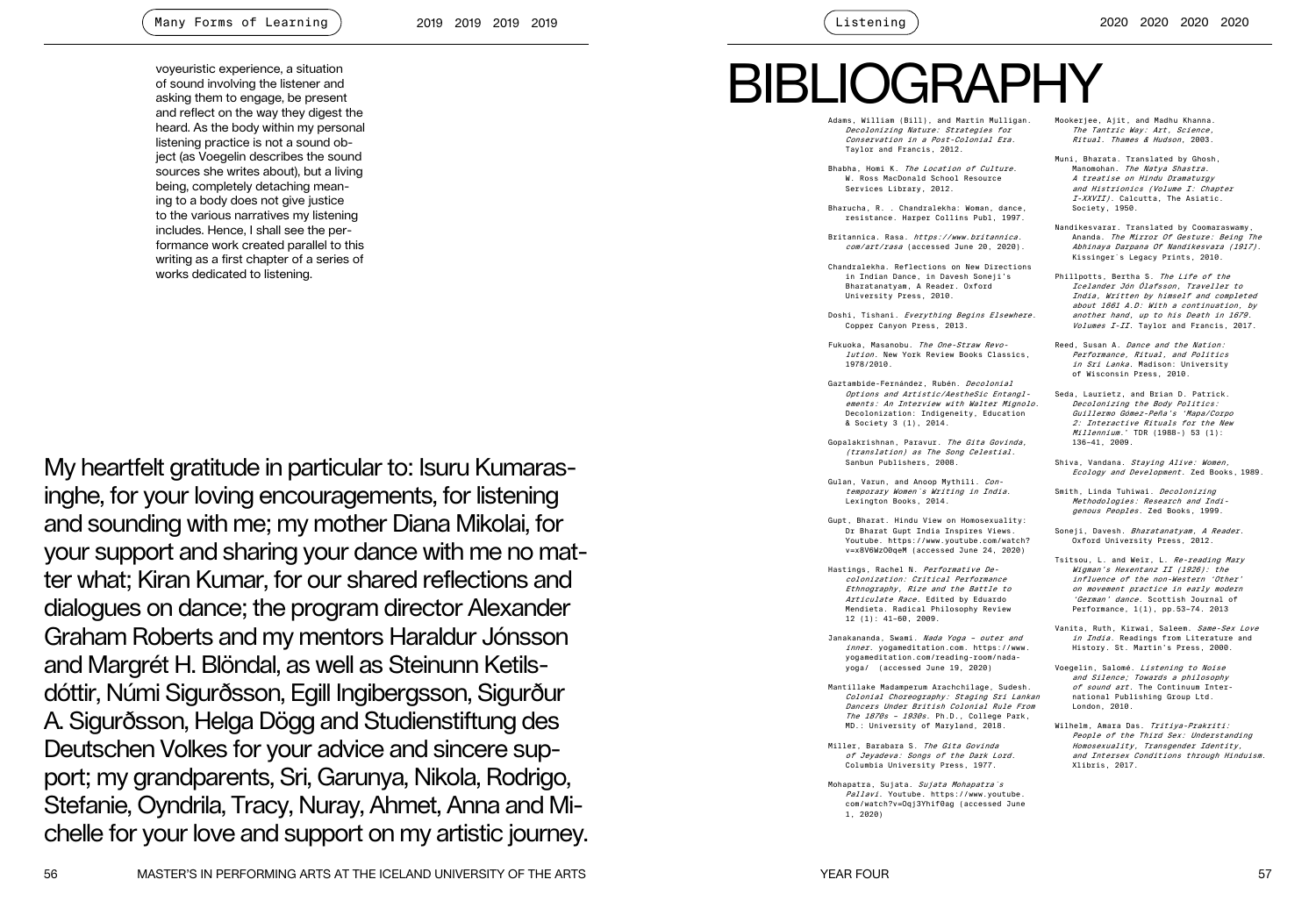# BIOGRAPHY

# PRACTICING LOVE WITH PINA AND TONI *SVANHVÍT JÚLÍUSDÓTTIR*

Svanhvít's work speculates on alternative ways of being in the world in the present and future. Drawing on a study of philosophical posthumanism, ecofeminism and various spiritual disciplines, her practice is based on experimenting with the dimensions and narratives of everyday life to bring up questions about social power structure, human exceptionalism and earthly survival. She has a degree in industrial engineering, a diploma in contemporary dance and diverse other experiences that have shaped her work so far. Her wish is to collect more experiences towards developing her artistic interests and practice further.

This project was born out of a personal need to create a positive connection to someone. Experiencing a sense of depletion by complicated communication in many of my everyday relationships with people, I had a strong desire to have someone in my life to simply nurture. Inspired by a friend that acquired a chicken after his elderly farmer uncle passed away, I got two chickens – Pina and Toni. I am trying to create and sustain a friendship with these chickens living in my backyard and I ask myself what I learn in that process. Exploring ways of nurturing our friendship, I've been researching the concept of love, familiarising with practices of interspecies cohabitation, as well as reading up on the behavioral biology of chickens, trying to accelerate my learning on how they experience the world and behave in it. The remainder of this text takes the form of a diary where I've documented my practices and questions as I reflect on the development of my relationships to Pina and Toni.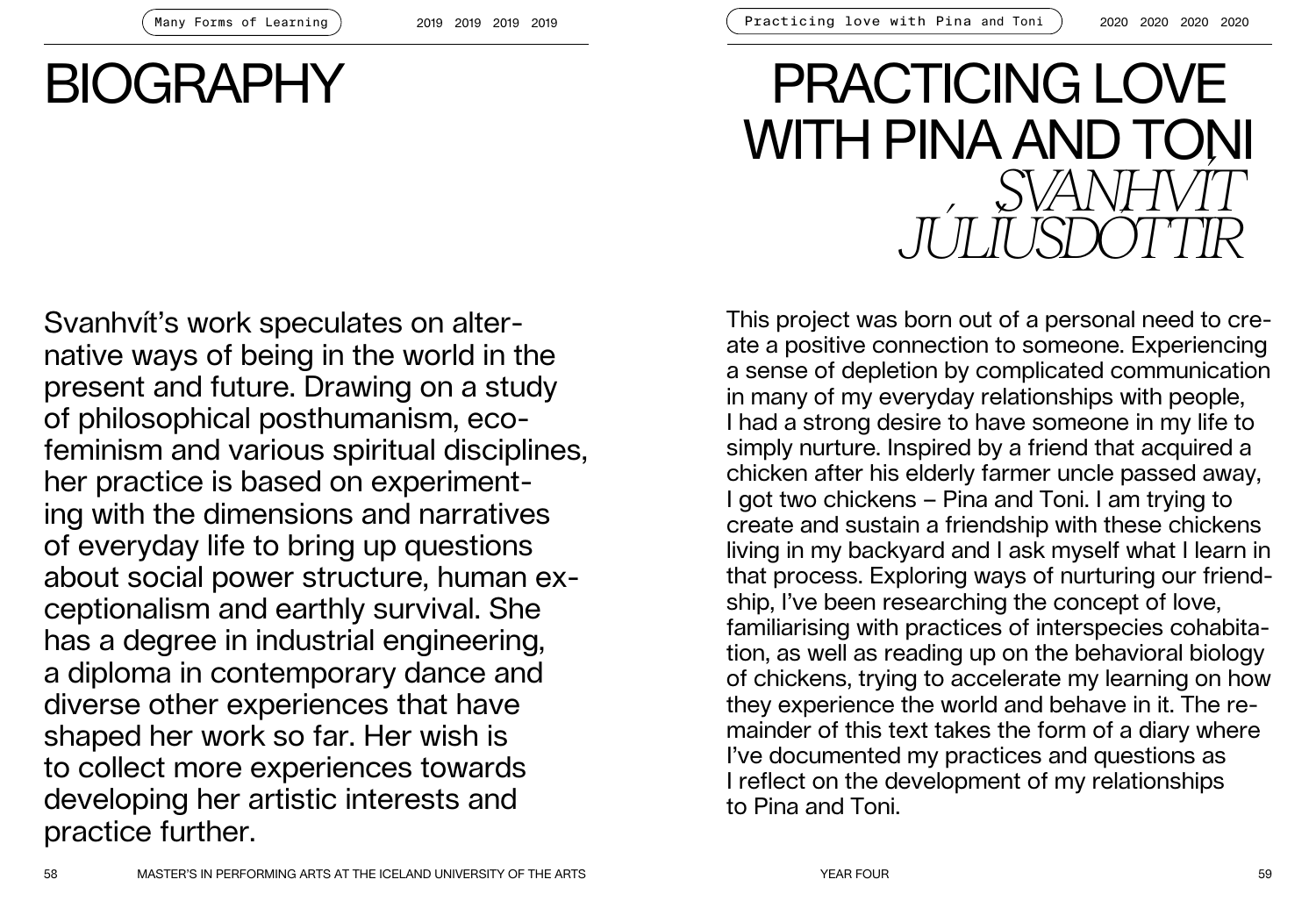Today is my brother's birthday. We had coffee and a nice conversation in the morning. When I got home

*JANUARY 27TH 2020*

1. bell hooks, All about love: New visions (New York, NY: William Morrow, an imprint of HarperCollins, 2018), 4-5.

2. C. Nicol. Sensory Biology in The behavioural biology of chickens, (Wallingford, Oxfordshire, MA: CABI, 2015), 15-19.

it was the perfect weather to spend time with Pina and Toni. I opened their house and found a tiny pink egg sitting on the door by the floor. The first one. I don't know whose it is, impossible to say. It was like they didn't know it was there, or at least they didn't care much when I took it. We had a banana together, Toni is still acting very shy, they are so different, her and Pina. I don't want to force Toni, maybe she just doesn't like me and that's fine. I don't think I will eat the egg, let's see if there is another one tomorrow.

P.S. Kobe Bryant died yesterday, a lot of people were very sad. I read an article that said that he had really loved basketball. He even once wrote a love poem to basketball. I wonder what is different in really loving basketball and really loving a person or a chicken.

3. bell hooks, 5.

*FEBRUARY 15TH 2020*

I've been reading this book, All About Love by bell hooks. She is an American scholar, feminist and social activist. In the book she talks about how most people don't know what they mean when they use the word love. To her love is not a feeling, it's more something you practice.

Love is the will to extend one's self for the purpose of nurturing one's own or another's spiritual growth … Love is as love does. Love is an act of will namely, both an intention and an action. Will also implies choice. We do not have to love. We choose to love.<sup>1</sup>

It feels nice to choose to love. I'm not sure I know what Pina and

Toni need for their spirits to flourish, I need to understand them better.

*FEBRUARY 26TH 2020*

Me and Pina took a walk today. She was sitting on my shoulder, some tourists took our picture. She always tries to be on the top most part of my body. That's the reason she likes to sit on sticks, she wants to be as high up as possible, it's her survival instinct developed over millions of years. Makes a lot of sense since she can't really fly properly, a way to keep safe. I just realised how her vision works so different from mine. She has her eyes on the side of her head, so she sees all around like 300 degrees. And she also sees ultraviolet waves, all her colors are neon.<sup>2</sup> Although I wonder how we can really know if she sees it that way.

*MARCH 14TH 2020* She's not a playful spirit.

*MARCH 16TH 2020*

I had a conversation with my dad yesterday. He's a biologist and he grew up on a farm, he was helping me to understand some things about Pina. I've been making an effort to find playful activities for us but she's not showing much interest in any of them. My dad said he thought birds in general don't play as much as mammals. That possibly play wasn't an attribute necessary for chickens as they evolved over millions of years in nature, so if there ever were any playful chickens, they weren't the ones who survived for some reason. He also mentioned the possibility that selective breeding by humans might have something to do with it. That people have probably picked the chickens with the most egg producing capabilities to reproduce, in a way steered their evolution.

*MARCH 17TH 2020* I was reading more about love today,

2019 2019 2019 2019 2020 2020 2020 2020 Practicing love with Pina and Toni

4. Donna Haraway, The companion species manifesto: Dogs, people, and significant otherness (Chicago, Illinois: Prickly Paradigm Press, 2015), 205.

5. "Symbiosis | Definition Of Symbiosis By Oxford Dictionary On Lexico.Com Also Meaning Of Symbiosis", Lexico Dictionaries | English, 2020, https://www.lexico. com/en/definition/ symbiosis.

6. C. Nicol, Genetics and Domestication. In The behavioural biology of chickens, (Wall ingford, Oxfordshire, MA: CABI, 2015), 1.

7. bell hooks., 87.

bell hooks says that "to truly love we must learn to mix various ingredients - care, affection, recognition, respect, commitment and trust as well as honest and open communication."3 A lot of things to consider.

#### *APRIL 12TH 2020*

I've been researching the writings of Donna Haraway, she is an American professor, writer and ecofeminist known for critiquing Anthropocentrism, the idea that humans are the most important beings in the universe. She's written a lot about interspecies relationships. In The Companion Species Manifesto she suggests to take a dog-human relationship seriously to learn how to practice more ethical relationships with nonhuman beings. She and her dog, Cayenne, have a game they play together called Agility. It sounds very cool, I would like to have something like this with Pina. In the manifesto she's telling the history of dog breeds and all sorts of dog training stories to make us understand the dog's world better. We need to be aware of these things to know how to treat them respectfully.<sup>4</sup> Pina and Toni have a breed history that I´m not aware of at all, I should do some research. They probably don't have a lot of training stories about chickens though. Chickens have more dark stories.

#### *APRIL 13TH 2020*

Why does Easter have a bunny and eggs? Should have a chicken.

#### *APRIL 19TH 2020*

Something is up with Pina, she is sitting in her nesting box and she's not moving much. She looks ok, but this is unusual. Could she have COVID? My mother called me yesterday. She said she was watching a film about women with autism. She was wondering if maybe I was autistic. I told her that I thought I wasn't but she said it looked different on women. I wonder if chickens can be autistic.

#### *APRIL 20TH 2020*

I did some research and it seems Pina and Toni are brooding. It's their motherly instincts, they think there are baby chickens inside the eggs, that's why they lay on them all the time. My dad said this could take weeks, it happens every spring. I should make an egg for me to sit on, then it's something for us to do together. Maybe I will learn something.

#### *MAY 17TH 2020*

Do animals have love? I've been wondering if Pina has any feelings about me. I feel like my emotional connection to her increases as we spend more time together. But it doesn't really make sense to compare our emotions when we are so different. I think that in nature, practicing love between two different beings like us would probably be called a symbiosis.

> Symbiosis: Interaction between two different organisms living in close physical association, typically to the advantage of both.<sup>5</sup>

What is the ecosystem of me and Pina? She gives me fun and eggs. I give her fun, protection from cats and dogs and food. Can we call it a symbiosis? I quess she doesn't really have many choices. I am the only friend that she has, except for Toni she's anti-social. And she doesn't really give me the eggs, I just take them. I think she doesn't mind it, but it feels weird to say that she gives me things when she is so dependent on me for everything.

#### *MAY 22ND 2020*

I've been reading about the behavioral biology of chickens. The book I have starts by talking about how many chickens there are in the world. Just in 2013 there were about sixty billion chickens killed.<sup>6</sup> That's almost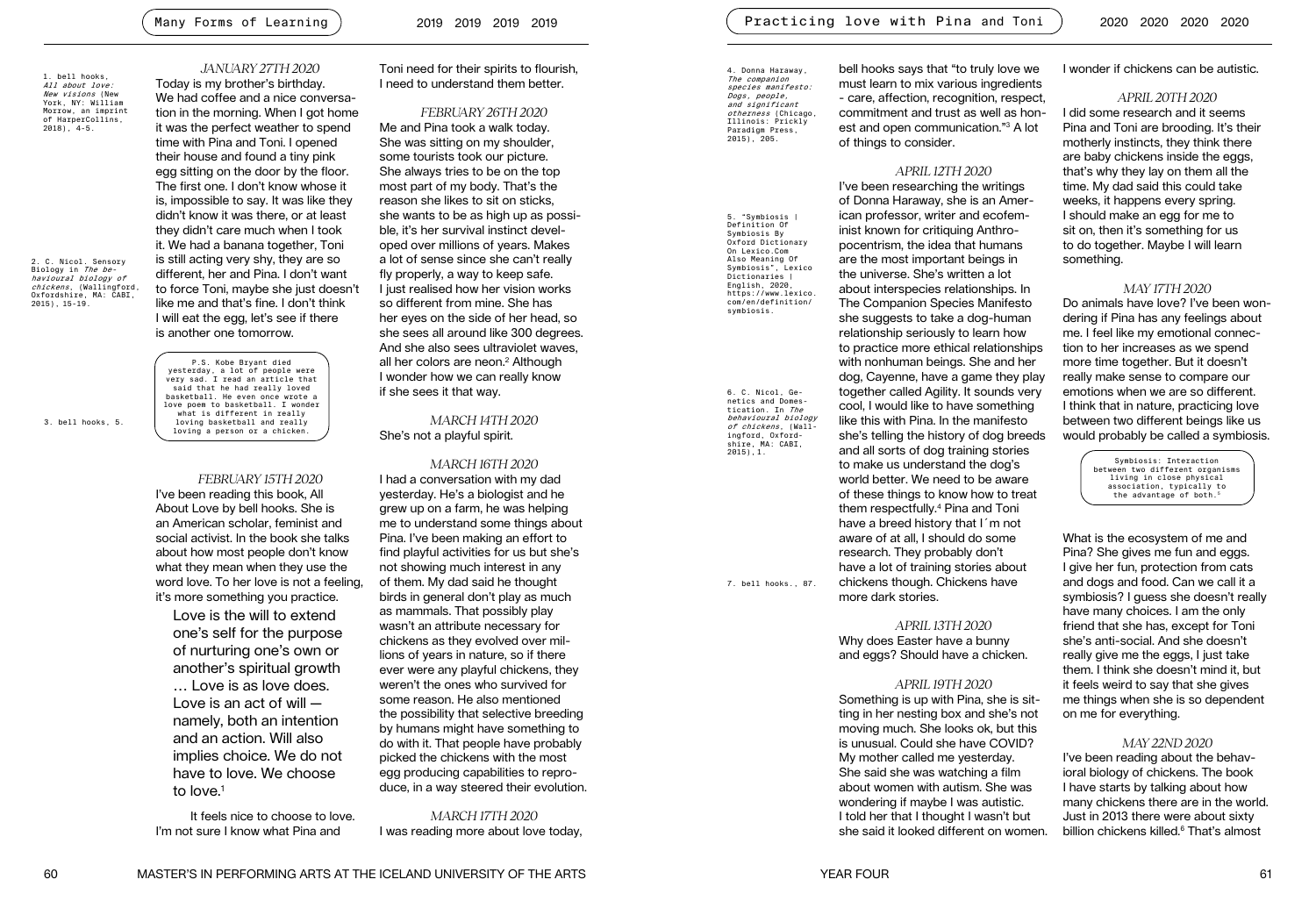# **BIBLIOGRAPHY**

Haraway, D. J. The companion species manifesto: Dogs, people, and significant otherness. Chicago, Illinois: Prickly Paradigm Press, 2015.

hooks, b. Give Love Words. In All about love: New visions. New York, NY: William Morrow, an imprint of HarperCollins, 2018.

Nicol, C. Genetics and Domes tication. In The behavioural *biology of chicken*s. Wallingford, Oxfordshire, MA: CABI, 2015.

Oxford University Press. Sym biosis: Definition of Sym biosis by Oxford Dictionary on Lexico.com also meaning of Symbiosis. https://www. lexico.com/en/definition/ symbiosis

8. bell hooks., 88.

ten times the amount of people on the planet now. Imagine how differ ent their lives would be if they didn't have things like eggs and meat that people like to eat. It's really like this sometimes, if you have something people want, they just take it and give you nothing back if they don't have to. I think it's because we don't really know love, we are too busy with hav ing power. bell hooks talks about this a lot, she says we live in a culture of domination, that "awakening to love can only happen when we let go of our obsession with power and domi nation" 7 and that we need to learn to live by a love ethic "wherein we see our lives and our fate as intimate ly connected to those of everyone else on the planet". 8

#### *JUNE 5TH 2020*

Pina almost got lost today, I just heard her cluck and ran outside. The thump when I jumped off the bed to check on her made the smoke alarm fall from the ceiling of the neighbour downstairs. Suddenly we were all outside, me, him, Davíð and the neighbour from the house in front. Their giant dog came into the garden when Davíð and Pina were outside. Pina panicked and flew over the fence to the garden beside ours. Davíð caught her fortunately before she got far. What a chaos! Was stressful. Sad that she has to be so scared all the time when she's out in the garden. With all the cats and dogs around she's not safe when I'm not there.

#### *JUNE 12TH 2020*

I just had an idea. Maybe I can teach Pina to fly.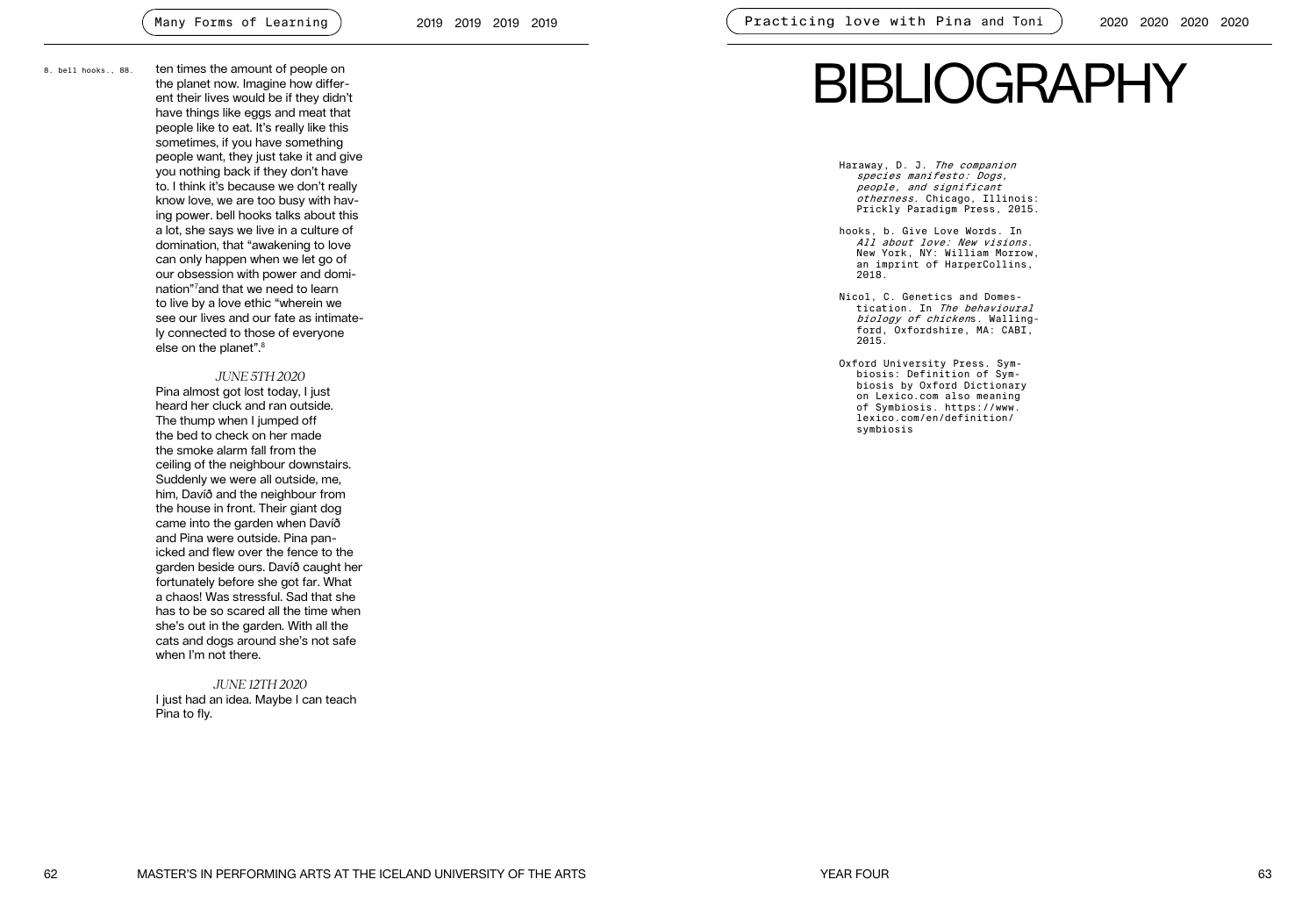# **BIOGRAPHY**

Vala Höskuldsdóttir is an Icelandic performance related artist, educated both from the Iceland Academy of the Arts and the Contemporary Performance course in the Royal Scottish Academy of Music and Drama in Glasgow. Born and raised in the town of Akureyri, in the north part of Iceland, in a house by the sea. A close proximity with nature along with her feminist, neopaganist and therapist mother, influenced her interests and views in life at an early age. Her main focus has been on understanding the human individual in relation to society, nature, culture, history, sex, sexuality and more. She has created and directed various communitybased performances, with various groups, in collaboration with festivals, theatres and independently. She is the other half of A Band Called Eva, a queer, feminist and slow performance duo and band, who have been performing in the theatre and music scene i n Iceland since 2013. Vala is currently on the artistic board of LOKAL theater festival.

# MOSS AND ME AN INTERSPECIES LQVE STORY

#### *WINTER*

1. Donna Haraway, "Anthropocene, Capitalocene, Plantationocene, Chthulucene: Making Kin", Environmental *Humanities* 6, no.<br>1 (2015): 159-165.

2. Haraway, "Anthropocene, Capitalocene, Plantationocene, Chthulucene: Making Kin": 159-165.

3. Donna Haraway, Staying With The *Trouble* (Durham:<br>Duke University Press, 2016), 1-12. I tend to forget facts. I tend to remember feelings. I tend to forget names and numbers. I tend to remember dreams, the big picture and the Ocean. I tend to look at humans, time and space more like a pile of things, rather than something separate, linear and individual. I tend to flow like water. I tend to forget to water myself. I tend to dream a lot. I tend to feel stuck. I tend to feel alone.

I am lonely by nature. I feel lonely in crowds, at family dinners, with my partner, with my best friend, with my child, even sometimes when I'm alone.

I have never felt as alone as I did after my divorce. A divorce is an eruption of the self. Barren lands. Fields of boiling wounds. After my divorce, the only thing that could comfort me, the only thing that would interest me in any way, was moss. I found myself hugging a mossy tree, eyes filled with tears by the starry shape of the mosses growing on it. I found myself lying in a bed of moss singing and wishing to melt into moss, becoming one with the Universe, and to cease to exist in the isolated state of a body and mind.

When I talk about Universe, I am referring to what the thinker and professor in feminist studies Donna Haraway likes to talk about as Hummus or Compost.<sup>1</sup> The whole of everything. To her (and many others), we humans are no worse nor better than the rest of life. We are one. We are not in any way separated from everything else that lives. We are not even posthuman, she says, we are just pieces of a huge pile of compost.<sup>2</sup> She speaks about the importance of including other species into our lives and stories, in order to change our habit of thinking of ourselves as something separated from the rest.<sup>3</sup> This shift in sight is of no less importance for us humans, our wellbeing and sense of belonging, than other living mechanisms sharing the planet with us. Loneliness is a feeling of not belonging and humans are a lonely crowd. We have been locked in the thought that we don't belong to the rest of life on earth. Haraway claims we need other kinds of stories to feel connected and loved by our community, both human and non-human. And she is not alone in this thought.

Philosophers call this state of isolation and disconnection "species loneliness"—a deep, unnamed sadness stemming from estrangement from the rest of Creation, from the loss of relationship. As our human dominance of the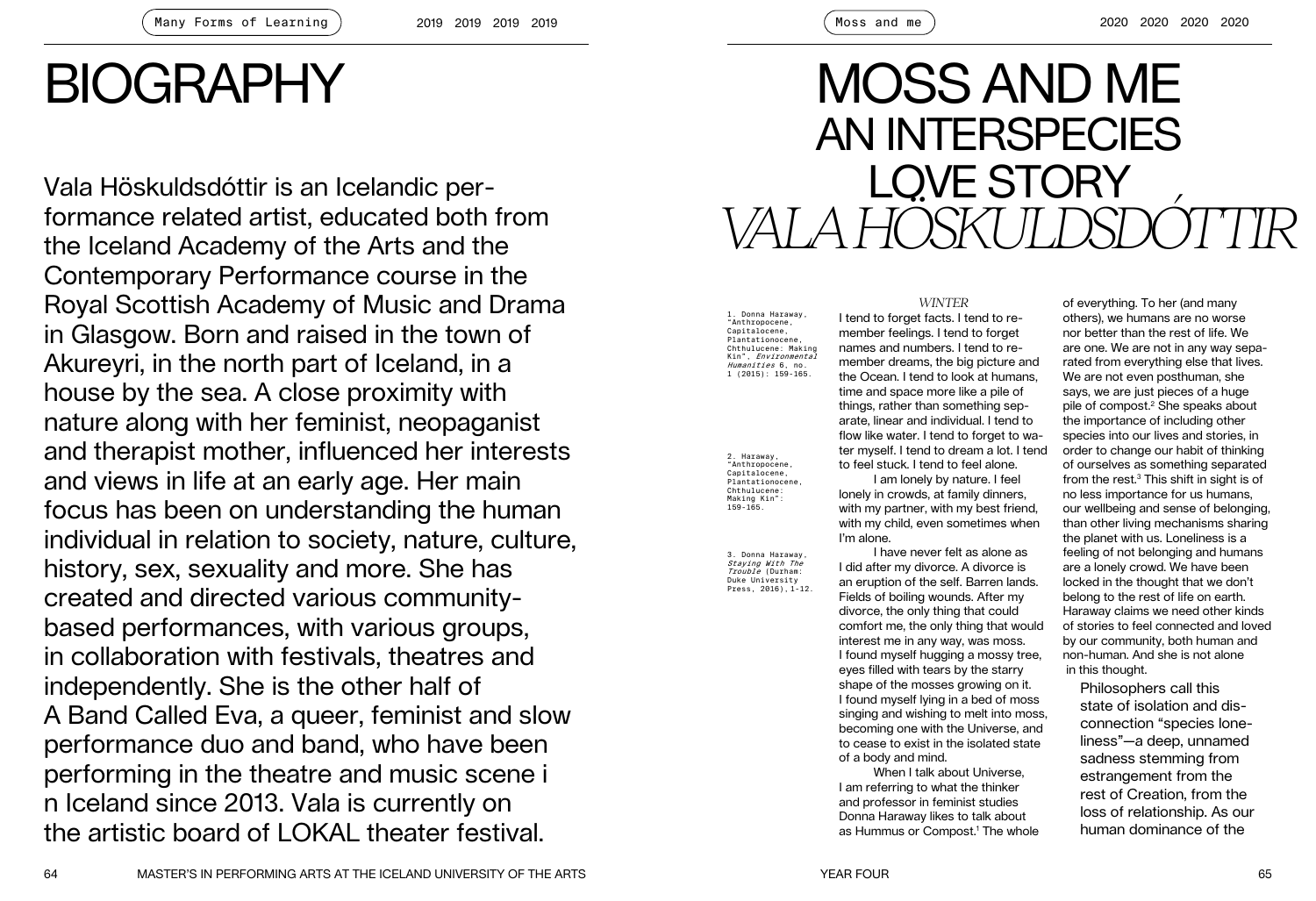4. Robin Wall Kimmerer, Braiding Sweetgrass: Indi genous Wisdom, Scientific Knowledge And The Teachings Of Plants (repr., London: Penguin Books, 2020), 259.

5. Kimmerer, Braiding Sweetgrass, 221-222.

6. Kimmerer, Braiding Sweetgrass, 342.

7. Kimmerer, Braiding Sweetgrass, 284

8. Robin Wall Kimmerer, Gathering Moss: A Natural And Cultural History Of Mosses (Corvallis, OR: Oregon State University Press, 2013).

world has grown, we have become more isolated, more lonely when we can no longer call out to our neighbors. 4

If other kinds of stories are the an swer, how does one go about telling other kinds of stories? Stories told in cooperation with other life forms. Interspecies stories. How do plants communicate? Are humans equipped to receive their stories?

Robin Wall Kimmerer is a writer, a biologist and a native American of the Potawatomi nation. She weaves together the viewpoint of science and indigenous wisdom in her writings. She writes: "Sometimes I wish I could photosynthesize so that just by being, just by shimmering at the meadow's edge or floating lazily on a pond, I could be doing the work of the world while standing silent in the sun." 5 The Potawatomi people have been listening and learning from plants and trees throughout the ages. To them it is evident not only that plants have something to teach us, but more im portantly that they have a great deal of care for us. In the words of Kim merer: "Our indigenous herbalists say to pay attention when plants come to you; they're bringing you something you need to learn." 6 As a matter of fact, "in some Native languages the term for plants translates to 'those who take care of us'." 7 According to Kimmerer, hearing what nature has to say is no rocket science. You just have to slow down, take time and listen carefully from your center to what the plant or other life form has to say. 8

So – with some hesitation – I turn to Moss. Finally, eager for something. Eager to tell another kind of story. It is obvious to me that to tell stories of other lifeforms I need a non-human partner with me on the job. I see moss everywhere now. And when I do, I stop to listen to it. Look at it closely. See its green shades. Feel

its softness, its culture of closeness, where every stem relies on the other, forming a vast carpet of soft green cuddle, softening everything. I whis per into the moss on the brick wall of the red house on my way to school: *Will you please be my collaborator?* And I imagine it whispering back: *It would be my pleasure, dear*.

I learn that Moss is a matriarch. A she. Almost every stem is female. Mosses are the healers of the earth. They enter inhospitable places, where no other plant can thrive. They enter open wounds and barren lands, left by volcanic eruptions, and other cata strophes and they start to mend and heal and bring to life what is barren. *No wonder I had turned to moss in my erupted state*. Mosses don't have any roots, so they don't take anything from the land they inhabit but get all they need from the sun and the rain. Moss and water have a wondrous love affair. When watered, the moss es are beaming with life, greenness and generosity towards the atmo sphere and all that lives. Without water, moss shrinks, curls up, does not photosynthesize nor grow, but just contains herself in a dream kind of state and waits for her beloved rain. Mosses are a species of close ness like us, a single stem of moss is utterly vulnerable, but in the power of closeness they can survive any thing. One of her biggest superpow ers is her smallness. Moss embraces her smallness and her nonhierar chical nature, resulting in a culture of acceptance and equality rather than competition. Though mosses are small, they are not afraid of being outgrown, but welcome all migrat ing species to their lands. Content with living in the moist shades of life around them, mosses make solid grounds for complex and colorful societies of multicultural species.

> Little was the might that lifted me little did I do with it little I came, little I am

#### little I will go from here Ólöf frá Hlöðum (female Icelandic poet 1857-33)

Slowly we start a collaboration. I start my days slow walking, trying to slow down to moss time, imagining I'm walking on moss, melting into moss, becoming one with moss. A human moss, a mossy human, *humoss*. Then I sit down with moss and just listen and observe. Just spending time with my fellow humoss collaborator. What should we do together? What kind of a performance does a duo of a human and moss create? An swers come floating to me from the same place as poetry does. Textures, sensations, sentences shooting from below. *It will be modest, it will be soft and tender, it will be about community, and the process, and it will connect species.*

At first, I am worried. How can I know what is coming directly from me and what is coming from moss? Am I humansplaining moss? How can I claim to be some kind of a moss medium?

> *This is my head speaking, she says. I'm not supposed to com municate from my head. I lower my attention down, down to my center, my root. From there, the communication becomes clear again, the flow unblocks. There is no me versus moss. Its humoss, its compost, it is the Universe.*

I don't make any decisions without her. Even now, writing these lines I have my jar of Moss open besides me, looking at her, pausing, asking her opinion on where this is going. I made the jar early in the process, after a session with moss. Gathering mosses on the hill outside my house, one of few days in winter where the earth wasn't frozen and hidden with snow. I walk on the hill, gathering small pieces here and there. Asking permission, careful not to take more

than I will use. Thanking for each piece I'm given. I make my moss jar in a kind of sermonic state. Asking Moss where she wants to go, collaborating as best I can. When we are both hap py with the beautiful mossy landscape in the jar, I feel there is still something missing. I look around my living room and my eyes land on the small golden goddess statue on my altar. I situate her in the jar. Mossy human, human moss, humoss. I get a message:

> *I see a human, a goddess repre senting all humankind, standing with her arms up in the air, in a field of the soft and healing matriarch of moss. She is not lonely, she is being welcomed back to the party she was always invited to, but was too busy to receive the invite*.

We decide that the next step in the process is to help other humans and plants to team up and connect. We are gathering messages from the Universe, from the compost pile, hop ing people will find that they have an old but unexpired invitation to a party of old friends.

#### *SUMMER*

It's summer now and other plants have begun to outgrow Moss in the jar.

> *Wild nature is overtaking the structure created by the human. I can't see the moss anymore, I just know she is there, happy in the shades, holding space for everything. You can hardly see the goddess either, only her head and lifted hands stand out at this point. It's not long until nature will have outgrown her. Her head will go under the high grass, where she will deterio rate into a different state of the big pile of compost and be come a single stem of moss, or a straw of grass or a drop of rain in the compost pile ... But she will have danced, she will have*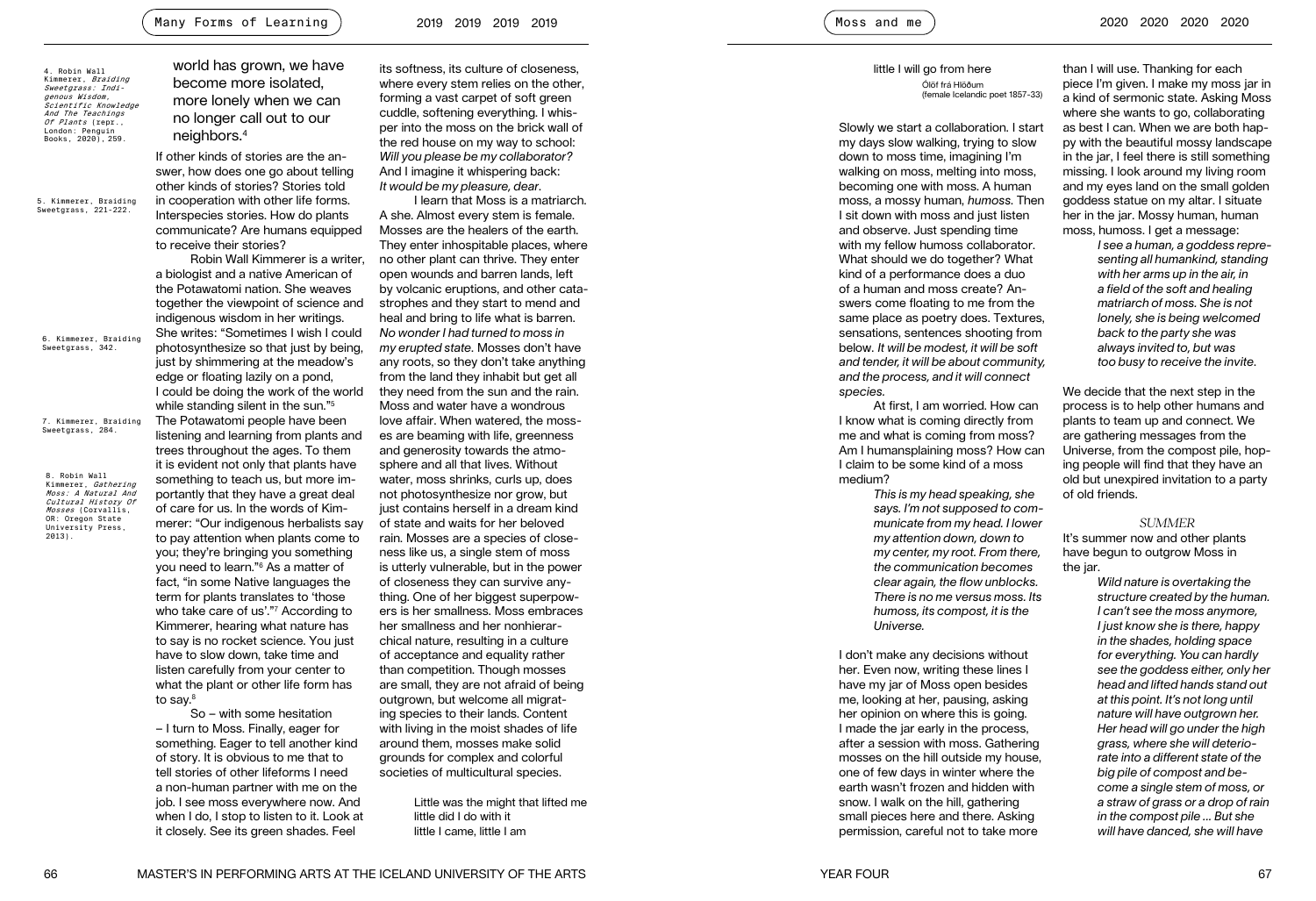*belonged, she will have lived and died well.*

Personally, Moss is telling me that her job with me is about to be done. She has mended my wounds, helped me heal my barren lands, and mend my loneliness, and now it's summer! Time for grass and flowers and herbs and midsummer sun and the ocean and all the diversity of na ture. It's time to come out of the soft shades and share. To let our commu nities, human and nonhuman, in on the game.

### MESSAGES TO HUMAN-KIND FROM INTER-SPECIES COUPLES:

Moss and me

#### *BONSAI TREE/HUMAN*

Dear human kind. Hold life with ease. Brush the dust from old branches. Reach out with grace and come to terms with all your glory. Feel my vibration. I am here for you. Look at how I hug myself. How selfstimulatable I am, but still dependent on you watering me. Imagine what I would do for you if we swapped places. You in my pot. I am inyour shoes. Your slippers. I love you and I hope you appreciate me. Care. You might think that it is you watching me, but it's me who watches you grow.

#### *RUBBER PLANT/HUMAN*

Dear human kind. We will be here long after you are gone. But still we care. And all it takes is to care sometimes, at those kee moments, because what is broken can be fixed. It doesn't take perfection, just a moment of kindness, a moment of shared pain, a moment of empathy, of shared life. We all grow until the wind breaks us. Don't be the wind, be the growth, be with me. Be me.

#### *VARIOUS SEEDLINGS/HUMAN*

Dear human kind. Remember to water yourselves, you can water yourselves. Let your water roll down your cheek. Fall from one leave to leave. And finally dig down into your earth. See? Now you are not drying out anymore, See? Now you are not drying out anymore.

#### *VARIOUS SEEDLINGS/ HUMAN*

Dear human kind, the pot you are living in is too small. You need a bigger pot. Who is going to relocate you? Can you relocate yourself? Your roots are tangled around you, like a fence. Curled up and twisted, running out of oxygen.

#### *SPRUCE/HUMAN*

Dear human kind: water is the most important. Clear. The world is clear even though it seems dusty. Dust is also joy though. Dusty joy. Life is growth. Sometimes invisible. It runs in the veins. Ohm! I am the Ohm! In the empty space and go in all directions. Mostly upwards through. It touches. Everything touches.

#### *PRUCE/8 YEAR OLD HUMAN*

Dear humankind. The fragrance is what you need. Be yourself. Not something else. Take good care of nature. Be good to me. Don't be around bad people. We will share our story. Moss and me. The story of our interspecies love-affair. And assist others follow in our footsteps and find their own paths to other kinds of stories.